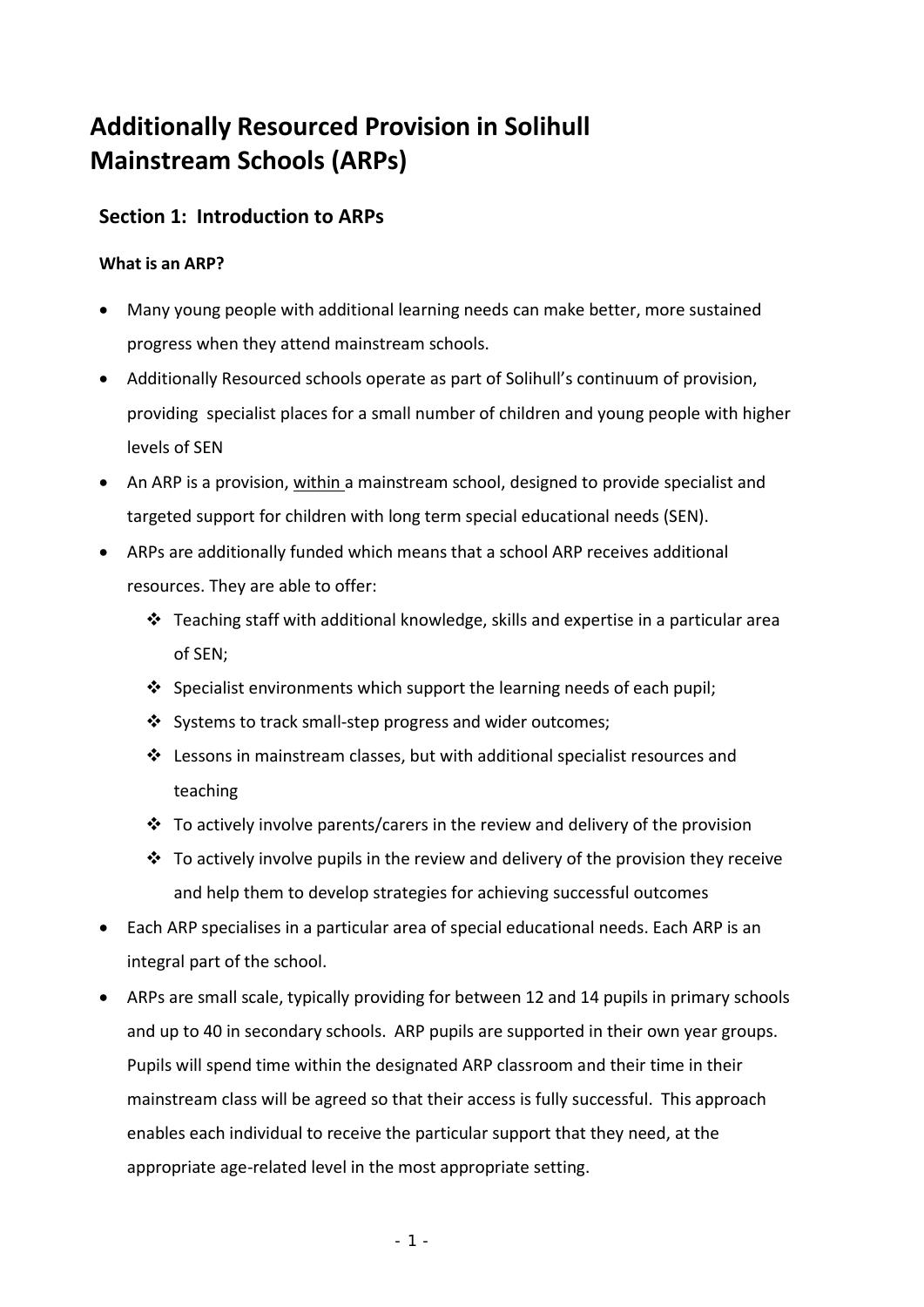#### **How is a young person allocated a place at an ARP?**

- Pupils allocated an ARP place will usually have an Education, Health and Care Plan (EHC Plan). The Local Authority's EHC Panel is the only agency that can allocate an ARP place. The Panel will decide whether a place in an ARP is the most appropriate way of meeting a young person's needs and, if so, which ARP is the most suitable.
- There are clear criteria for naming an ARP on a pupil's EHC Plan. It will be clear that the pupil does not meet the criteria for a place at a special school and/or parental preference is for placement in a mainstream setting. Sometimes the criteria will refer to a 'Band' level of SEN. This is a reference to the Local Authority's SEN banding Document. The majority of pupils with an EHCP will continue to be educated in mainstream settings with additional funding, as deemed appropriate, from the banding methodology.
- Within any identified category of need, different pupils will experience difficulties at different levels of severity, for example, in the category of Cognition and Learning, an individual's needs may range from a minor difficulty with attention, concentration and independence to considerable difficulty with short and long‐term memory, self‐care skills and independence*.*
- The banding system helps to identify the level of support and intervention an individual might require. The bands represent a graduated approach to support and intervention according to the level of individual needs.

#### **How does Solihull provide for a pupil with Special Educational Needs?**

- A child or young person has SEN if they have a learning difficulty or disability that calls for special educational provision to be made for them.
- Solihull's strategy is for children and young people with SEN to be educated in their local mainstream school.
- The majority of pupils' additional needs can be met within one of the following contexts: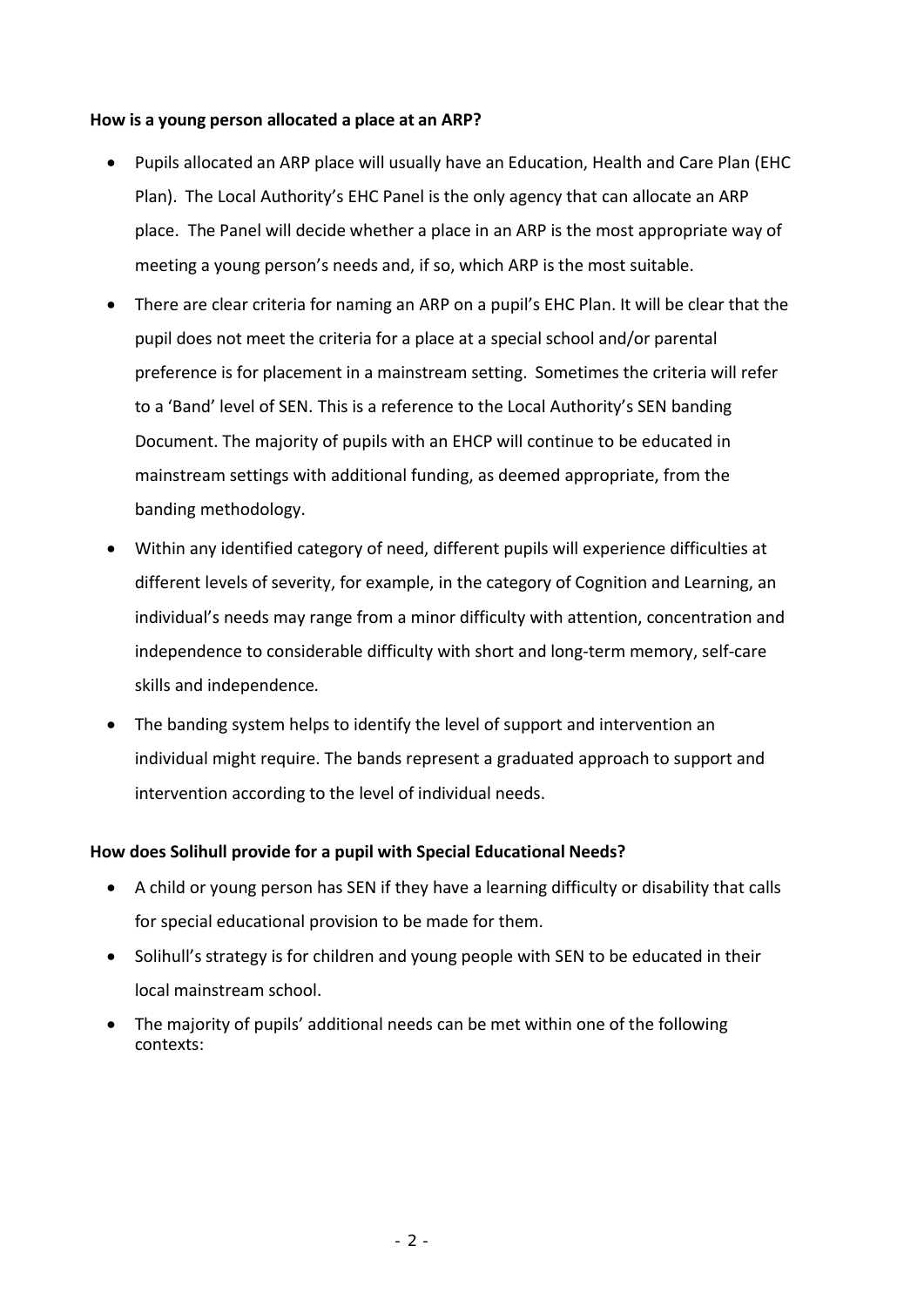| A FULL RANGE OF PROVISION                                  |                            |                                                      |                      |  |
|------------------------------------------------------------|----------------------------|------------------------------------------------------|----------------------|--|
| Fully inclusive<br>mainstream<br>provision (no<br>support) | Mainstream<br>with support | Additionally<br>resourced<br>mainstream<br>provision | Specialist provision |  |

 All pupils with EHC Plans, including those in ARPs, will have a statutory annual review. At this review, progress and placement are fully considered and decisions to continue or discontinue placements in ARPs will be made via the annual review process.

### **Additionally Resourced Provisions within Solihull**

| <b>School</b>                                    | <b>Provision</b>                  | Details/<br><b>SLA</b><br>and |
|--------------------------------------------------|-----------------------------------|-------------------------------|
|                                                  |                                   | application forms             |
| Dickens Heath Primary School                     | Autism $-14$ places               |                               |
| Windy Arbor Primary School                       | Autism $-14$ places               | Page 6 - 13                   |
| Alderbrook Secondary<br>Academy                  | Autism $-30$ places               | Page 14 -19                   |
| Application form for Autism ARPs and criteria    |                                   | Page $20 - 22$                |
| Timeline for applications for primary ARP places |                                   |                               |
| Langley Academy                                  | Dyslexia $-30$ places             | Page $23 - 33$                |
| Langley Academy                                  | Physical Difficulties - 19 places | Page $34 - 45$                |
| Yew Tree Primary School-                         | Attachment and Mental Health      | Page $46 - 53$                |
| <b>CEDARS ARP</b>                                | needs - 8 places                  |                               |
| <b>Valley Primary School</b>                     | Speech,<br>and<br>Language        | Page 54 - 62                  |
|                                                  | Communication Disorders - 16      |                               |
|                                                  | places                            |                               |
| <b>Bishop Wilson primary School</b>              | Speech,<br>Language<br>and        |                               |
|                                                  | Communication Disorders - 12      |                               |
|                                                  | places                            |                               |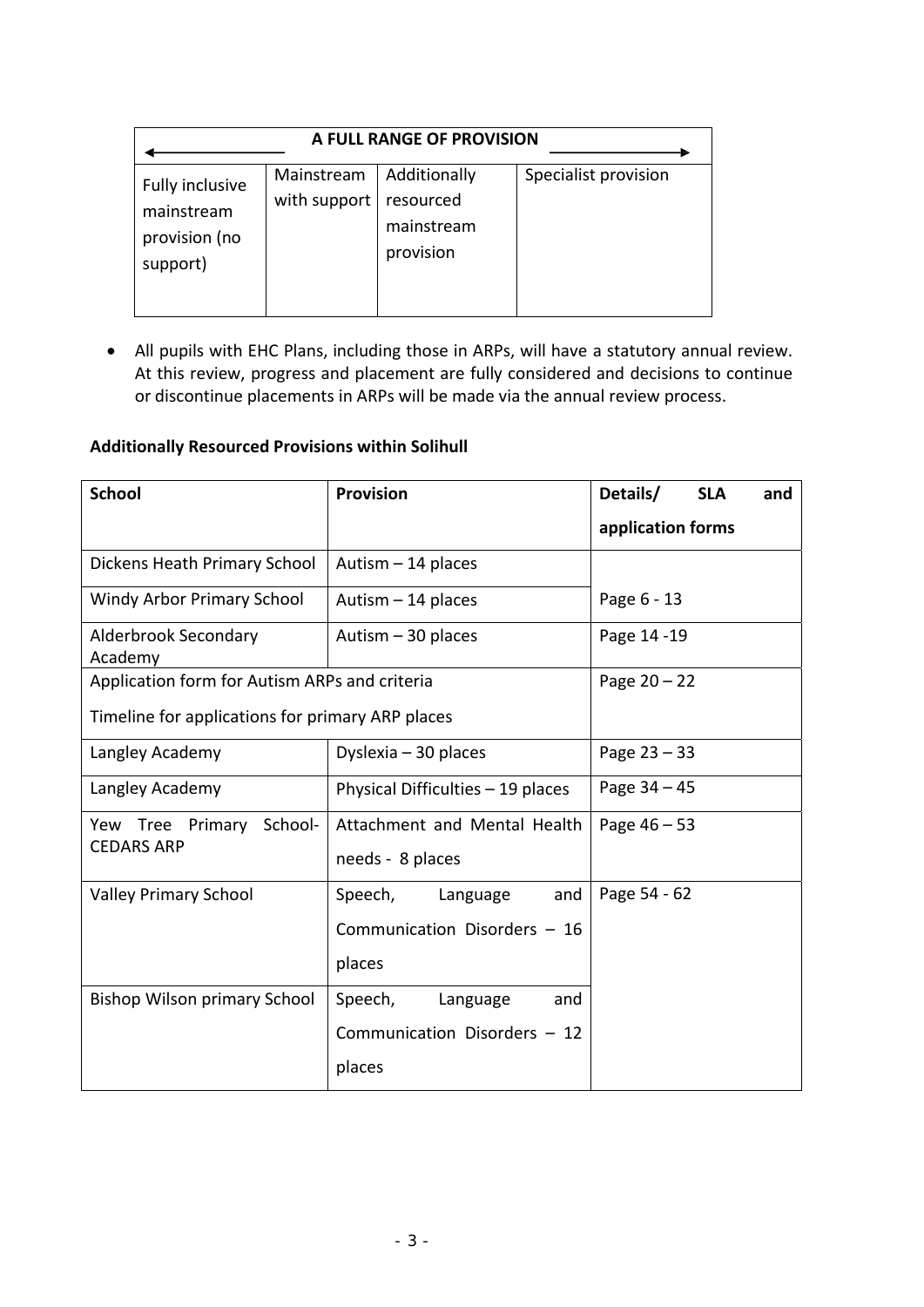# **Additionally Resourced Provision for children and young people with autism:**

### **1. OVERVIEW**

These centres are for pupils with an Education, Health and Care Plan describing Autism as their primary need, who, with significant additional support, can succeed in a mainstream environment. Such pupils do not meet the threshold for a special school in Solihull or there is parental preference for a mainstream school. These centres are not intended for short term or emergency placements.

### **2. RESPONSIBILITIES AND REQUIREMENTS**

#### **The Provision is expected:**

- to provide a resource base within a mainstream setting
- to ensure that funds delegated to the work of the resource base are used to ensure that the needs of the target group of the pupils are being met through appropriate levels of staffing and support and do not become part of the general school budget for SEND
- to ensure staffing ratios are as in the model agreed with the LA and any permanent changes are in consultation with the LA
- to be responsible for the supervision of staff
- to ensure the Governing Body are fully involved in the development and monitoring of the resource base
- to provide the flexibility to move teachers and teaching assistants depending on the needs of the young people including moving into mainstream when appropriate
- to provide opportunities for children and young people to integrate with their peer group and the flexibility to be able to spend as much time as is required in the resource base to meet the needs of the young people
- to plan flexible styles of organisation within the resource base for example working in small groups, pairs etc.
- **to ensure that staff have appropriate Autism specific qualifications and experience** including AET level 2 and 3 and additional specialist teaching qualifications where applicable (ARP Manager/ Teacher in Charge), or intend to complete them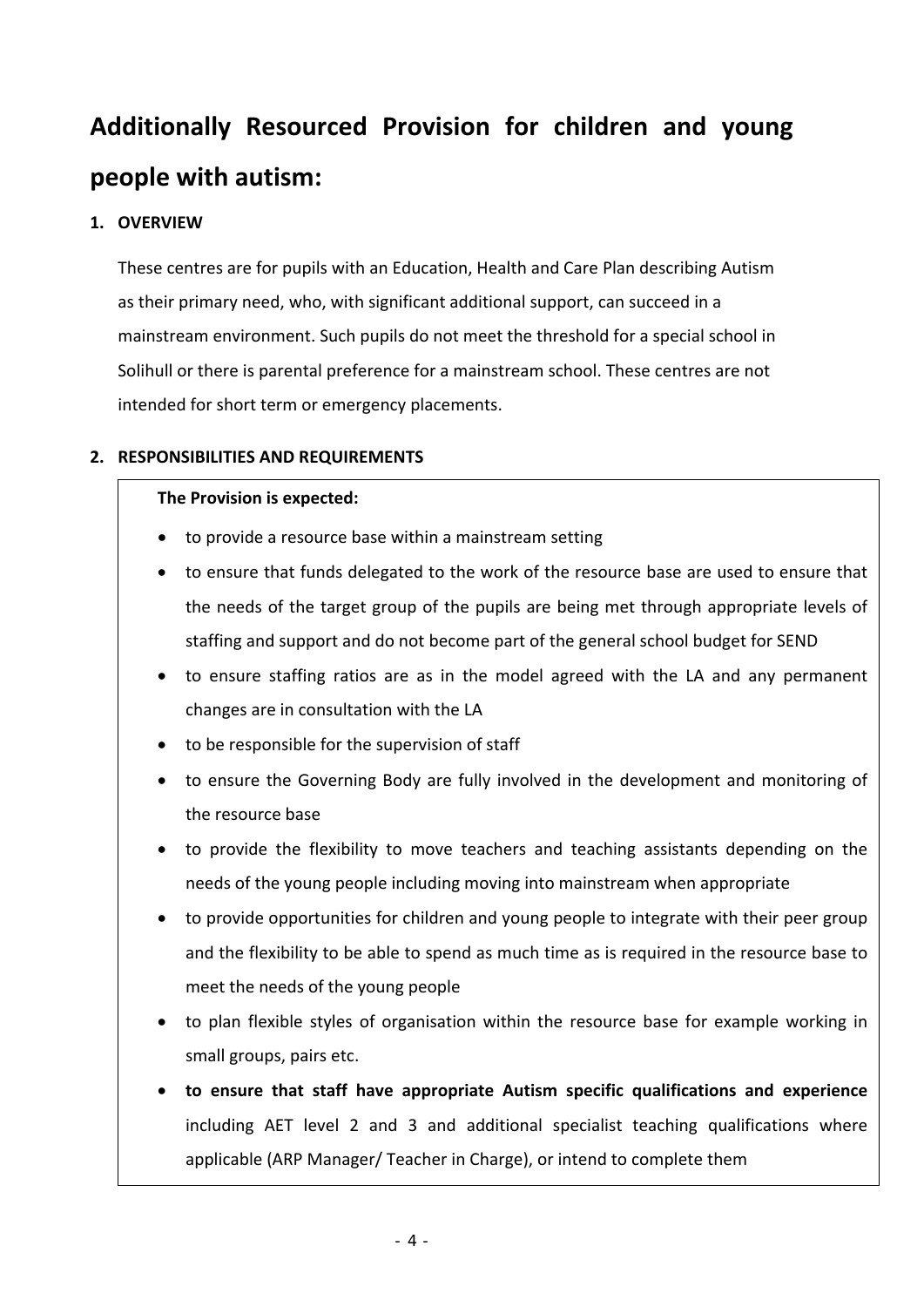#### **Training and partnership**

- ensure relevant, evidence based staff training is provided for both resource base and staff across the school, about the needs of the children and young people, including self‐evaluation and action planning through the use of the AET National Autism Standards and Professional Competencies
- work in partnership with the local collaborative schools including mainstream, special schools other resource bases and the SISS Autism Team, in regards to autism provision, to provide a seamless education package

#### **The Environment**

- the resource base should be fully accessible in accordance with DDA legislation
- have safe and secure internal and external environments
- comprise of a range of flexible, transformational spaces for teaching and learning
- spaces for children should be of a size to create a comfortable environment for children and young people with autism

#### **Teaching and Learning**

- to carry out a full range of assessments to ensure that the child/young person's learning needs are met
- **provide access to specialist teaching. Provide explicit teaching to address the four areas of** difference associated with a diagnosis of ASD i.e. difficulties with communication, social interaction, rigidity of thinking and sensory processing needs
- provide a flexible timetable for the children and young people to include flexibility to arrive early and leave late
- ensure the appropriate equipment is provided within the resource base. This should include: ICT facilities; Specialist writing equipment; Lockers for pupils belongings; Visual information; Workstations; Sensory equipment (e.g. weighted blanket, bear hug, carpets, lights). Providing sensory activities to provide a balance of either desensitisation or increase sensitisation
- incorporate a range of teaching and learning strategies which have been shown to be effective for children and young people with ASD and for which there is an evidence base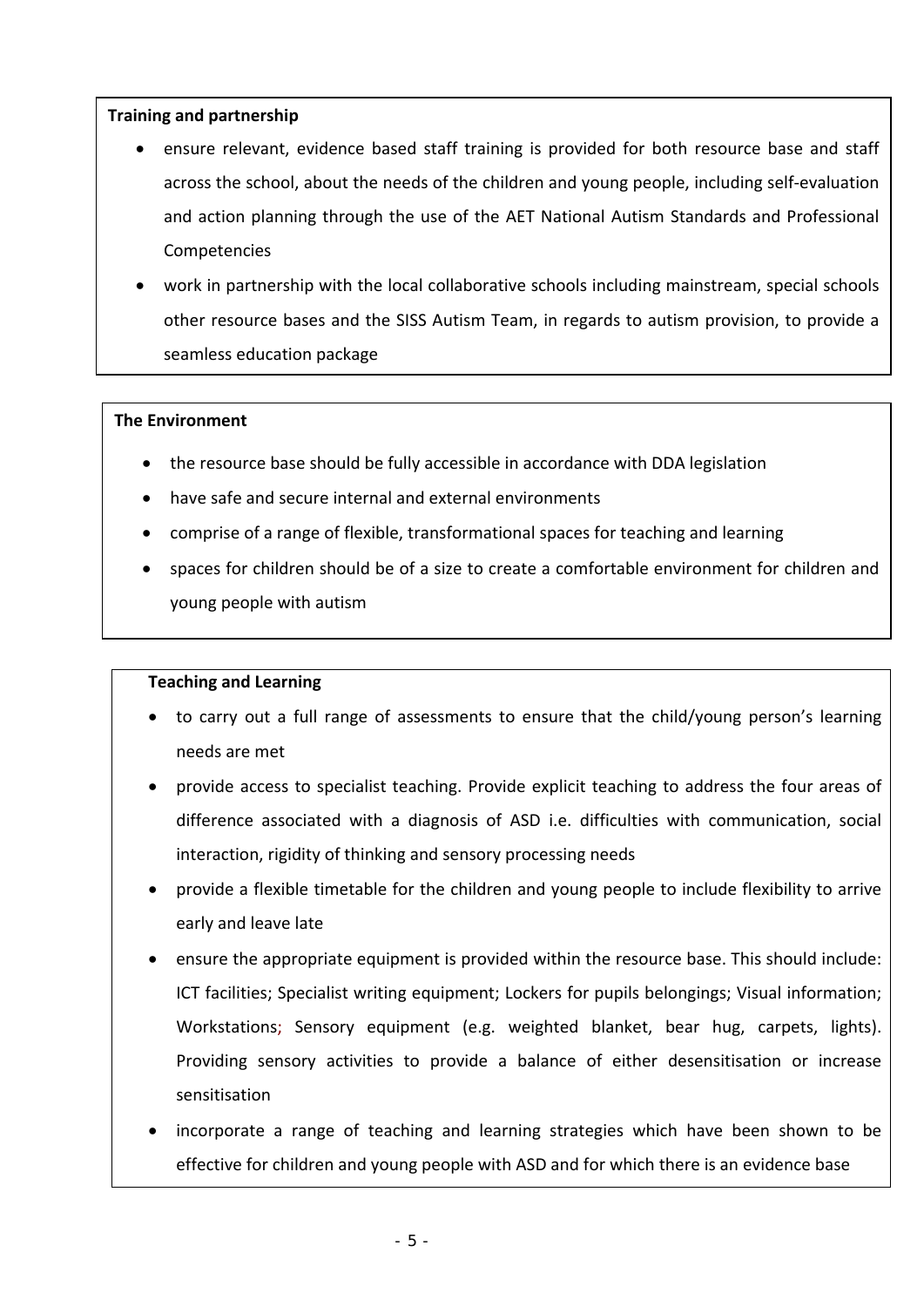### **Service Delivery Specification – Additionally Resourced Mainstream Provision (ARP) for primary aged children with autism: Dickens Heath Primary School and Windy Arbor Primary School**

#### **1. Provision**

In line with this Service Level Agreement and the Local Offer, Dickens Heath Primary School ARP and Windy Arbor Primary School ARP will provide:

- This provision is for a maximum of 14 pupils across Reception, Key Stage 1 and Key Stage 2. Pupils will only be considered for reception in exceptional circumstances and will enter on an assessment place for half a term during which their needs and provision will be assessed to determine if a permanent place is appropriate.
- Staffing will be **a minimum of** one teacher and one teaching assistant per seven pupils, as agreed within the model designed between school and LA, which will be reviewed annually.
- Pupils will be admitted on the roll of the Primary School.
- The day-to-day running of the provision is the responsibility of the Head Teacher.
- Pupils will access mainstream classes as appropriate to their needs.
- Pupils will be placed by the local authority from Reception to year 5. New pupils will not normally be placed in the provision at year 6 and in reception only in exceptional circumstances.
- Dickens Heath and Windy Arbor schools and ARPs will provide a socially and emotionally supportive environment which fully involves parents in their child's learning, including wider outcomes.
- Pupils will be appropriately supported according to their needs throughout the whole school day including breaks and lunchtimes.
- The Teacher in Charge of the ARP will work closely with the school SENCo so that learning is shared across the school and ARP staff.
- Staff in the ARP will share expertise across the whole school enabling autism friendly practice to be embedded across the setting.
- The ARP staff will support other schools in Solihull to develop autism friendly practice through a range of outreach activities e.g. providing training for TAs, support for parents etc.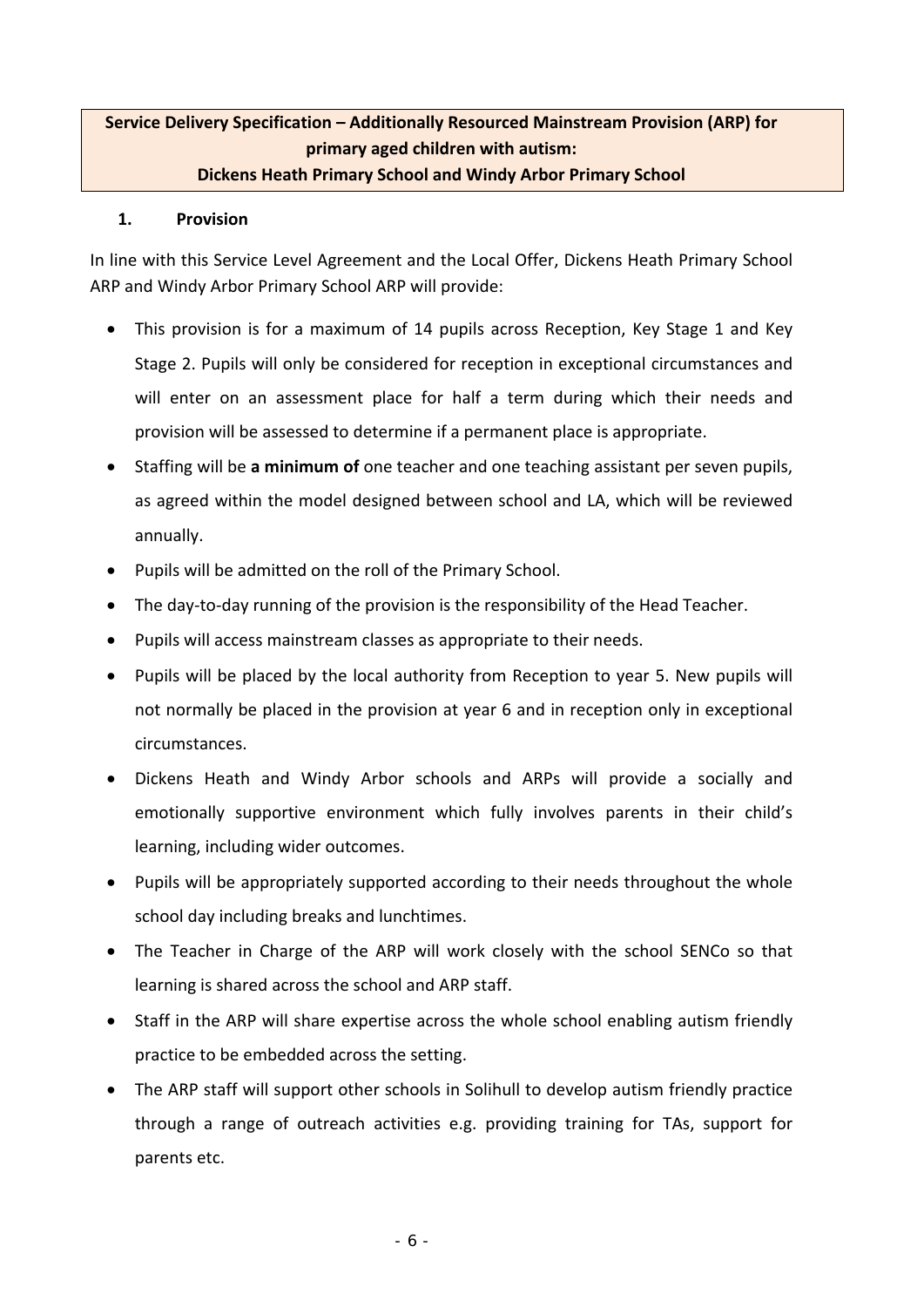#### **2. Entry Criteria**

- The placing authority is Solihull MBC. The child will have a verified diagnosis of autism made by appropriately qualified specialists as detailed under NICE guidelines.
- The child will have an Education, Health and Care Plan with autism as a primary need.
- The provision detailed in the EHCP states that the child needs substantial adult and environmental support to manage the social, environmental and sensory demands of a busy mainstream setting.
- The child has potential to benefit from access to a differentiated mainstream curriculum and function with the peer group available. The expectation is that the child will work towards achieving at least 50% of their timetable working within a mainstream classroom and by the end of year 6 to be able to access mainstream education on a full time basis.
- The child requires some aspects of the curriculum to be taught in a small group within the resource class area and to have access to specialist Autism programmes such as social skills programmes.
- All possible school based autism interventions will have been explored, under the direction of the schools AET Lead for autism, and there is evidence to support this with clear outcomes. This includes use of the AET Progression Framework to evidence outcomes.
- Interventions recommended by external specialists in autism will have been used and despite these the pupil shows little or no progress or intensive support is required to ensure progress.
- An Autism Specialist and/or Educational Psychologist will have been involved with the child and will have identified the need for this type of provision. **This recommendation will have been discussed with the Team Around the Child at a review meeting or annual review meeting prior to a referral being made.**

#### **3. Required evidence**

The following evidence MUST accompany the standard application form for additionally resourced provision

 Written evidence of a diagnosis of autism from an appropriately qualified professional.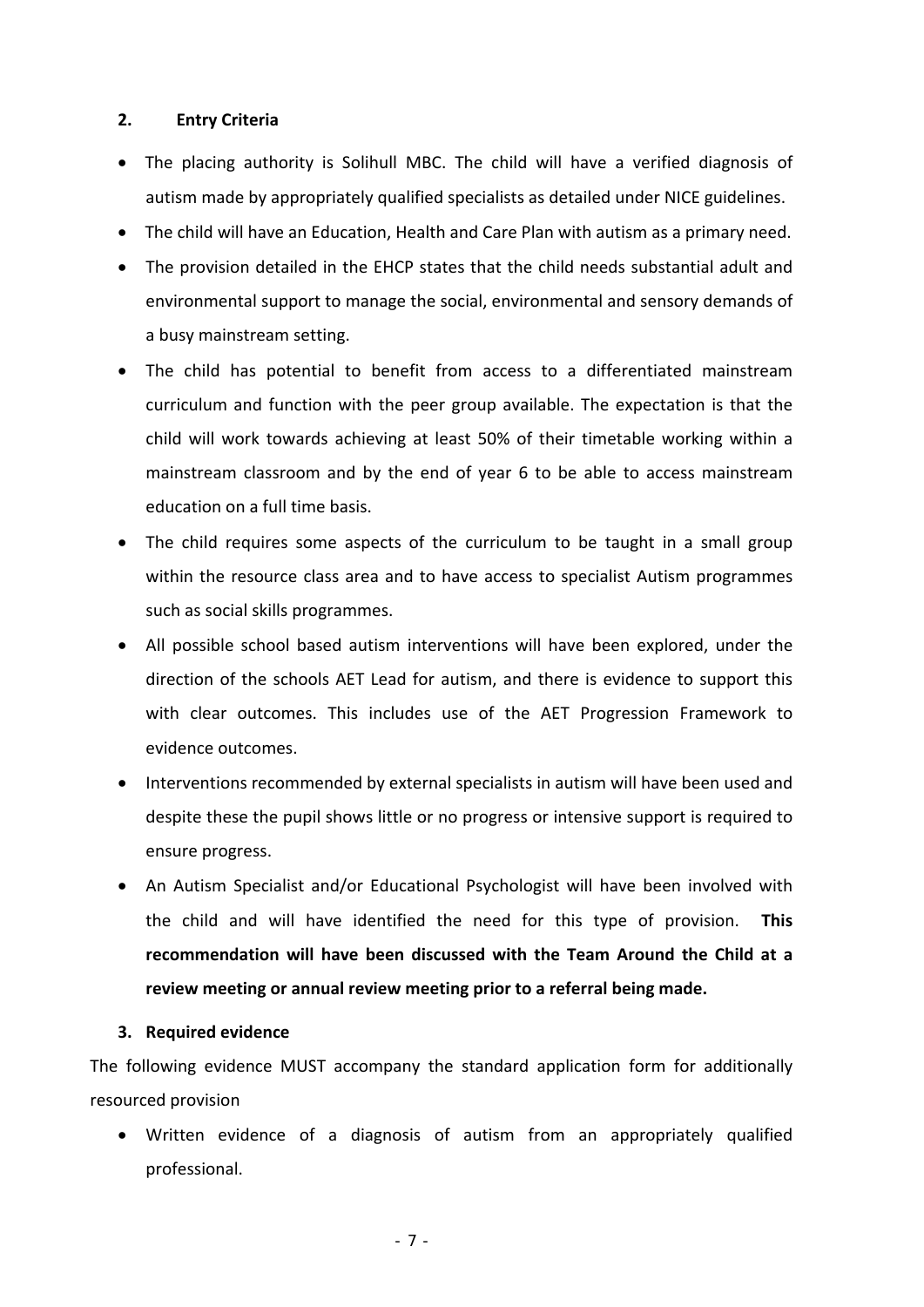- Evidence that there has been exploration of and identification of contributing factors to the pupil's autism needs, such as co-morbid conditions, specific learning difficulties, mental health issues. This is likely to be multi‐agency.
- Evidence of partnership work with parents and the outcomes of this.
- Evidence of involvement of Support Services and professionals including Autism Specialist Teachers and/or Educational Psychology, this must include written evidence from these professionals.
- Evidence of actions and strategies already implemented by school and those recommended by other professionals involved and the impact /outcomes of these.
- Evidence of progress made by the pupil and current levels of attainment.
- The pupil's perception of their own strengths and what they would like support with.

#### **4. Admissions process**

- The local authority is the placing authority. All applications for a place must be made through the process set out in this document.
- Applications must be made using the application form for Autism ARP provision available at https://socialsolihull.org.uk/localoffer/education/additionally‐resourced‐ provision/ . It must be accompanied by evidence set out in section 3 above. The application must have been discussed with parents at a review meeting and be signed by them indicating consent. The application must be sent to the START Team manager, 0‐25 SEND Service, Elmwood Place, 37 Burton Way, Chelmsley Wood, B36 0UG at least three weeks prior to the next Panel date.
- The application will be considered by the LA at a dedicated termly admissions panel. **Panel dates and dates for applications to be received by, will be circulated at the** end of the summer term for the next academic year by the START Team. Papers will be circulated **at least three weeks** prior to the Panel, to all Panel members.
- The Panel will be chaired by the START Team Manager and attended by the Head Teacher and/or one other school representative, a specialist from the Specialist Inclusion Support Service and an Educational Psychologist.
- The Panel will consider available places, whether the entry criteria for the provision are met, needs of other pupils attending the ARP and advise on the placement. It is expected that places will be balanced across the different year groups.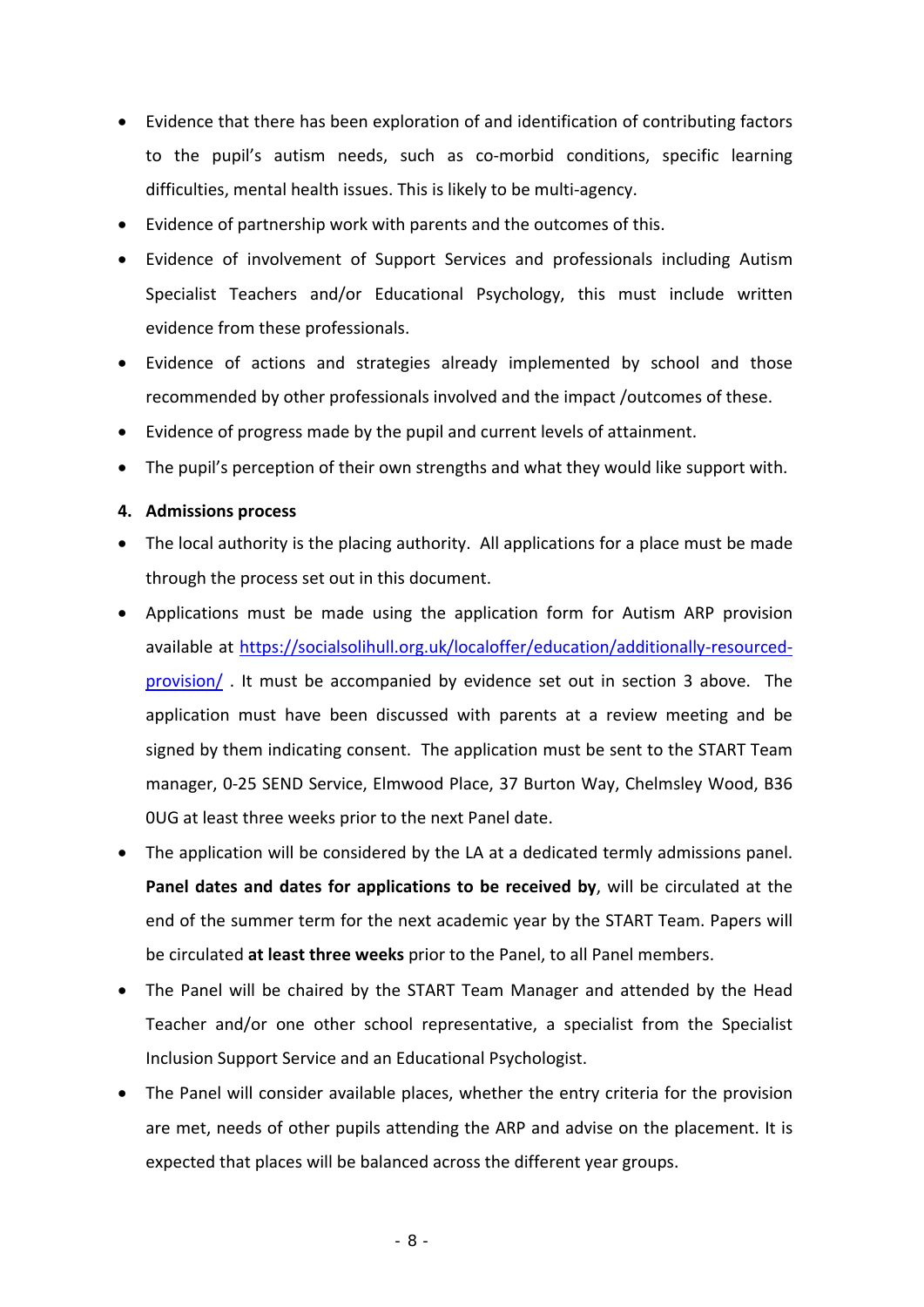- Parents will be informed about the Panel's decision by the START Team within 1 week. A copy of this letter will be sent to schools. Where the decision is not to offer an ARP place the reasons for this decisions will be outlined in the letter sent out.
- Following agreement a transition package will be agreed between the team around the child to ensure successful transition into the ARP. This will be planned for up to six weeks, in partnership between ARC staff, the child's mainstream school and specialists from the TAC, to ensure a successful transition for the young person and their family.
- Following placement there will be an 8 week review and subsequently there will be internal reviews at least each term.
- Where, the provision detailed within EHC assessment advice indicates an ARP place may meet a child's needs and this is parents' preference, a midyear Panel will be called by the START Team. The Panel will take place as an additional part of the Stage 2 Panel on a Tuesday morning. The application process followed will be the same as the process for annual Panel meetings detailed above and will be held within statutory timescales.

#### **5. Exit criteria**

- Generally, pupils will remain in the provision for the whole of the relevant Key Stage. It is expected that the majority of children will transition into their local mainstream secondary school following the additional ARP support. Some may transfer to another Autism Additionally Resourced Provision at the end of the appropriate Key Stage. For a small minority of pupils it may be appropriate to transfer to a more specialist provision.
- Criteria for moving on from the provision into mainstream are:
	- $\triangleright$  the pupil is making academic progress in line with or above expected levels and/or
	- $\triangleright$  the pupil has made significant progress in their social interaction, social communication and behaviour indicated by successful integration into mainstream school for the majority of the school week
	- $\triangleright$  the pupil can access the mainstream curriculum with additional support as outlined within Solihull's Banding document at Band 2a or 2b. https://socialsolihull.org.uk/localoffer/education/school-local-offers/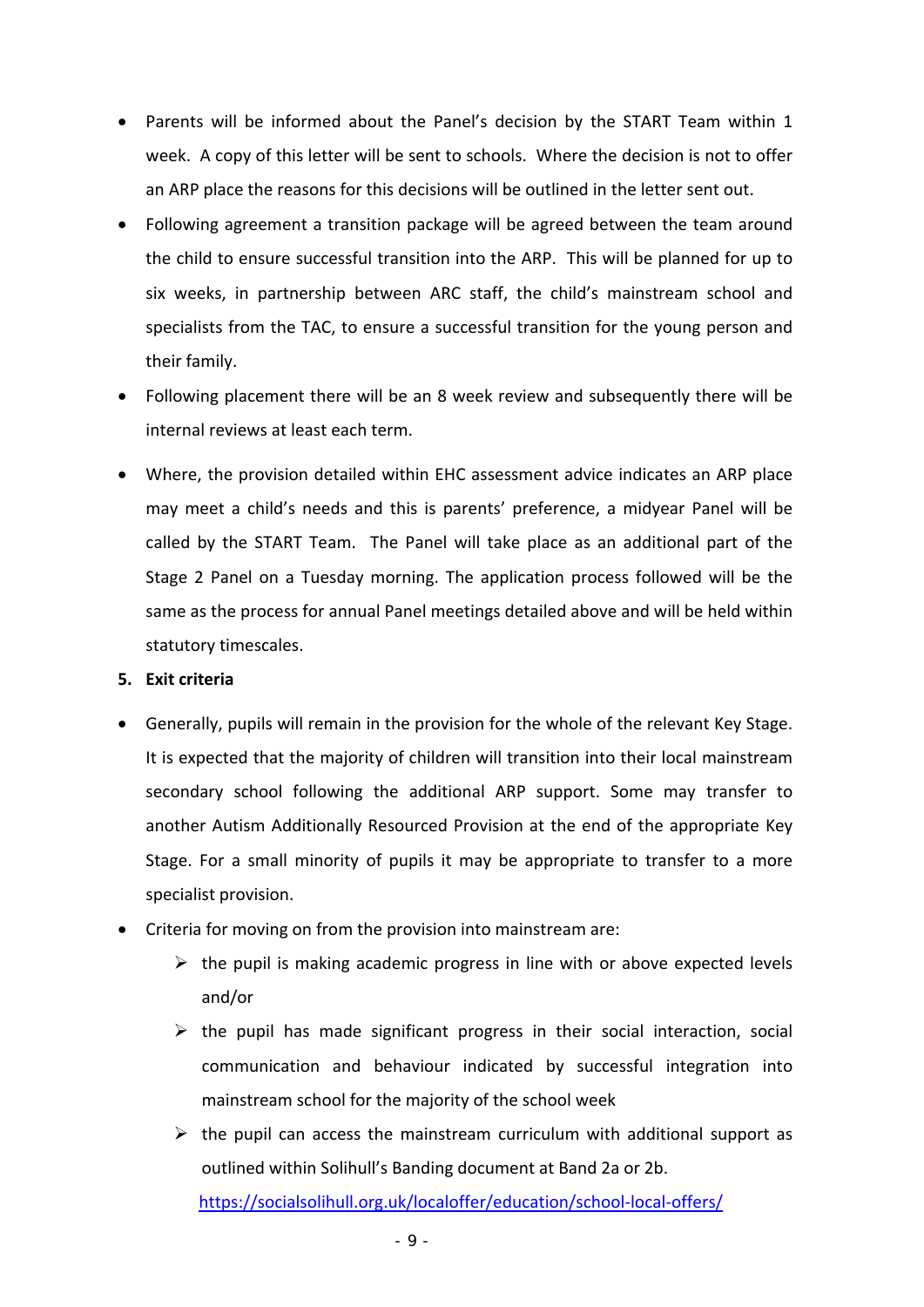- Criteria for moving on from the provision into more specialist provision are:
	- $\triangleright$  despite accessing an appropriate environment, curriculum and staffing designed to maximise learning for children with autism, the child has not made academic progress in line with expected levels indicating additional learning difficulties alongside Autism
	- $\triangleright$  despite accessing an appropriate environment, curriculum and staffing designed to maximise socialisation and communication for children with autism, the child continues to experience significant difficulties with interaction, communication and behaviour that would indicate more severe difficulties
	- $\triangleright$  the pupil requires a level of support that is in addition to that normally provided by the Autism Additionally Resourced Provision

#### **6. Exit process**

- Through the on-going regular process of review, the school will identify when the pupil meets the criteria to transfer from the provision. An EHCP review meeting will be held with the local authority, parents/carers and relevant professionals to discuss this.
- Once future placement is identified, normal transfer procedures will be followed. For pupils transferring from primary to secondary education a review meeting should be held no later than the Autumn term of Year 5 to ensure appropriate placement at Key Stage 3 can be made.
- The ARP will develop a transition plan with the new provision to ensure a smooth transition into the new setting for the young person.

### **7. Expected outcomes and impact**

- The school will have high expectations for all pupils attending the ARP, setting challenging targets to enable them to make expected or better progress from their starting points and will achieve the expected outcomes detailed in their EHCP/ individual plans. All pupils should make good progress in relation to their social communication, interaction and behaviour, but also to make at least expected academic progress overall from their starting points.
- Progress and attainment of children will be monitored through: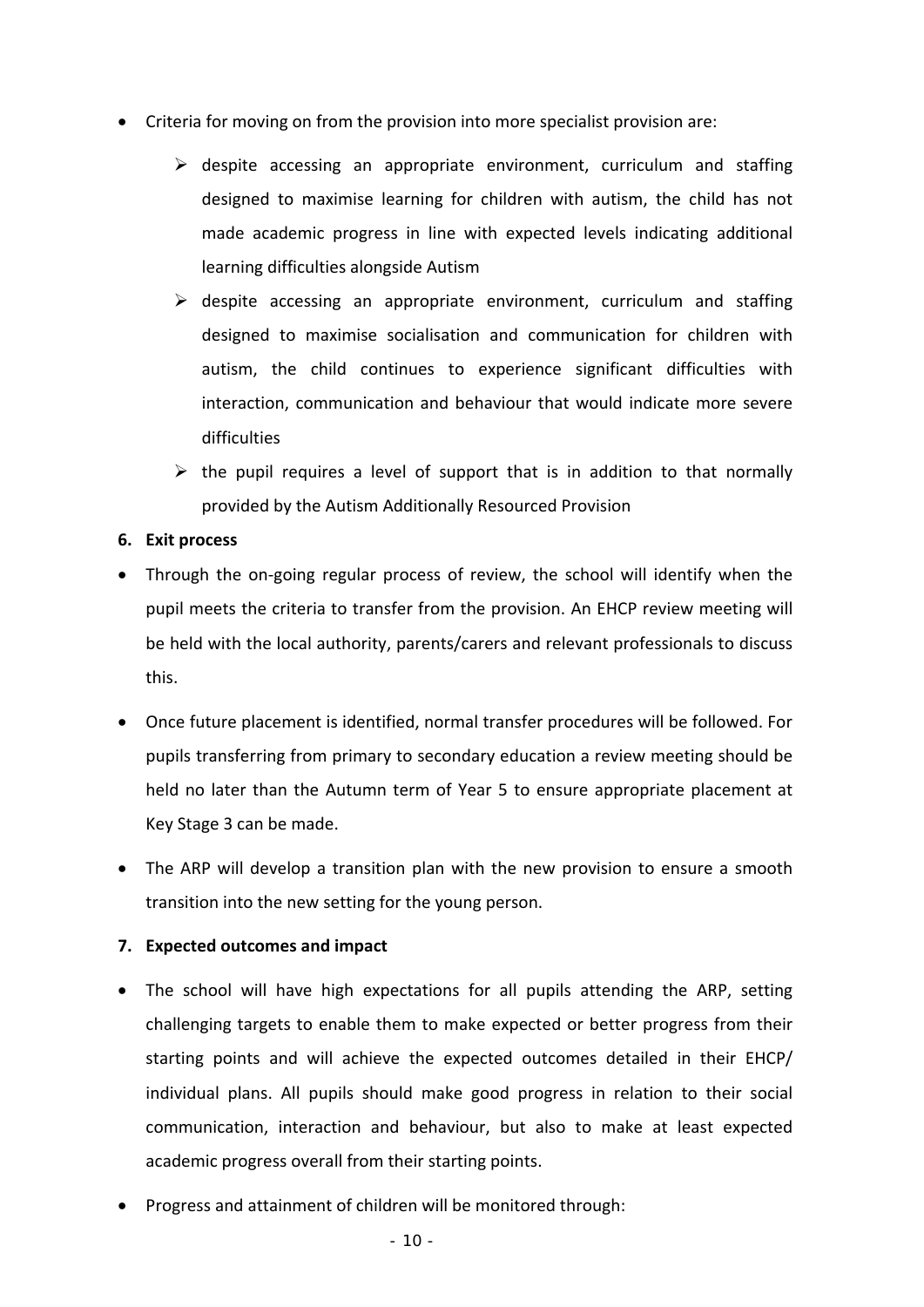- $\triangleright$  the school's data tracking, including the use of assessment and monitoring tools appropriate to the pupil's learning profile. This should also include data of individual social and communication progress using appropriate assessments for example, Progression Framework (AET)
- $\triangleright$  termly planning and review meetings and through Annual Reviews
- $\triangleright$  reports generated by other agencies involved with the child
- $\triangleright$  evidence of successful outcomes related to sensory functioning within the school environment, demonstrated through individual sensory profiles evaluated on a regular basis
- $\triangleright$  targets for inclusion within mainstream lessons to be set and reviewed regularly to ensure that each pupil makes appropriate individual progress.
- For all ARP pupils there is evidence of Pupil Voice/Engagement that demonstrates that their views are sought, listened to and acted upon
- All pupils to have an emotional wellbeing assessment upon entry to the ARP with a positive action plan created and then reviewed regularly. This will measure the ARP's impact upon the individual emotional wellbeing of it's pupils
- 90% satisfaction rate from parents, assessed through on-going evaluation and survey results in the summer term and on an annual basis thereafter
- The LA Senior Advisory Teacher and Team Manager for the Specialist Inclusion Support service, will collaborate with the Head Teacher to review the performance of the ARP on an annual basis

### **8. Support and Monitoring**

- The LA will provide support and challenge for the ARP through the SISS Autism Team. Support will be provided in establishing the ARP and with recruitment, followed by two termly half day visits.
- The focus of the LA visits will be on implementing the AET progression framework, staff training, pupil specific strategies and will be determined through discussion with the ARP manager and the Head Teacher.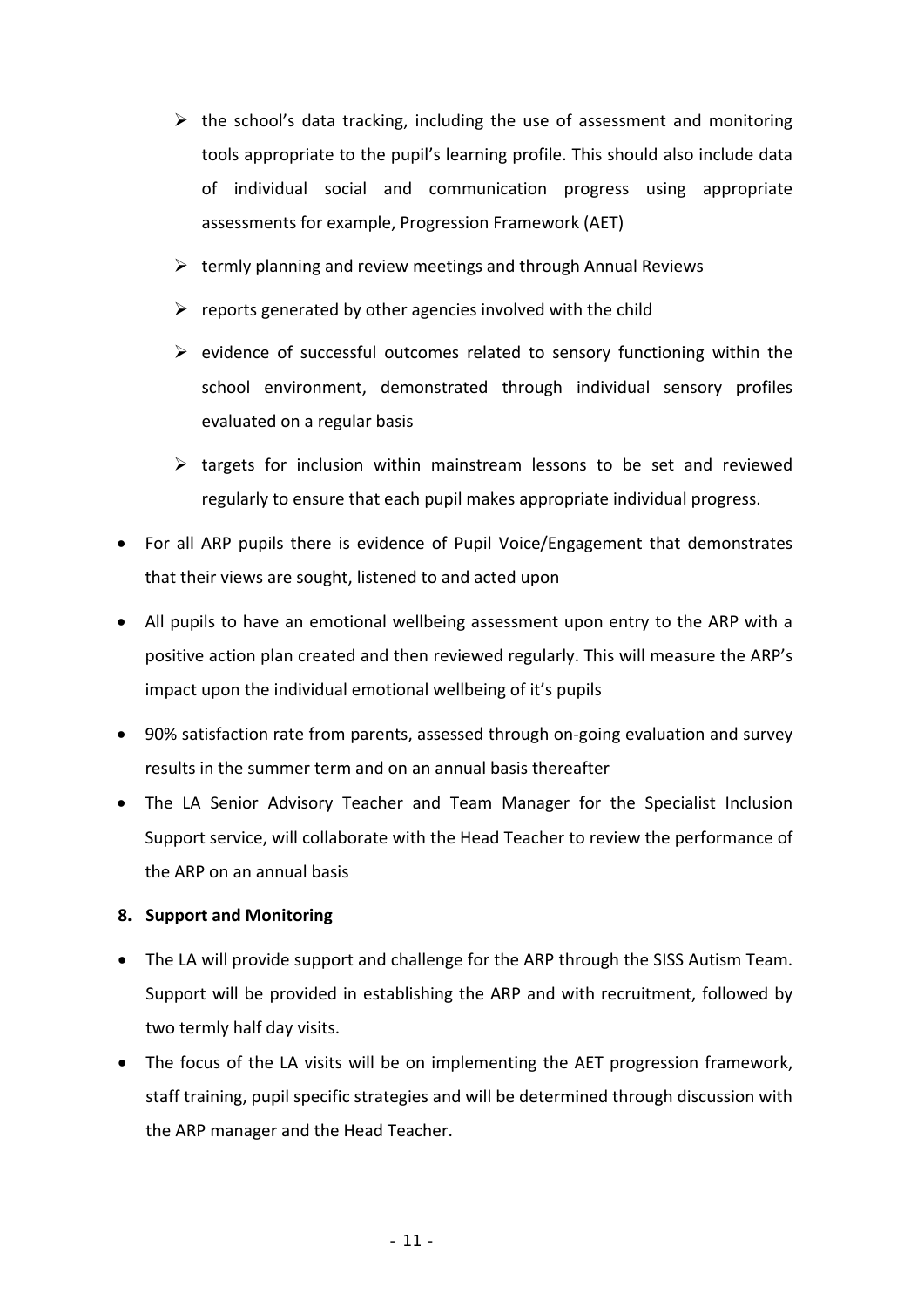- The LA through its specialist teaching service will coordinate termly network meetings for staff working in the Autism ARPs across Solihull, providing opportunities for additional training and peer to peer support.
- The ARP school and LA will follow the processes and protocols as set out and agreed through this SLA. All activity will be recorded as it is agreed.
- A report on performance and pupil progress for pupils attending the ARP will be provided to the LA Lead SEND Specialist and START Team Manager, on a termly basis.

#### **9. Quality assurance**

- The Head Teacher will:
	- $\triangleright$  ensure that staff in the ARP have appropriate qualifications and maintain their on‐going professional development
	- $\triangleright$  ensure staff have continued access to training and professional development and that this relates to the development of the ARP

#### **10. Governor responsibilities**

- The Head Teacher and governing body will work in collaboration with the LA Autism Lead in ensuring service delivery and intended outcomes for the pupils in the ARP are achieved.
- Ensure staff are given sufficient time to participate in multi agency meetings as appropriate (e.g. Single Plan, Team Around the Child).
- Demonstrate that the needs of children and young people accessing ARP support are met and progress is being made.
- Report on an annual basis showing how ARP funding has been used.
- Ensure that the need to continue building the capacity, capability and confidence of all ARP and mainstream staff is part of the School Development Plan.
- Request a report from the ARP Manager/Teacher in Charge to Governors on a termly basis. A detailed written report should be produced annually.

### **11. Solihull Council Children's Services will**

- Fund up to 14 places across NC year groups R‐6.
- Work collaboratively with the ARP school and appropriate external agencies.
- Support appropriate training opportunities for designated staff within the ARP School.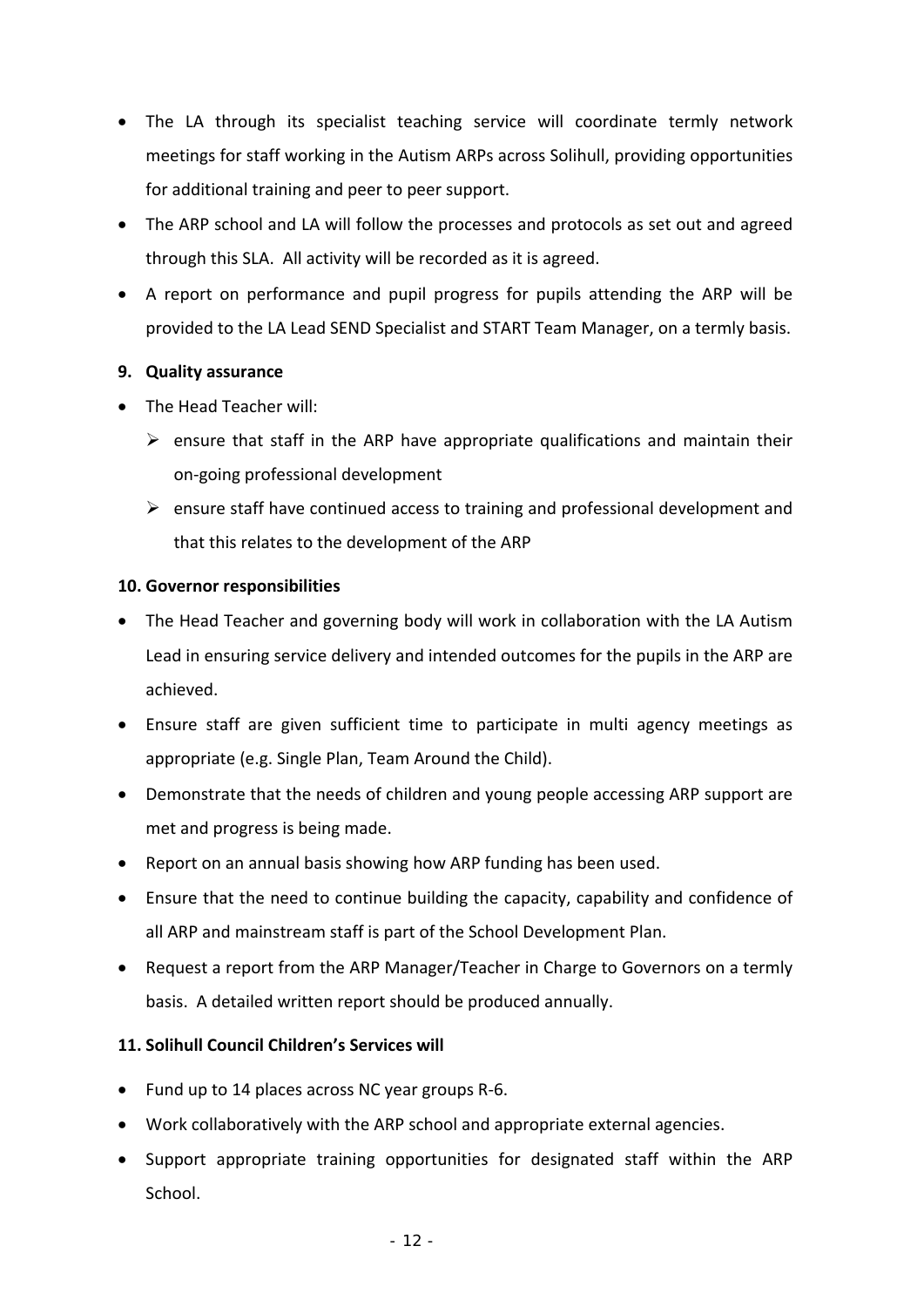- Monitor the progress and outcomes for the children attending the ARP.
- Support ARP resourced schools through termly ARP network meetings.
- Manage admissions and exit criteria to and from the ARP, in line with the SLA.
- Monitor outreach requests/provision.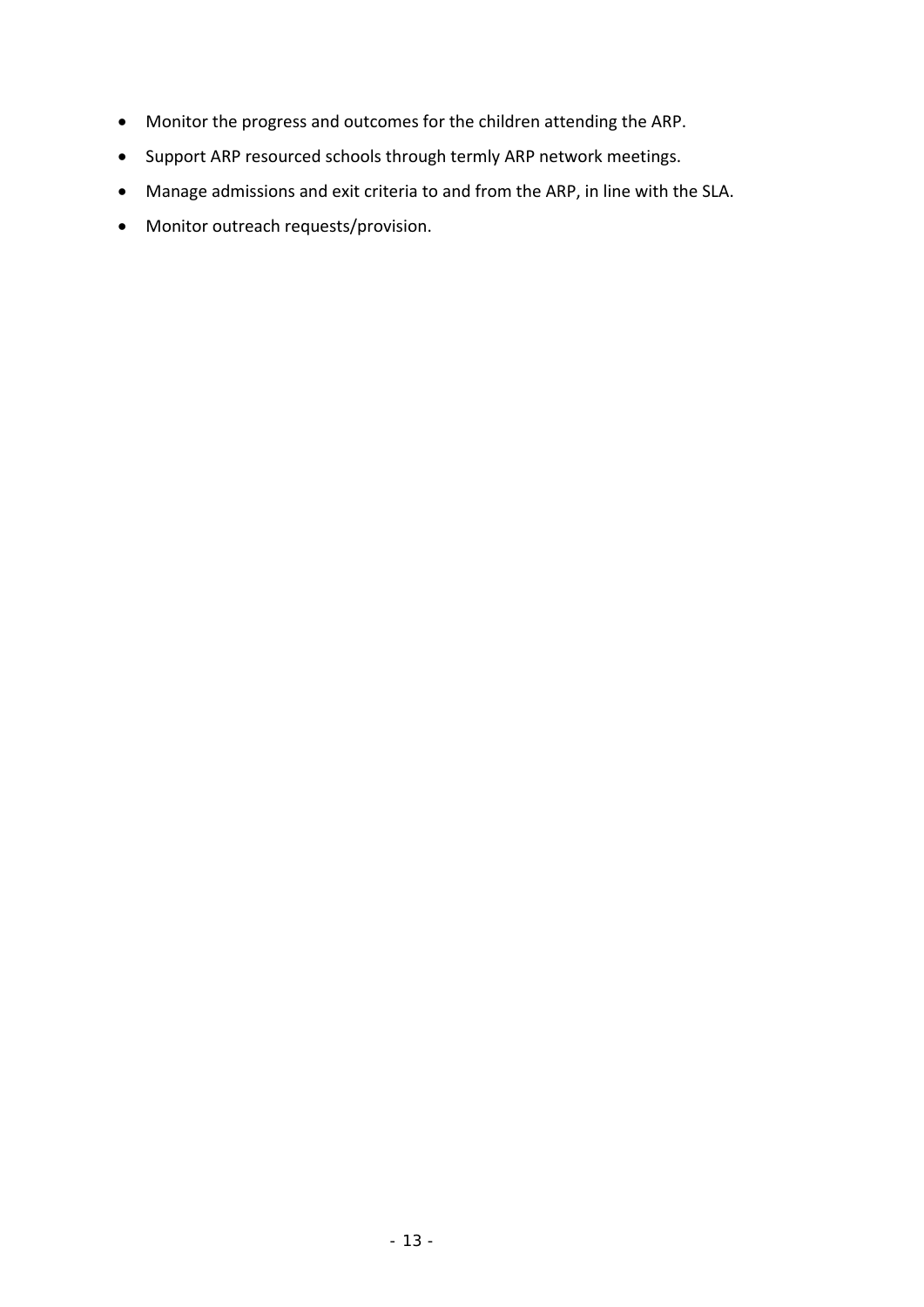### **Service Delivery Specification – Additionally Resourced Mainstream Provision (ARP) for secondary aged young people with autism:**

#### **Alderbrook Academy**

#### **1. Provision**

In line with this Service Level Agreement and the Local Offer, Alderbrook Academy ARP will provide:

- This provision is for a maximum of 30 pupils across Key Stage 3 and Key Stage 4, with 6 pupils in each year group.
- Staffing will be a minimum of three teachers and 7 teaching assistants, with administrative support, as agreed within the model designed between school and LA. The staffing model will be reviewed annually.
- Pupils will be admitted on the roll of the Secondary School.
- The day-to-day running of the provision is the responsibility of the Head Teacher.
- Pupils will access mainstream classes as appropriate to their needs.
- Pupils will be placed by the local authority from Year 7. New pupils will be placed in the provision in higher year groups where there are spaces, they meet the ARP criteria and placement is agreed through a mid‐year Panel.
- Alderbrook Academy and ARP will provide a socially and emotionally supportive environment which fully involves parents in their child's learning, including wider outcomes.
- Pupils will be appropriately supported according to their needs throughout the whole school day including breaks and lunchtimes
- The Teacher in Charge of the ARP will work closely with the school SENCo so that learning is shared across the school and ARP staff.
- Staff in the ARP will share expertise across the whole school enabling autism friendly practice to be embedded across the setting.
- The ARP staff will support other schools in Solihull to develop autism friendly practice through providing opportunities for schools to come and observe the autism friendly practice within the ARP.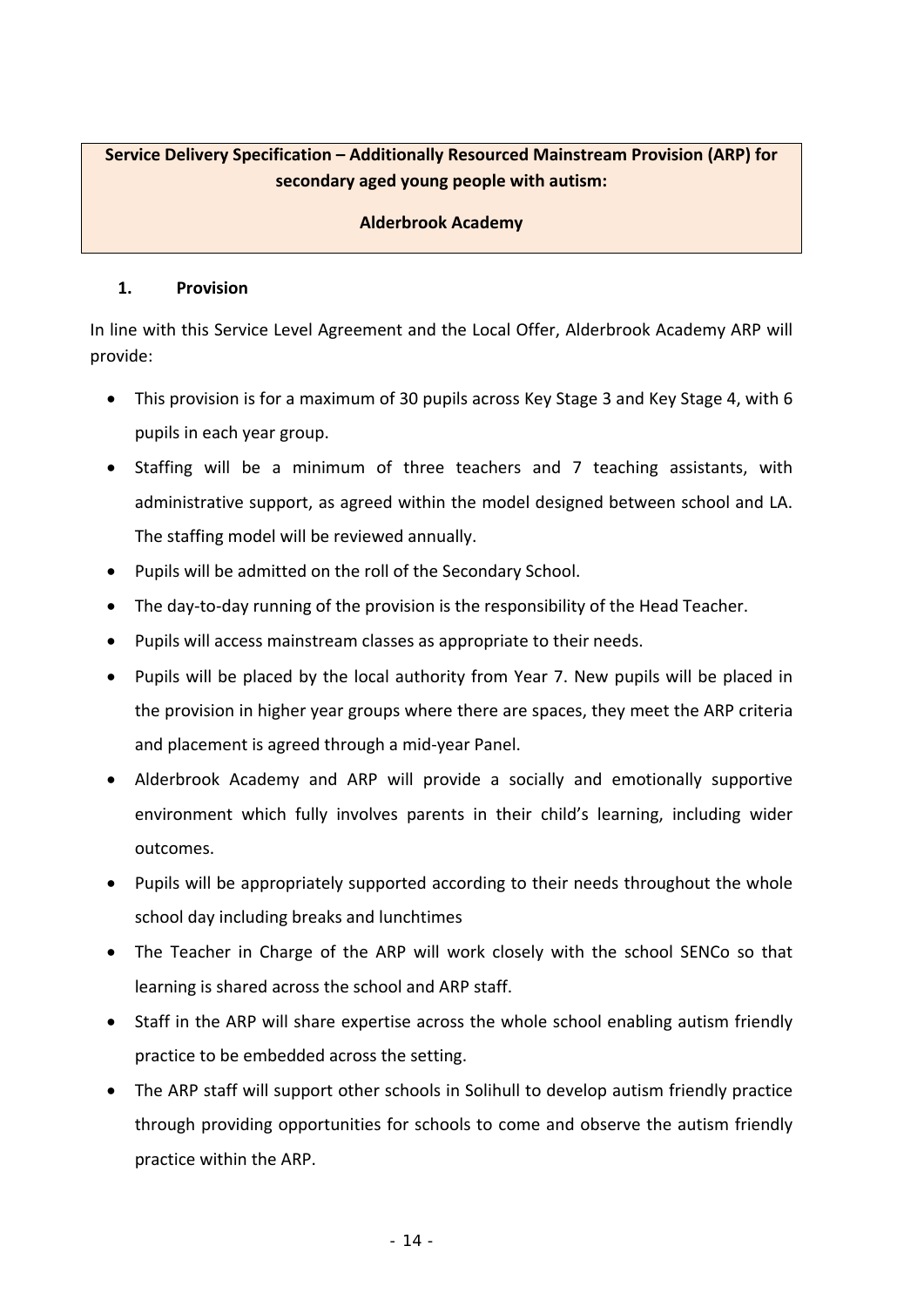#### **2. Entry Criteria**

- The placing authority is Solihull MBC. The young person will have a verified diagnosis of autism made by appropriately qualified specialists as detailed under NICE guidelines.
- The young person will have an Education, Health and Care Plan with autism as a primary need.
- The young person needs substantial adult and environmental support to manage the social, environmental and sensory demands of a busy mainstream setting.
- The young person has potential to benefit from access to a differentiated mainstream curriculum and function with the peer group available. The expectation is that the child will work towards achieving at least 50% of their timetable working within a mainstream classroom by the end of Key Stage 3.
- The child requires some aspects of the curriculum to be taught in a small group within the resource class area and to have access to specialist Autism programmes such as social skills programmes.
- All possible school based Autism interventions will have been explored, under the direction of the schools AET Lead for autism, and there is evidence to support this with clear outcomes.
- Interventions recommended by external specialists in autism will have been used and despite these the pupil shows little or no progress or intensive support is required to ensure progress.
- An Autism Specialist and/or Educational Psychologist will have been involved with the child and will have identified the need for this type of provision for the secondary phase of their education at the young person's Year 5 annual review meeting.
- Alderbrook ARP will have been the parental choice of provision for secondary placement. The required evidence will be submitted before the end of September, with the ARP application form, by the primary school to the START Team to support the parental request for placement at Alderbrook ARP.

### **3. Required evidence**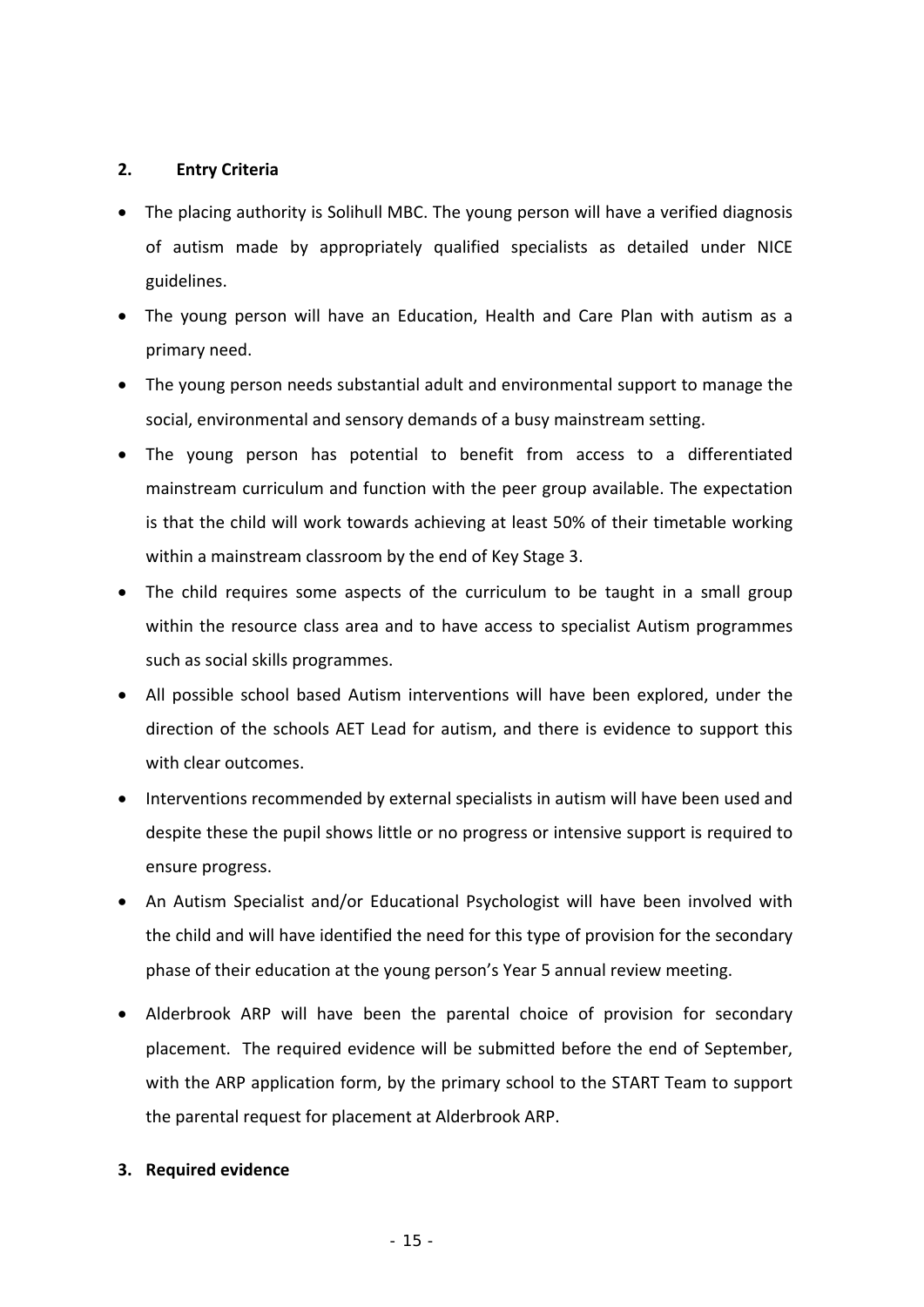The following evidence MUST accompany the standard application form for additionally resourced provision

- Written evidence of a diagnosis of autism from an appropriately qualified professional
- Evidence that there has been exploration of and identification of contributing factors to the pupil's autism needs, such as co-morbid conditions, specific learning difficulties, mental health issues. This is likely to be multi‐agency.
- Evidence of partnership work with parents and the outcomes of this.
- Evidence of involvement of Support Services and professionals including Autism Specialist Teachers and/or Educational Psychology, this must include written evidence from these professionals.
- Evidence of actions and strategies already implemented by school and those recommended by other professionals involved and the impact /outcomes of these.
- Evidence of progress made by the pupil and current levels of attainment.
- The pupil's perception of their own strengths and what they would like support with.

#### **4. Admissions process**

- The local authority is the placing authority. All applications for a place must be made through the process set out in this document.
- Applications must be made using the application form for Autism ARP provision. It must be accompanied by evidence set out in section 3 above. The application must have been discussed with parents and be signed by them indicating consent. The application must be sent to the START Team manager, 0‐25 SEND Service, Elmwood Place, 37 Burton Way, Chelmsley Wood, B36 0UG.
- The application will be considered by the LA at a dedicated secondary placement admissions panel held in November of the autumn term. **Panel dates and dates for applications to be received by**, will be circulated at the end of the summer term for the next academic year by the START Team. Papers will be circulated **at least three weeks** prior to the Panel to all Panel members.
- The Panel will be chaired by the START Team Manager and attended by the Head Teacher, SENCO and ARP Teacher-in Charge, representatives from the Specialist Inclusion Support Service (SISS) and an Educational Psychologist.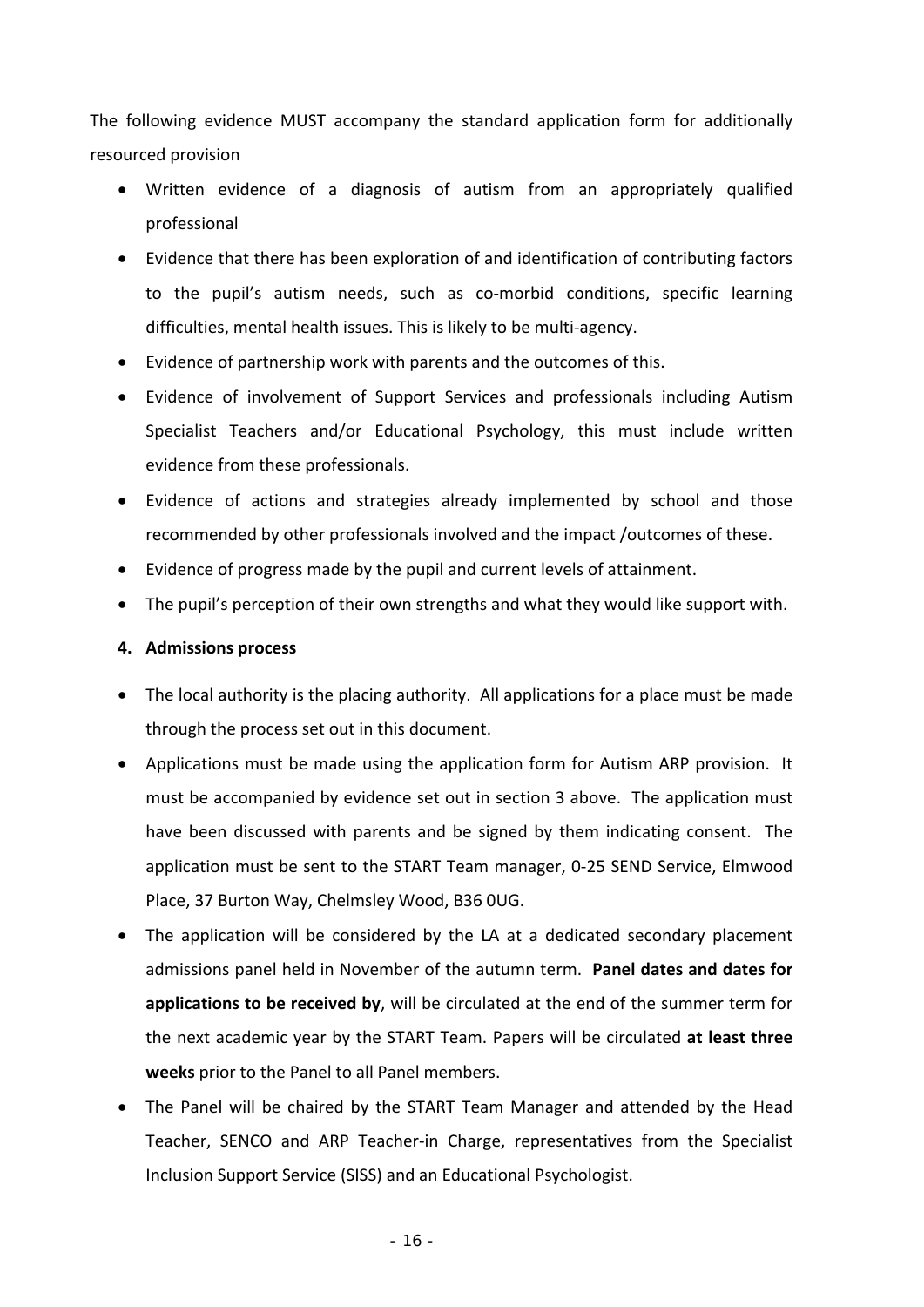- The Panel will consider available places, whether the entry criteria for the provision are met, needs of other pupils attending the ARP and decide on the placement.
- Following agreement, a transition package will be determined between the team around the child to ensure successful transition into the secondary ARP.
- Where, following a midyear review meeting the team around a young person advise that a change in provision is required to meet a young person's needs and an ARP place is advised for consideration, a midyear Panel will be called by the START Team. The process followed will be the same as the process for annual Panel meetings.

#### **5. Exit criteria**

- Generally, pupils will remain in the provision for the whole of their Key Stage 3 and 4 education with the aim that inclusion in the mainstream increases throughout this time. For a small minority of pupils it may be appropriate to transfer to a more specialist provision.
- Criteria for moving on from the provision into more specialist provision are:
	- $\triangleright$  Despite accessing an appropriate environment, curriculum and staffing designed to maximise learning for children with autism, the child young person has not made academic progress in line with expected levels indicating additional learning difficulties alongside Autism.
	- $\triangleright$  Despite accessing an appropriate environment, curriculum and staffing designed to maximise socialisation and communication for young people with autism, the young person continues to experience significant difficulties with interaction, communication and behaviour that would indicate more severe difficulties.
	- $\triangleright$  The pupil continues to require a level of support that is in addition to that normally provided by the Autism Additionally Resourced Provision.

#### **6. Exit process**

Through the on-going regular process of review, the school will identify when the pupil meets the criteria to transfer from the provision. A meeting will be held with the local authority, parents/carers and relevant professionals to discuss this. Once future placement is identified, normal transfer procedures will be followed. For pupils transferring from secondary to tertiary education a review meeting should be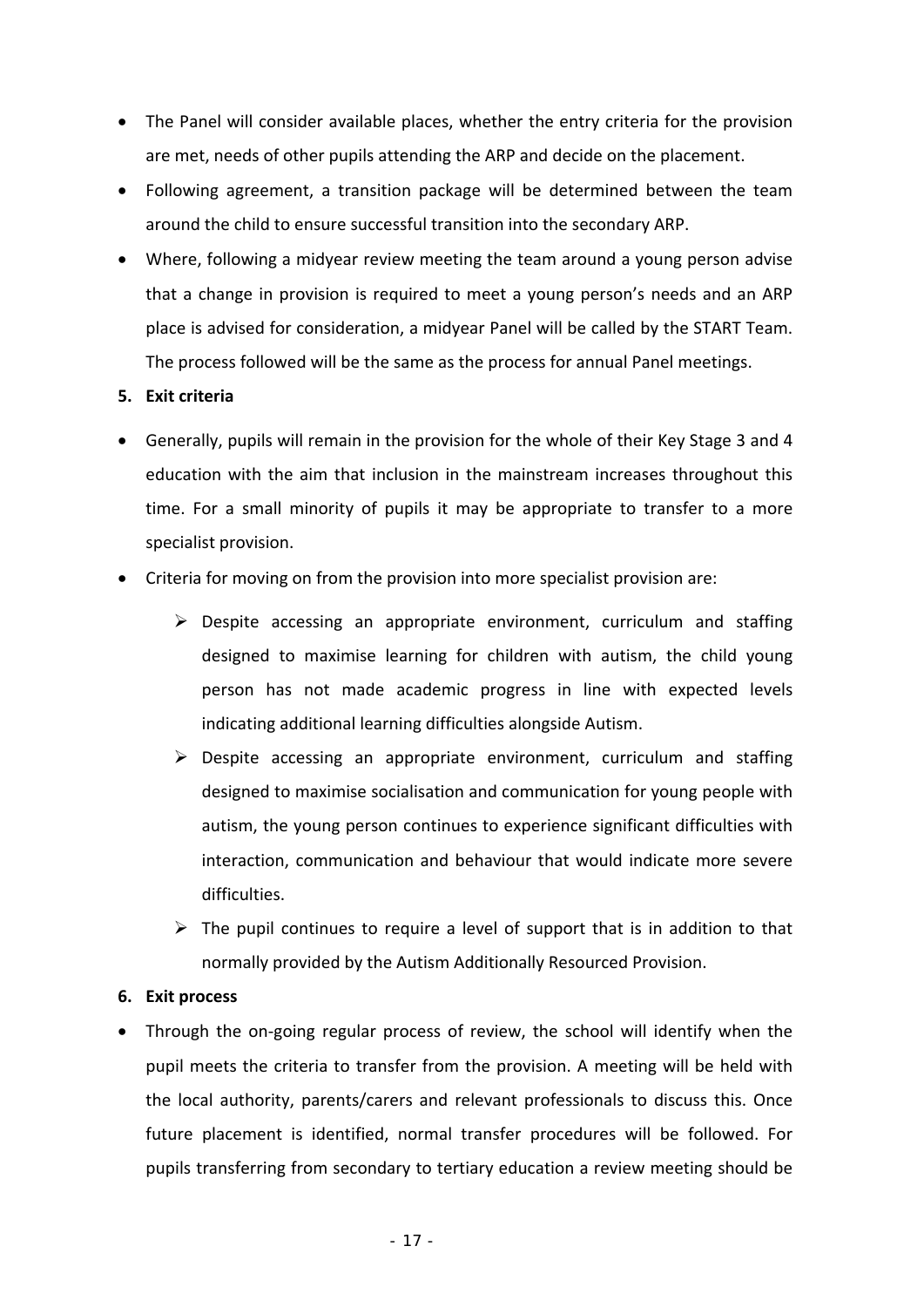held no later than the Autumn term of Year 11 to ensure appropriate placement at Key Stage 5 can be made.

#### **7. Expected outcomes and impact**

- The school will have high expectations for all pupils attending the ARP, setting challenging targets to enable them to make expected or better progress from their starting points. All pupils should make good progress in relation to their social communication, interaction and behaviour, but also to make at least expected academic progress overall from their starting points.
- Progress and attainment of children will be monitored through:
	- $\triangleright$  The school's data tracking, including the use of assessment and monitoring tools appropriate to the pupil's learning profile. This should also include data of individual social and communication progress using appropriate assessments for example, Progression Framework (AET).
	- $\triangleright$  Termly planning and review meetings and through Annual Reviews.
	- $\triangleright$  Reports generated by other agencies involved with the young person.
	- $\triangleright$  Evidence of successful outcomes related to sensory functioning within the school environment, demonstrated through individual sensory profiles evaluated on a regular basis.
	- $\triangleright$  Targets for inclusion within mainstream lessons to be set and reviewed regularly to ensure that each pupil makes appropriate individual progress.
- For all pupils there is evidence of Pupil Voice/Engagement that demonstrates that their views are sought, listened to and acted upon.
- All pupils to have an emotional wellbeing assessment upon entry to the ARP with a positive action plan created and then reviewed regularly. This will measure the ARP's impact upon the individual emotional wellbeing of its pupils.
- 90% satisfaction rate from parents, assessed through on-going evaluation and survey results in the summer term and on an annual basis thereafter.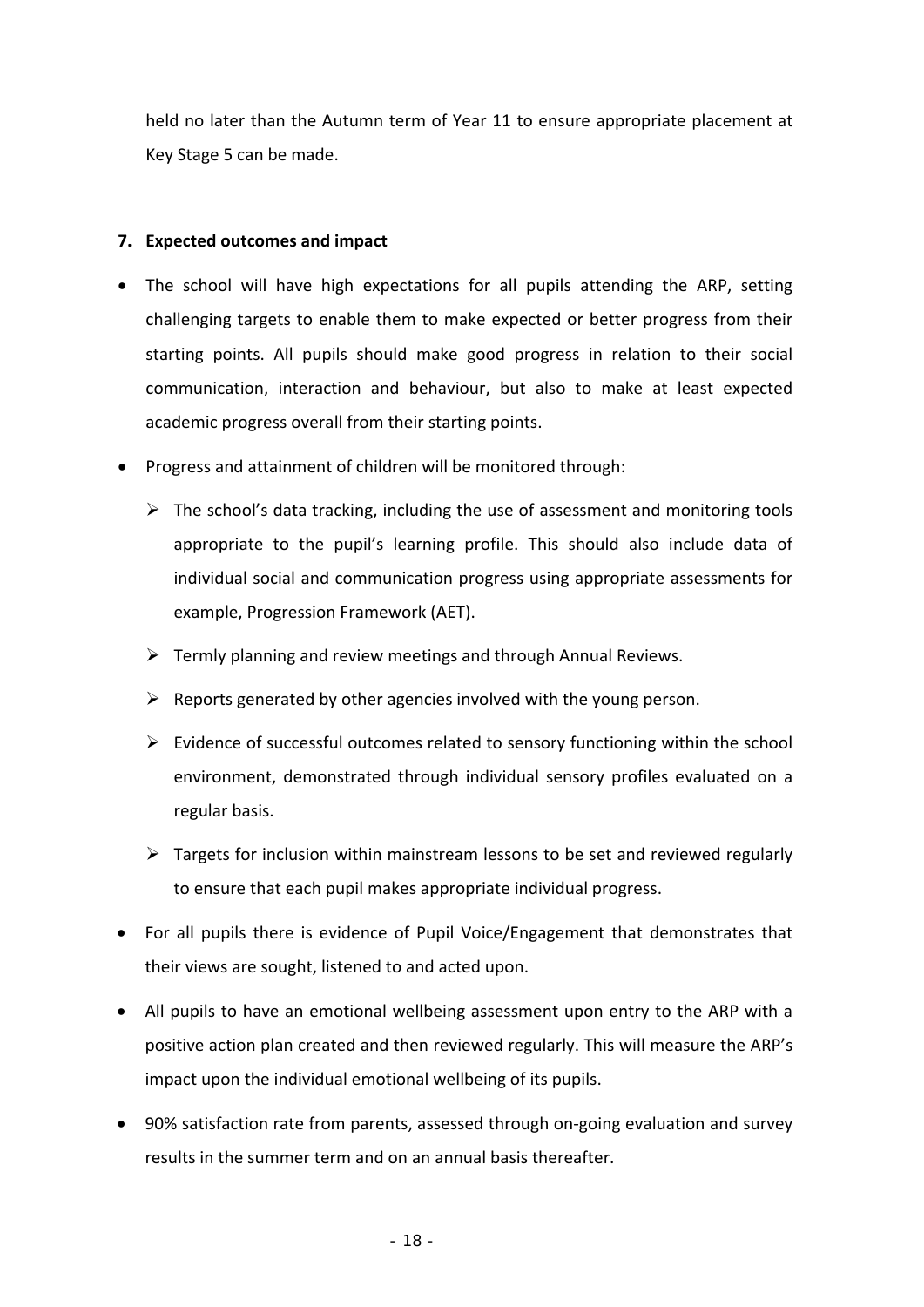• The LA Lead SEND Specialist, SISS Team Manager, will collaborate with the Head Teacher to review the performance of the ARP on an annual basis.

### **8. Support and Monitoring**

- The LA will provide support and challenge for the ARP through the SISS Autism Team. Support will be provided in establishing the ARP and with recruitment, followed by two termly half day visits.
- The focus of the LA visits will be on implementing the AET progression framework, staff training, pupil specific strategies and will be determined through discussion with the ARP manager and the Head Teacher.
- The LA through its specialist teaching service SISS, will coordinate termly network meetings for staff working in the Autism ARPs across Solihull, providing opportunities for additional training and peer to peer support.
- The ARP school and LA will follow the processes and protocols as set out and agreed through this SLA. All activity will be recorded as it is agreed.
- A report on performance and pupil progress for pupils attending the ARP will be provided to the LA Lead SEND Specialist and START Team Manager, on a termly basis.

### **9. Quality assurance**

- The Head Teacher will:
	- $\triangleright$  Ensure that staff in the ARP have appropriate qualifications and maintain their on‐going professional development.
	- $\triangleright$  Ensure staff have continued access to training and professional development and that this relates to the development of the ARP.

#### **10. Governor responsibilities**

- The Head Teacher and governing body will work in collaboration with the LA Autism Lead in ensuring service delivery and intended outcomes are achieved.
- Ensure staff participate in multi‐agency meetings as appropriate (e.g. Single Plan, Team Around the Child).
- Demonstrate that the needs of young people accessing ARP support are met and progress is being made.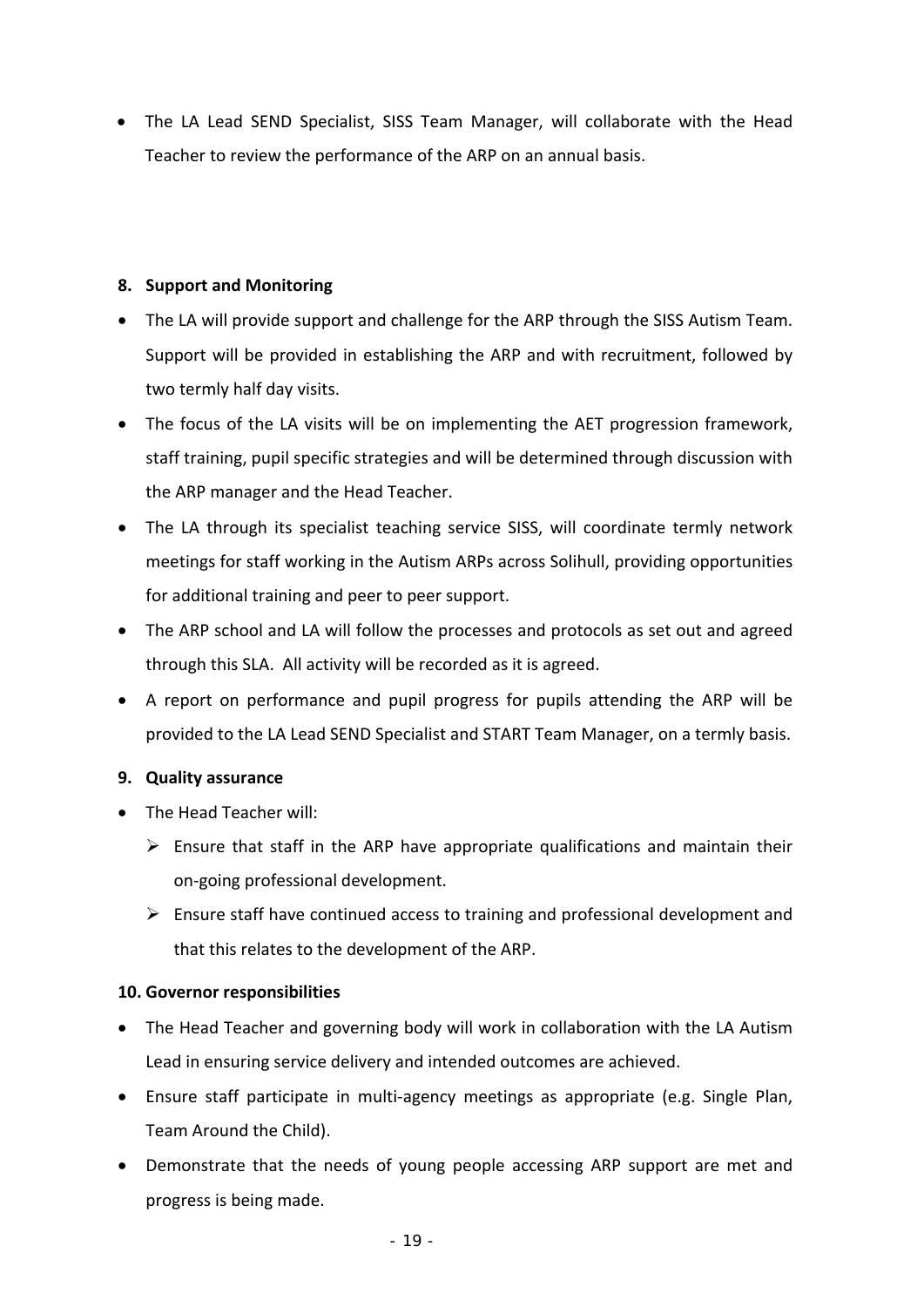- Report on an annual basis showing how ARP funding has been used.
- Ensure that the need to continue building the capacity, capability and confidence of all outreach staff is part of the School Development Plan.
- Request a report from the ARP Manager/Teacher in Charge to Governors on a termly basis. A detailed written report should be produced annually.

### **11. Solihull Council Children's Services will**

- Fund up to 30 places across NC year groups  $7 11$ .
- Work collaboratively with the ARP school and appropriate external agencies.
- Support appropriate training opportunities for designated staff within the ARP School.
- Monitor the progress and outcomes for the children attending the ARP.
- Support ARP resourced schools through termly ARP network meetings.
- Manage admissions and exit criteria to and from the ARP, in line with the SLA.
- Monitor outreach requests/provision.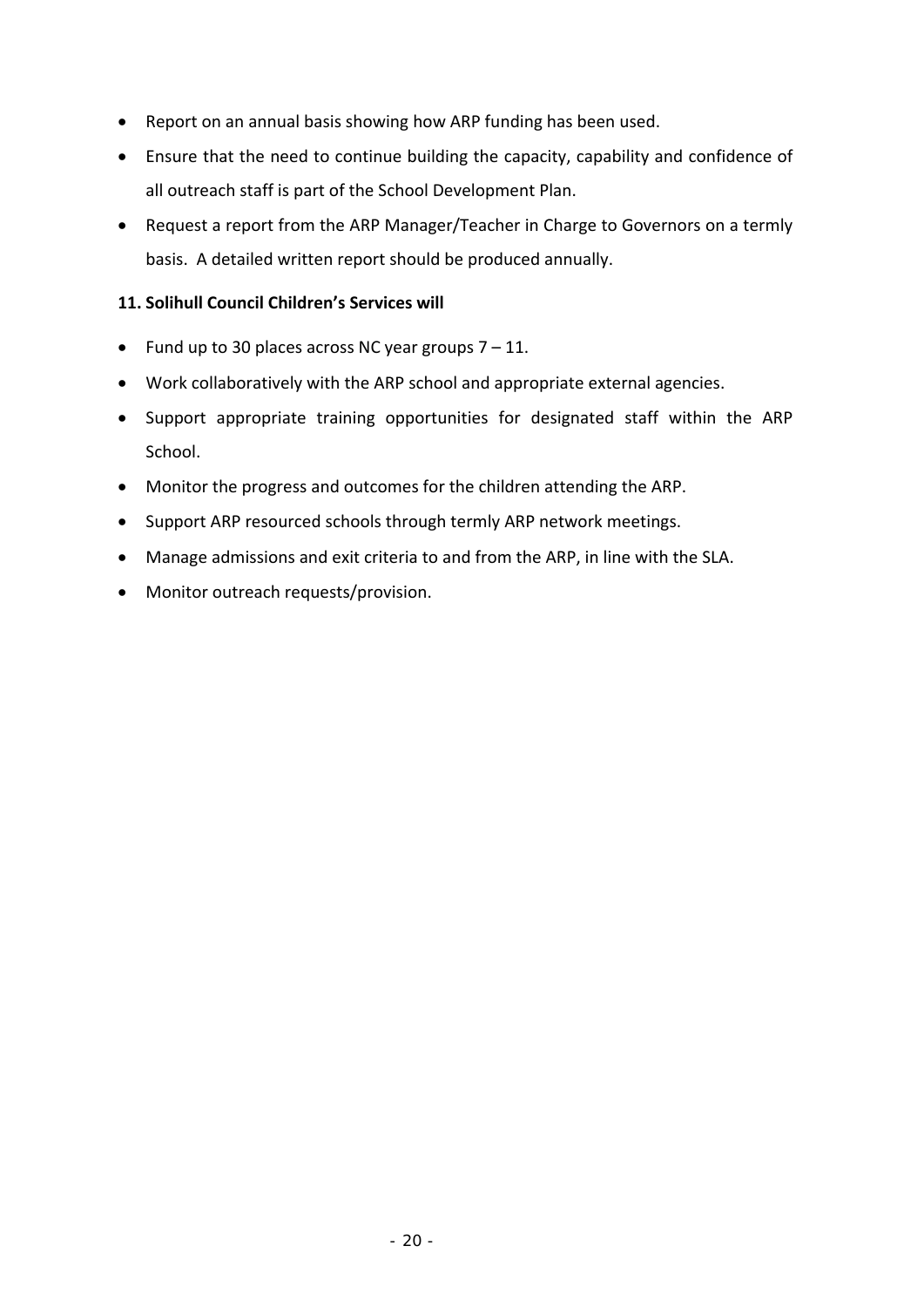### **Application for placement at Additionally Resourced Provision for pupils with autism**

**Pupil Name: \_\_\_\_\_\_\_\_\_\_\_\_\_\_\_\_\_\_\_\_\_\_\_\_\_\_\_\_\_\_\_\_\_\_\_ Date of birth: \_\_\_\_\_\_\_\_\_\_\_\_\_\_\_\_\_\_\_\_\_\_\_** 

**School: \_\_\_\_\_\_\_\_\_\_\_\_\_\_\_\_\_\_\_\_\_\_\_\_\_\_\_\_\_\_\_\_\_\_\_\_\_\_\_** 

| The following evidence must accompany the standard application form for<br>additional resourced provisions in Solihull                                                                                                                                                                                                                                                                                                                                                                                                                         |     | <b>Evidence</b><br><b>Provided</b><br>(please indicate<br>Yes /No) |
|------------------------------------------------------------------------------------------------------------------------------------------------------------------------------------------------------------------------------------------------------------------------------------------------------------------------------------------------------------------------------------------------------------------------------------------------------------------------------------------------------------------------------------------------|-----|--------------------------------------------------------------------|
| Written evidence of a diagnosis of Autism from an appropriately qualified<br>professional.<br>Copy of SAS report or report from Paediatrician (if not Solihull pupil)                                                                                                                                                                                                                                                                                                                                                                          | Yes | <b>No</b>                                                          |
| Written evidence of an Education, Health and Care Plan with autism as the<br>primary need.<br>Copy of EHC plan                                                                                                                                                                                                                                                                                                                                                                                                                                 | Yes | <b>No</b>                                                          |
| Evidence that there has been exploration of and identification of<br>contributing factors to the pupil's autism needs, such as co-morbid<br>conditions, specific learning difficulties, sensory needs and mental health<br>issues. This is likely to be multi-agency e.g. OT reports and<br>recommendations, Learning assessments and referral and input from<br>CAMHS/SOLAR.<br>Copy of external agency reports. If pupils are working below year group<br>expectations cognitive assessments are required to indicate full learning profile. | Yes | <b>No</b>                                                          |
| Evidence of partnership work with parents and the outcomes of this.<br>Parents views supporting the Annual Reviews process and Review<br>meetings for target setting/ Needs Based Plans.<br>Formats personal to schools, but it is essential review notes are sent from TAF<br>meeting/emergency review which has involved parents, START team and all<br>relevant external agencies including autism team. Within these notes<br>agreement that additionally resourced provision is recommended to meet the<br>child's needs.                 | Yes | <b>No</b>                                                          |
| Evidence of involvement of Support Services and professionals including<br>Autism Specialist Teachers and/or Educational Psychology, this must<br>include written evidence from these professionals.<br>From the SISS Autism Specialist Teachers: Referral paperwork to access level 4<br>interventions, SISS AIM referral paperwork, copies of autism team involvement<br>and AIM team monitoring and advice. Needs Based Plans, records of visits,<br>strategies and AET observations.                                                       | Yes | <b>No</b>                                                          |
| Evidence of actions and strategies already implemented by school/ Lead<br>for Autism and those recommended by other professionals involved and<br>the impact /outcomes of these. To include Provision Mapping and target<br>setting, schools.                                                                                                                                                                                                                                                                                                  | Yes | <b>No</b>                                                          |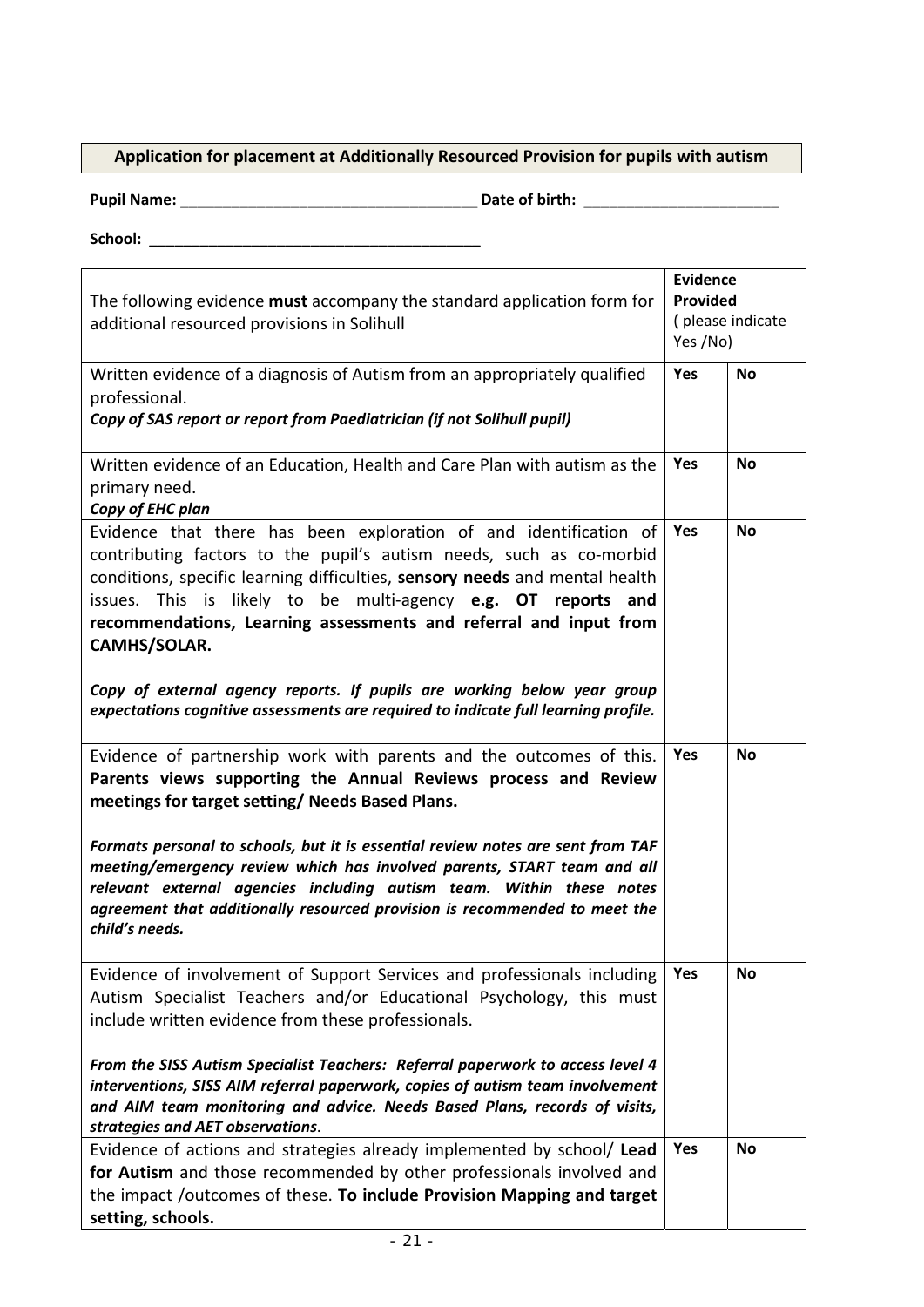| Formats personal to schools – needs based plans/ SEND plans. Essential to<br>include a personalised timetable to indicate provision across a week and time<br>spent in and out of the classroom.       |            |           |
|--------------------------------------------------------------------------------------------------------------------------------------------------------------------------------------------------------|------------|-----------|
| Evidence of progress made by the pupil and current levels of attainment.<br>To include the Progression Framework and end of year/ Key Stage data.                                                      | <b>Yes</b> | <b>No</b> |
| Formats personal to schools.-When pupils are working significantly below year<br>group expectations it is essential cognitive assessments are included to indicate<br>a child's full learning profile. |            |           |
| The pupil's perception of their own strengths and what they would like<br>support with. To include a pupil profile.                                                                                    | <b>Yes</b> | <b>No</b> |
| <b>Formats personal to schools</b>                                                                                                                                                                     |            |           |

**Referrer: \_\_\_\_\_\_\_\_\_\_\_\_\_\_\_\_\_\_\_\_\_\_\_\_\_\_\_\_\_\_\_\_\_\_\_** 

**Date: \_\_\_\_\_\_\_\_\_\_\_\_\_\_\_\_\_\_\_** 

NB: If this form is not fully completed or the evidence does not provide enough information to enable the panel to make a decision it will be returned. You can re‐submit this application for a future panel with the necessary information.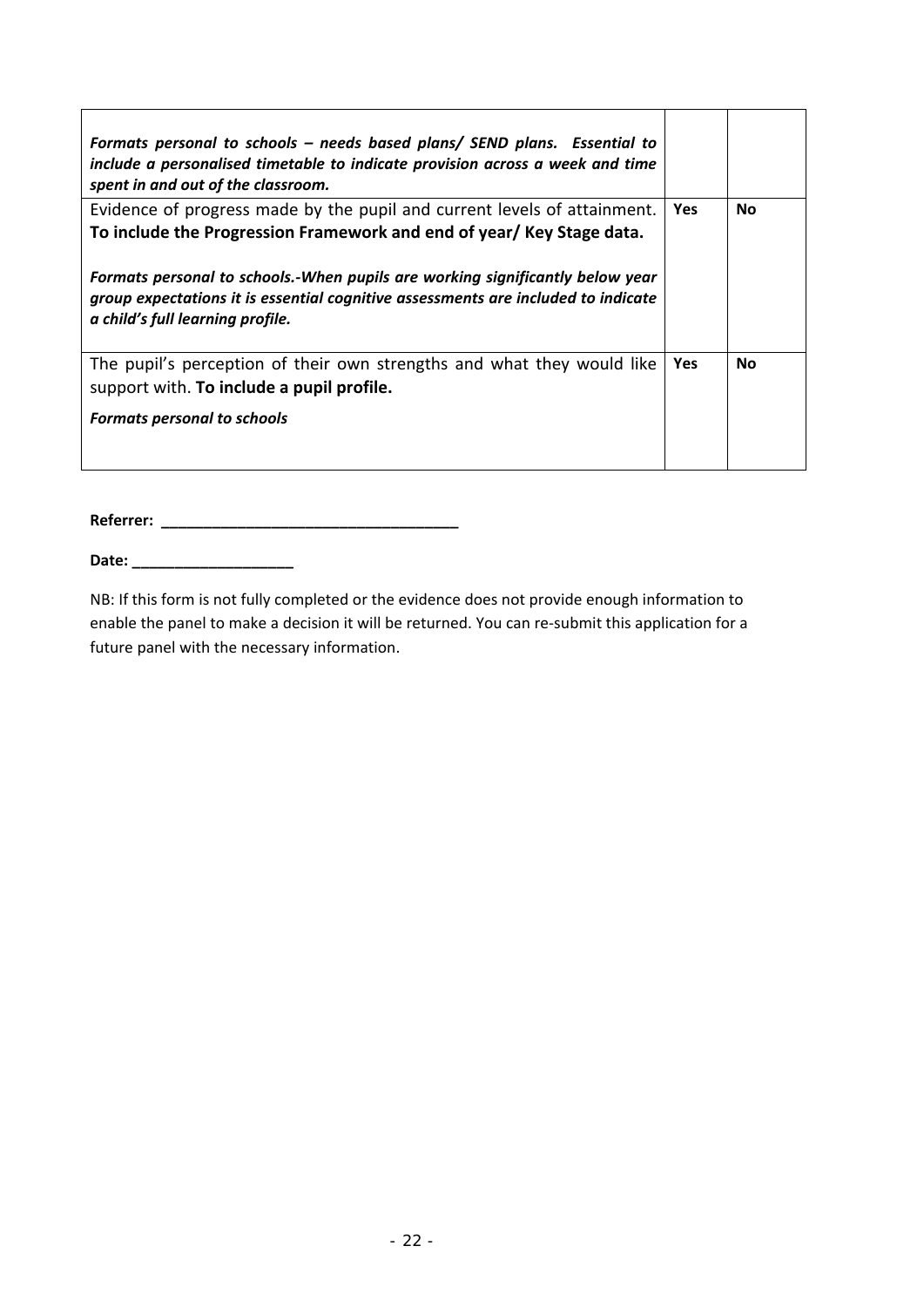### **Application Process for requesting a school place at Solihull's Primary aged Additionally Resourced Provision for children with autism**



- *When, as part of an EHC assessment, provision detailed indicates an ARP place should be considered and this is parental preference, the process above is followed, unless a panel meeting is not due within statutory timescales. In that case the application will be considered at an EHCP Stage 2 Panel meeting, to which representative ARP Panel members will be invited.*
- *Once an ARP place has been allocated the EHCP will be reissued by the end of that term naming the new school.*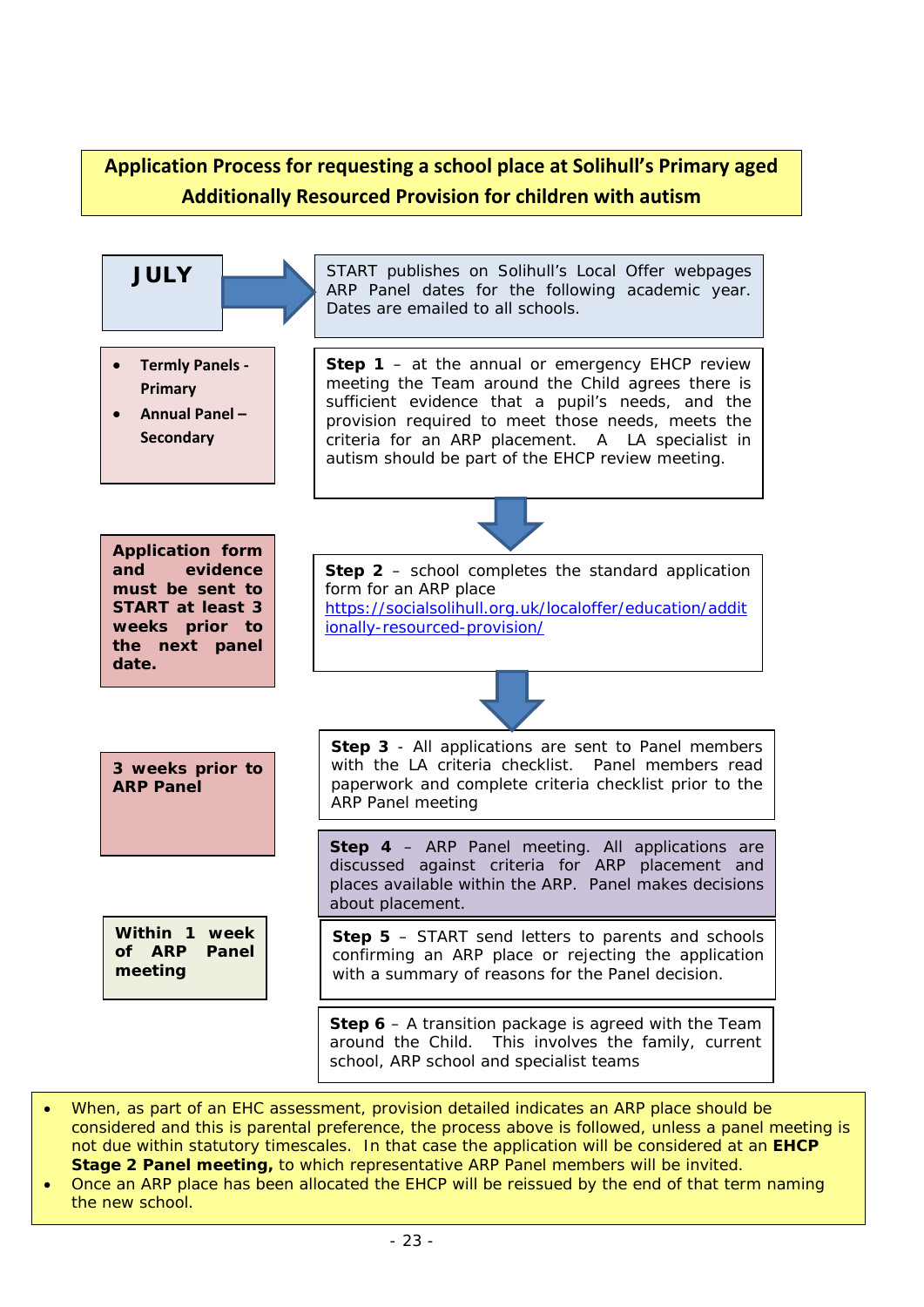### **Additionally Resourced Provision for young people with dyslexia: Langley Secondary School**

### **1. OVERVIEW**

1. This centre is for young people with an Education, Health and Care Plan describing dyslexia as their primary need, with co-occurring difficulties and/or associated social, emotional, mental health needs. Cooccurring needs will be with aspects of language, motor coordination, personal organisation, maths and/or attention and concentration. Social, emotional and mental health needs will be linked to academic self-concept, self-esteem and/or general emotional well-being, which is affected by the impact of their dyslexia. The young people, with significant additional support, can succeed in a mainstream environment. Such young people do not meet the threshold for a special school in Solihull, or there is parental preference for a mainstream school. This centre is not intended for short term or emergency placements.

### **2. RESPONSIBILITIES AND REQUIREMENTS**

### **The Provision is expected:**

- to provide a resource base within a mainstream setting
- to ensure that funds delegated to the work of the resource base are used to ensure that the needs of the target group of the pupils are being met through appropriate levels of staffing and support and do not become part of the general school budget for SEND
- to ensure staffing ratios are as in the model agreed with the LA and any permanent changes are in consultation with the LA
- to be responsible for the supervision of staff
- to ensure the Governing Body are fully involved in the development and monitoring of the resource base
- to provide the flexibility to move teachers and teaching assistants depending on the needs of the young people including moving into mainstream when appropriate
- to provide opportunities for young people to integrate with their peers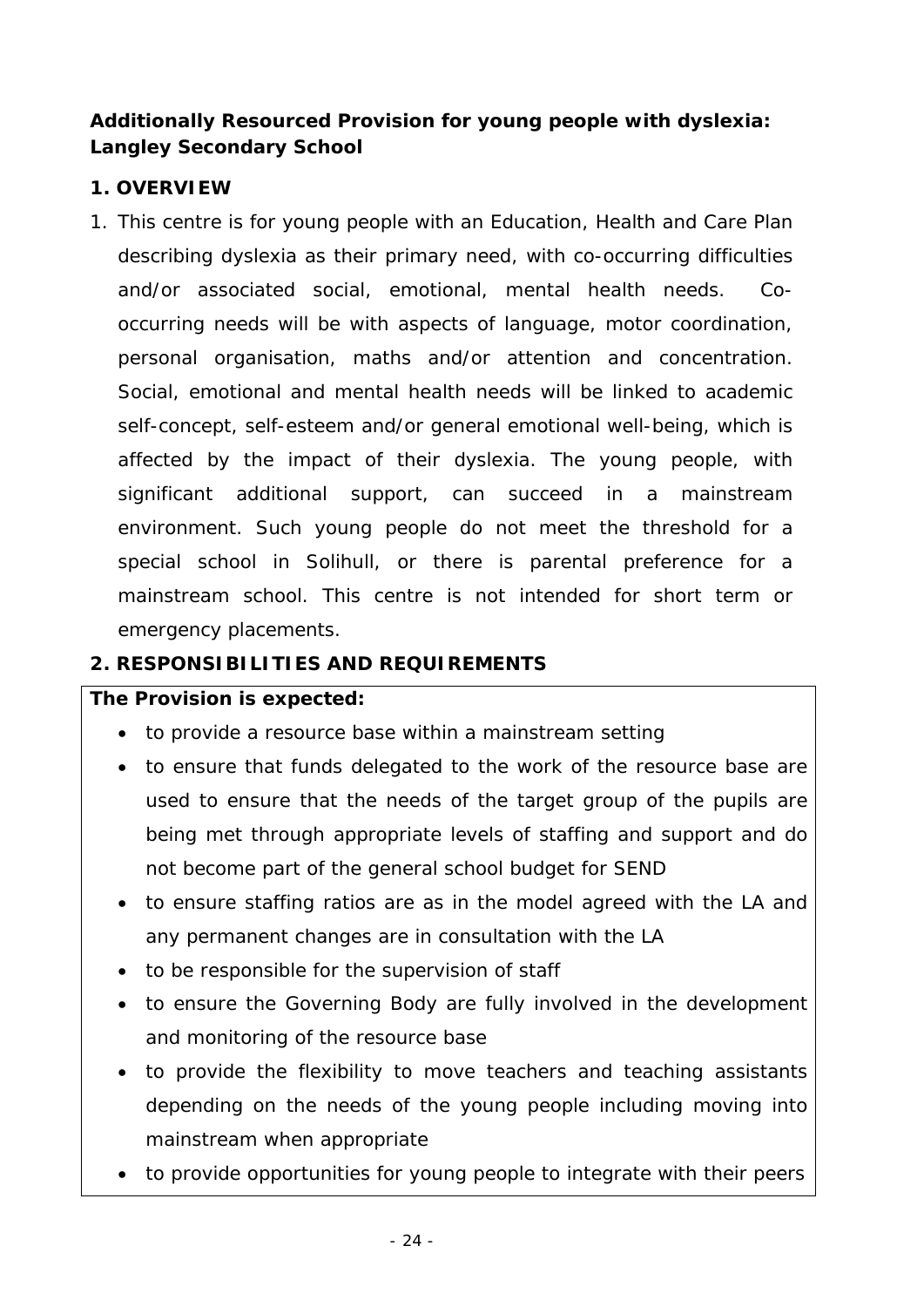- group and the flexibility to be able to spend as much time as is required in the resource base to meet the needs of the young people
- to plan flexible styles of organisation within the resource base for example working in small groups, pairs etc.
- **to ensure that staff have appropriate specialist Level 7 qualifications and experience; or are in the process of completing them**

### **Training and partnership**

- ensure relevant, evidence based staff training is provided for both resource base and staff across the school, about the needs of the children and young people
- work in partnership with the local collaborative schools including mainstream, and the SISS Communication and Learning Difficulties Team

### **The Environment**

- the resource base should be fully accessible in accordance with DDA legislation
- have safe and secure internal and external environments
- have access to up to date ICT resources and equipment

### **Teaching and Learning**

- to carry out a full range of assessments to ensure that the child/young person's learning needs are met
- provide access to specialist teaching to meet the specific literacy, numeracy and co-occurring needs of the young person
- ensure the appropriate equipment is provided within the resource base. This should include: ICT facilities; Specialist writing equipment; Lockers for pupils belongings; Visual information;
- incorporate a range of teaching and learning strategies which have been shown to be effective for children and young people with dyslexia and for which there is an evidence base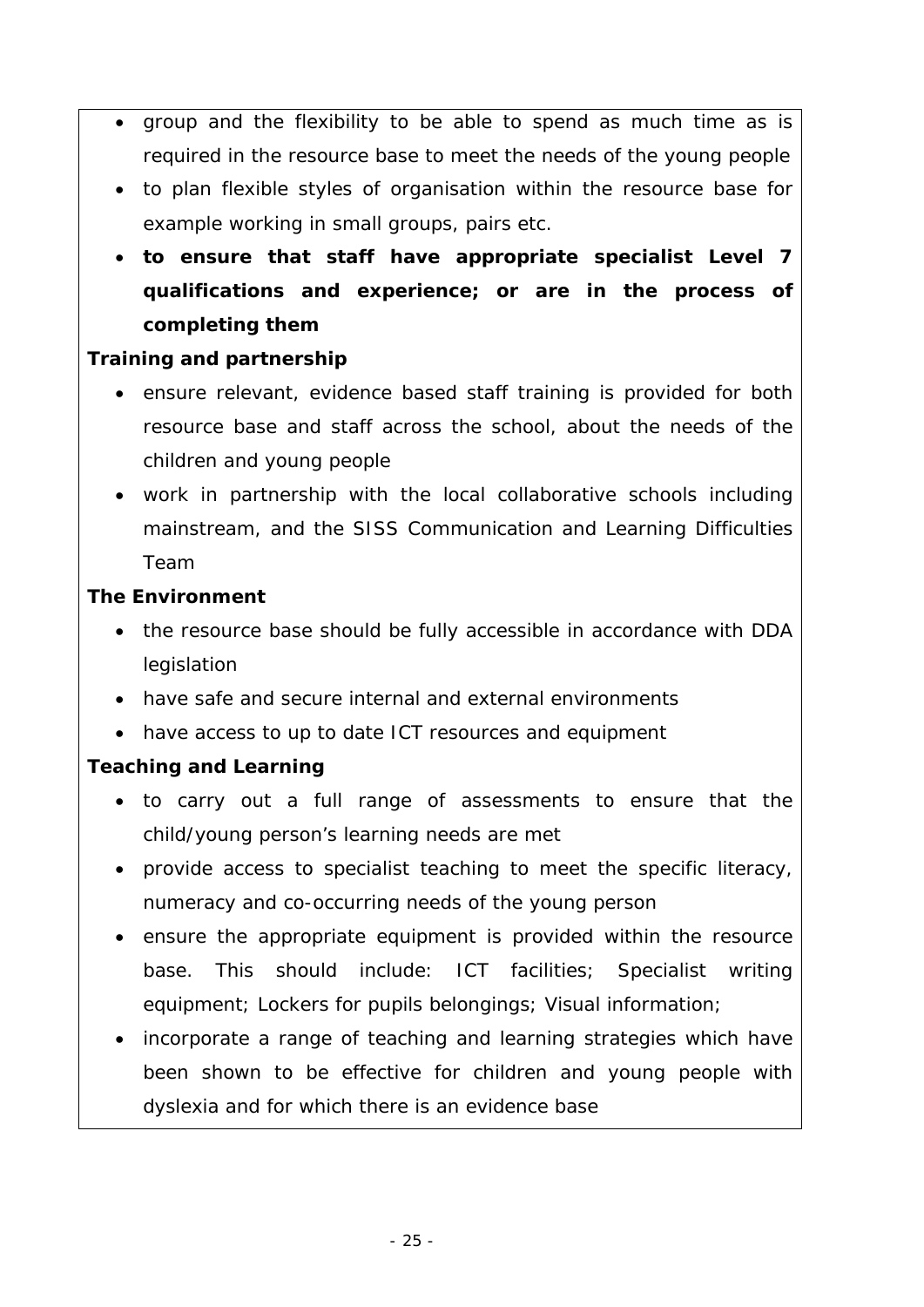**Service Delivery Specification – Additionally Resourced Mainstream Provision (ARP) for secondary aged young people with dyslexia: Langley Secondary School** 

### **1. Provision**

In line with this Service Level Agreement and the Local Offer, Langley Secondary School ARP will provide:

- This provision is for a maximum of 33 pupils across Key Stage 3 and Key Stage 4, with 6 pupils in each year group.
- Staffing will be a minimum of two teachers and 4 teaching assistants, as agreed within the model designed between school and LA, which will be reviewed annually.
- Pupils will be admitted on the roll of the Secondary School.
- The day-to-day running of the provision is the responsibility of the Head Teacher.
- Pupils will access mainstream classes as appropriate to their needs.
- Pupils will be placed by the local authority from Year 7. New pupils will be placed in the provision in higher year groups where there are spaces, they meet the ARP criteria and placement is agreed through a mid-year Panel.
- Langley Secondary School and ARP will provide a socially, emotionally and academically supportive environment which fully involves parents in their child's learning, including wider outcomes.
- In year 7 pupils will access 70% of their lessons within a small group in the ARP. Sessions will focus on English, maths, humanities and targeted specialist support. This will reduce over Key Stage 3 to 60% in year 8 and 40% in year 9.
- The ARP aims to develop independent learning skills so that pupils can fully access the mainstream Key Stage 4 curriculum. In KS4 support for pupils will be in-class TA support, where required, and additional study skills sessions.
- Pupils will be appropriately supported according to their needs throughout the whole school day including breaks and lunchtimes.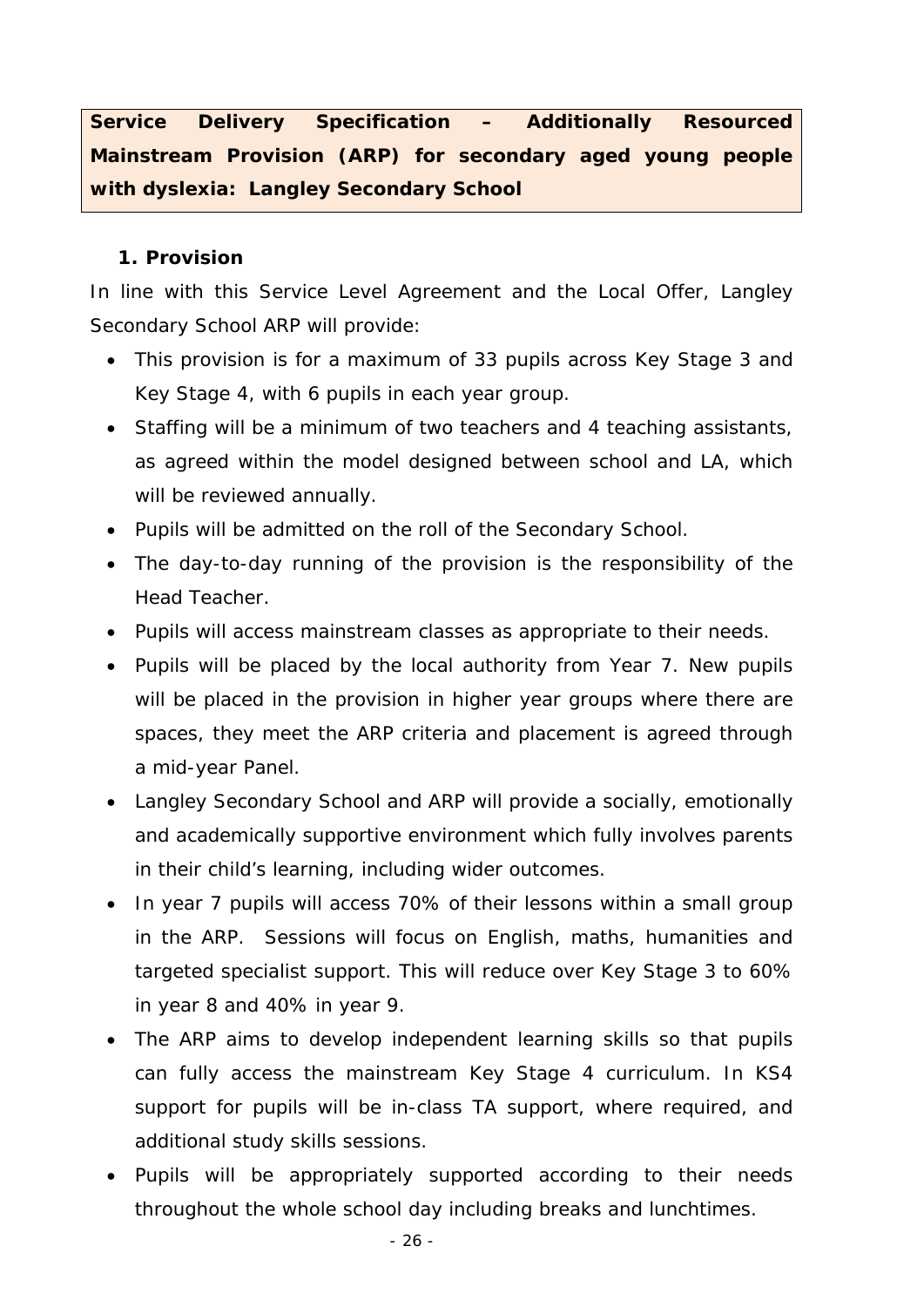### **2. Entry Criteria**

- The placing authority is Solihull MBC. The young person will have dyslexia identified by appropriately qualified specialists.
- The young person will have an Education, Health and Care Plan with dyslexia as a primary need.
- The young person requires substantial adult and academic support.
- The young person has potential to benefit from access to a differentiated mainstream curriculum and function with the peer group available. The expectation is that the child will work towards achieving 100% of their timetable working within a mainstream classroom.
- The young person requires some aspects of the curriculum to be taught in a small group within the resource class area and to have access to specialist dyslexia programmes.
- All possible school based literacy and numeracy interventions will have been explored (as outlined in Solihull LA's SpLD- dyslexia Policy and Banding document).
- Interventions recommended by external specialists in SpLD will have been used and despite these, the pupil shows little or no progress, or intensive support is required to ensure progress.
- A LA SpLD Specialist teacher and/or Educational Psychologist will have been involved with the child and will have identified the need for this type of provision for the secondary phase of their education at the young person's Year 5 annual review meeting
- Langley ARP will have been the parental choice of provision for secondary placement. The required evidence will be submitted before the end of September, with the ARP application form, by the primary school to the START Team to support the parental request for placement at Langley ARP.

### **3. Required evidence**

The following evidence MUST accompany the standard application form for additionally resourced provision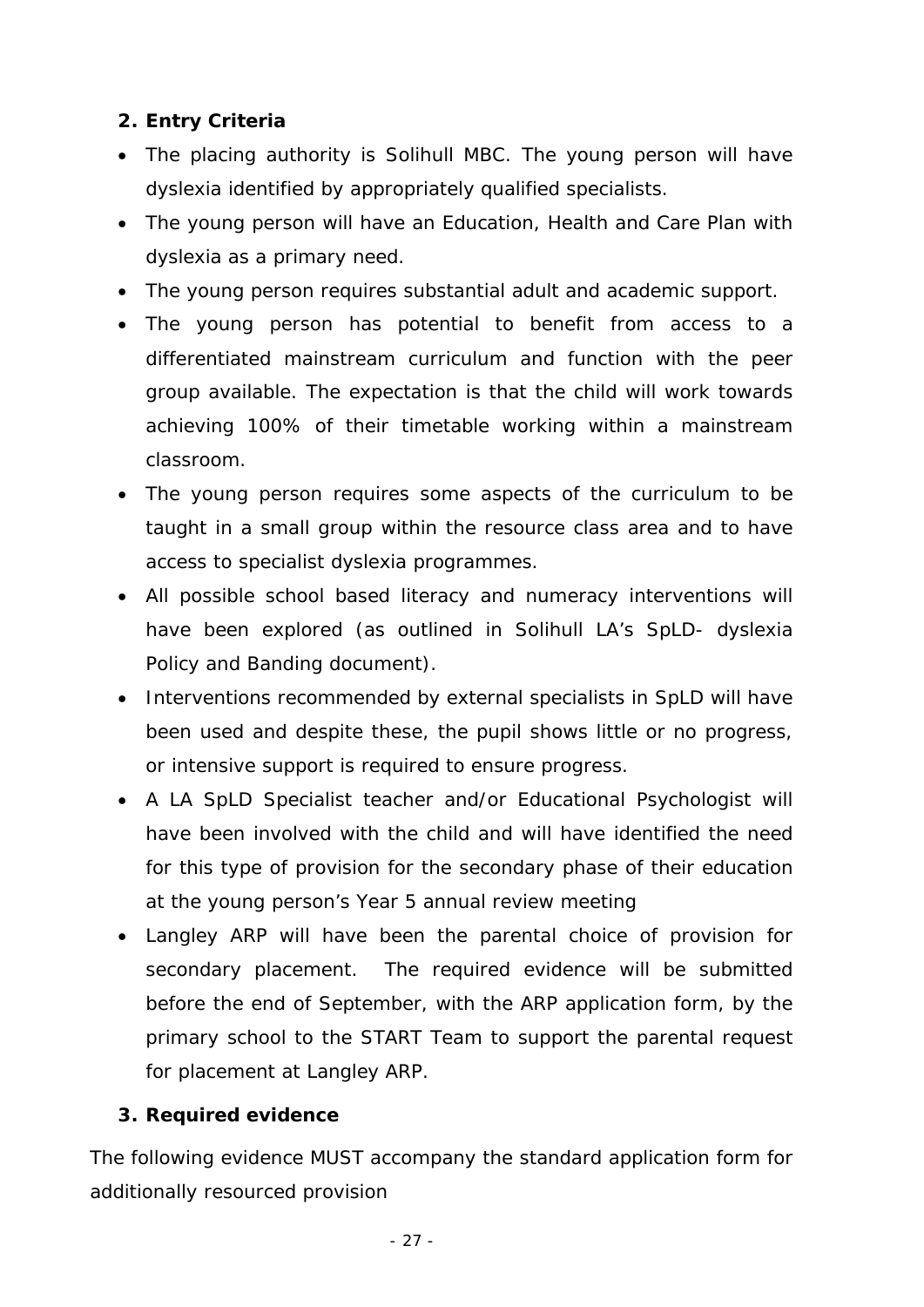- An Education and Health Care Plan which identifies dyslexia as the young person's primary needs with co-occurring difficulties and/ or associated SEMH needs.
- Evidence of partnership work with parents and the outcomes of this.
- Evidence of involvement of Support Services and professionals including SpLD Specialist Teachers and/or Educational Psychology, this must include written evidence from these professionals.
- Evidence of actions and strategies already implemented by school and those recommended by other professionals involved and the impact /outcomes of these.
- Evidence of progress made by the pupil and current levels of attainment.
- The pupil's perception of their own strengths and what they would like support with.

### **4. Admissions process**

- The local authority is the placing authority. All applications for a place must be made through the process set out in this document.
- Applications must be made using the application form for Dyslexia ARP provision. It must be accompanied by evidence set out in section 3 above. The application must have been discussed with parents and be signed by them indicating consent. The application must be sent to the START Team manager, 0-25 SEND Service, Elmwood Place, 37 Burton Way, Chelmsley Wood, B36 0UG.
- The application will be considered by the LA at a dedicated secondary placement admissions panel held in November of the autumn term. **Panel dates and dates for applications to be received by**, will be circulated at the end of the summer term for the next academic year by the START Team. Papers will be circulated **at least three weeks** prior to the Panel to all Panel members.
- The Panel will be chaired by the START Team Manager and attended by the Head Teacher and/or one other school representative,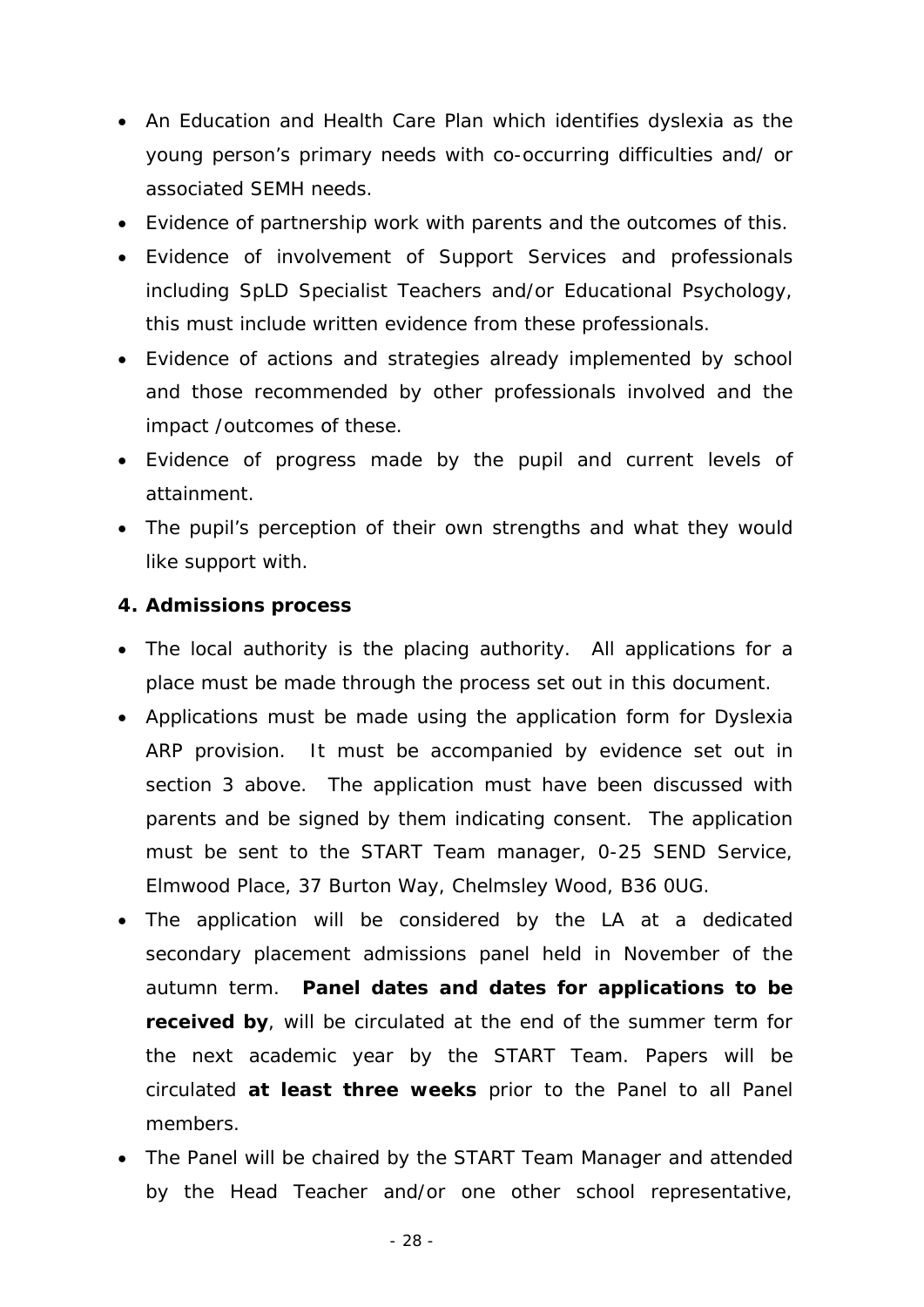representatives from the Specialist Inclusion Support Service (SISS) and an Educational Psychologist.

- The Panel will consider available places, whether the entry criteria for the provision are met, needs of other pupils attending the ARP and decide on the placement.
- Following agreement, a transition package will be determined between the team around the child to ensure successful transition into the secondary ARP.
- Where, following a midyear review meeting the team around a young person advise that a change in provision is required to meet a young person's needs and an ARP place is advised for consideration, a midyear Panel will be called by the START Team. The process followed will be the same as the process for annual Panel meetings.

### **5. Exit criteria**

 Generally, pupils will remain in the provision for the whole of their Key Stage 3 and 4 education with the aim that inclusion in the mainstream increases throughout this time. For a small minority of pupils it may be appropriate to transfer to a more specialist provision.

### **6. Exit process**

 Through the on-going regular process of review, the school will identify when the pupil meets the criteria to transfer from the provision. A meeting will be held with the local authority, parents/carers and relevant professionals to discuss this. Once future placement is identified, normal transfer procedures will be followed. For pupils transferring from secondary to tertiary education a review meeting should be held no later than the Autumn term of Year 11 to ensure appropriate placement at Key Stage 5 can be made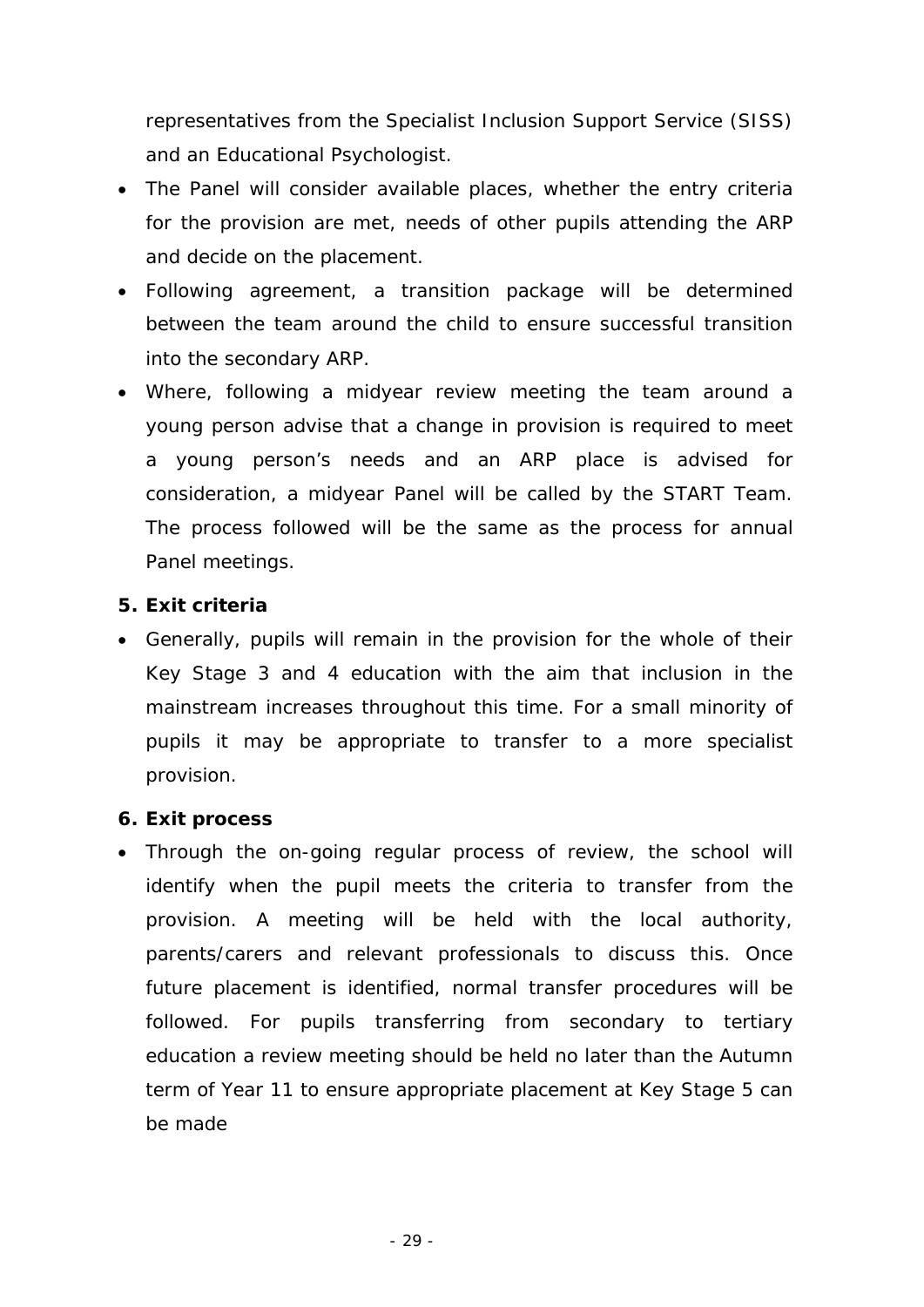### **7. Expected outcomes and impact**

- The school will have high expectations for all pupils attending the ARP, setting challenging targets to enable them to make expected or better progress from their starting points. All pupils should make at least expected academic progress overall from their starting points.
- Progress and attainment of children will be monitored through:
	- $\triangleright$  The school's data tracking, including the use of assessment and monitoring tools appropriate to the pupil's learning profile. This should also include use of standardised testing for reading, spelling and maths.
	- Fermly planning and review meetings and through Annual Reviews.
	- $\triangleright$  Reports generated by other agencies involved with the young person.
	- $\triangleright$  Targets for inclusion within mainstream lessons to be set and reviewed regularly to ensure that each pupil makes appropriate individual progress.
	- Wider outcomes, including measures of self-concept/ selfesteem, inclusion in the whole life of the school and outcomes identified by pupils.
		- For all pupils there is evidence of Pupil Voice/Engagement that demonstrates that their views are sought, listened to and acted upon
		- All pupils to have an emotional wellbeing assessment upon entry to the ARP with a positive action plan created and then reviewed regularly. This will measure the ARP's impact upon the individual emotional wellbeing of its pupils
		- 90% satisfaction rate from parents, assessed through ongoing evaluation and survey results in the summer term and on an annual basis thereafter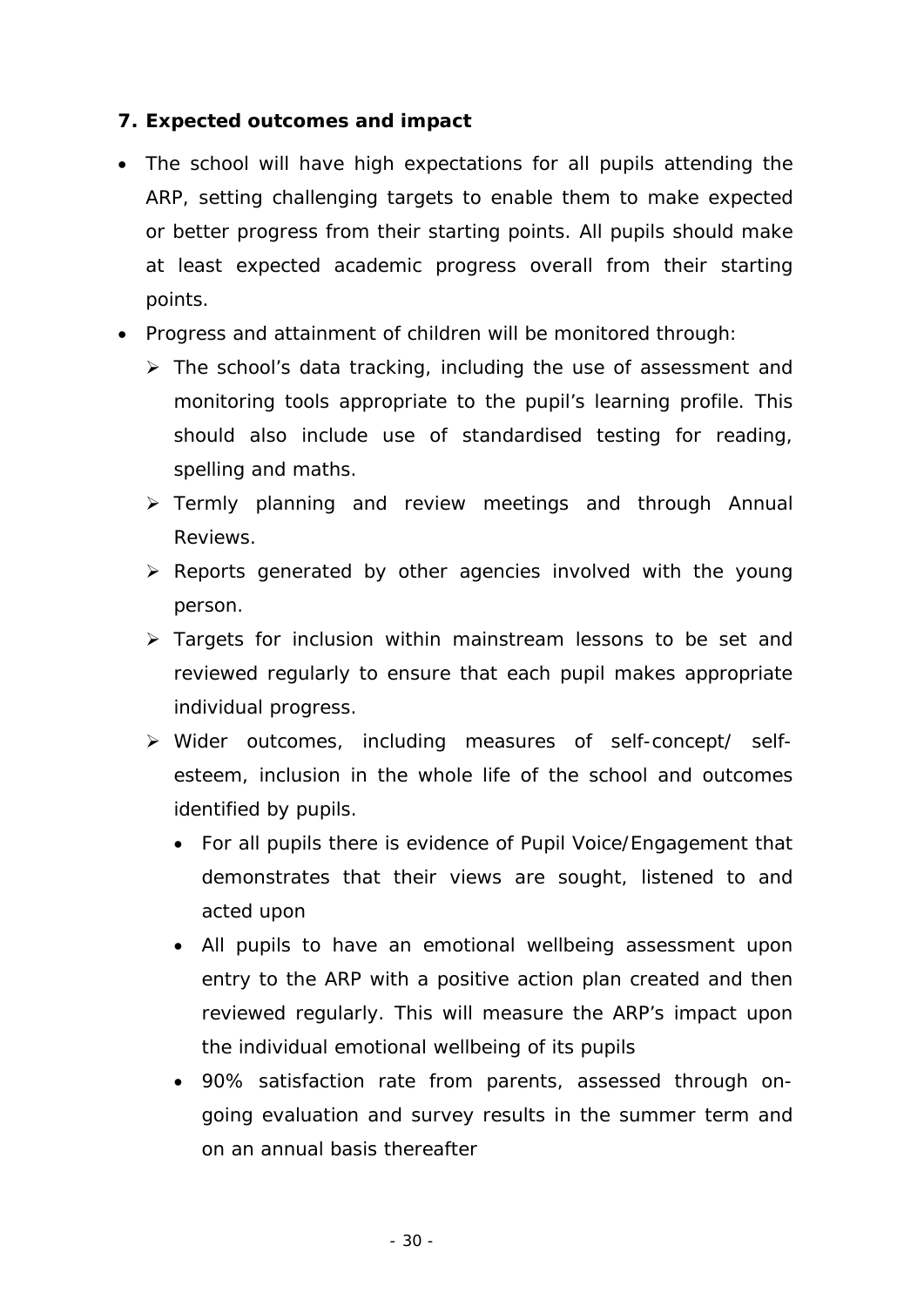The LA Lead SEND Specialist, SISS Team Manager, will collaborate with the Head Teacher to review the performance of the ARP on an annual basis

### **8. Support and Monitoring**

- The LA will provide support and challenge for the ARP through the SISS Service and termly half day visits.
- The focus of the LA visits will be on, staff training, pupil specific strategies and will be determined through discussion with the ARP manager and the Assistant Head Teacher.
- The ARP school and LA will follow the processes and protocols as set out and agreed through this SLA. All activity will be recorded as it is agreed.
- A report on performance and pupil progress for pupils attending the ARP will be provided to the LA Lead SEND Specialist and START Team Manager, on an annual basis.

### **9. Quality assurance**

- The Head Teacher will:
	- $\triangleright$  Ensure that staff in the ARP have appropriate qualifications and maintain their on-going professional development.
	- Ensure staff have continued access to training and professional development and that this relates to the development of the ARP

### **10. Governor responsibilities**

- The Head Teacher and governing body will work in collaboration with the LA Lead Officer in ensuring service delivery and intended outcomes are achieved.
- Ensure staff participate in multi-agency meetings as appropriate (e.g. EHC Plan, Team Around the Child).
- Demonstrate that the needs of young people accessing ARP support are met and progress is being made.
- Report on an annual basis showing how ARP funding has been used.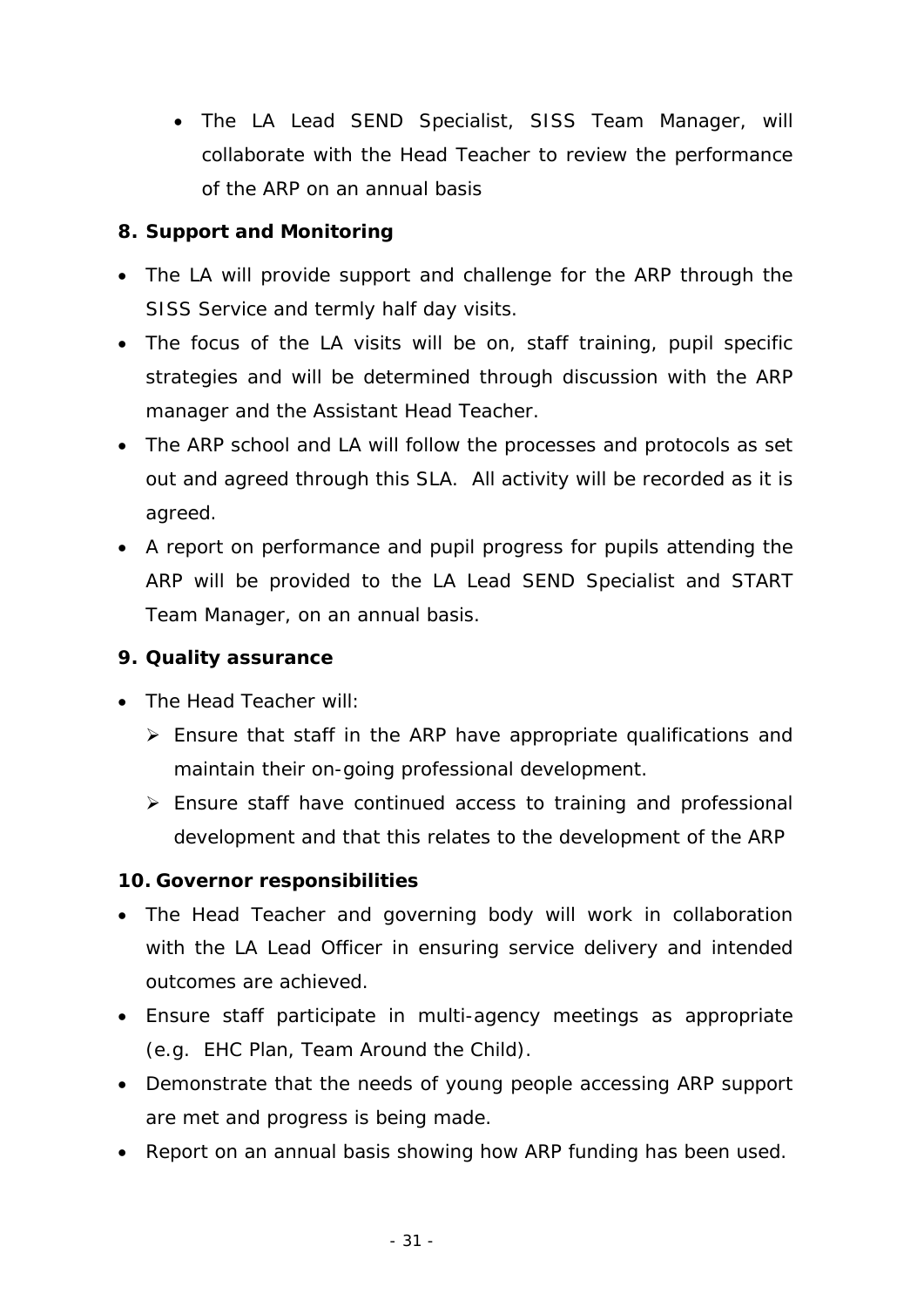• Request a report from the ARP Manager/Teacher in Charge to Governors on a termly basis. A detailed written report should be produced annually.

### **11. Solihull Council Children's Services will**

- Fund up to 30 places across NC year groups 7 11
- Work collaboratively with the ARP school and appropriate external agencies
- Support appropriate training opportunities for designated staff within the ARP School
- Monitor the progress and outcomes for the children attending the ARP
- Support ARP resourced schools through termly ARP network meetings
- Manage admissions and exit criteria to and from the ARP, in line with the SLA
- Monitor outreach requests/provision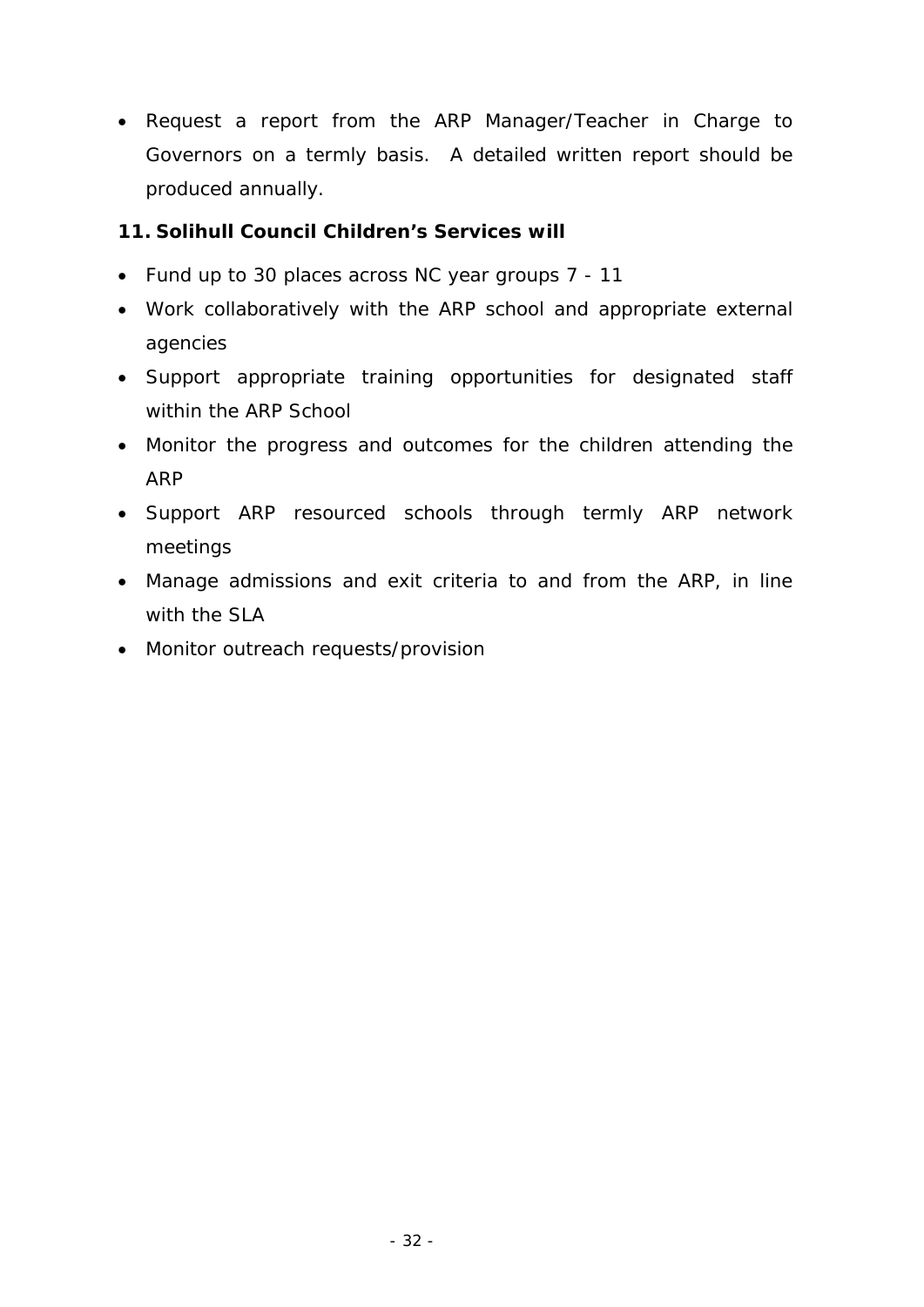| Application for placement at Additionally Resourced Provision for |         |  |
|-------------------------------------------------------------------|---------|--|
| pupils with dyslexia                                              |         |  |
| <b>Pupil Name:</b>                                                | Date of |  |
| birth:                                                            |         |  |

**School: \_\_\_\_\_\_\_\_\_\_\_\_\_\_\_\_\_\_\_\_\_\_\_\_\_\_\_\_\_\_\_\_\_\_\_\_\_\_\_** 

|                                                                   | <b>Evidence</b> |              |
|-------------------------------------------------------------------|-----------------|--------------|
| The following evidence <b>must</b> accompany the standard         | Provided        |              |
| application form for additional resourced provisions in $\vert$ ( |                 | please       |
| Solihull                                                          |                 | indicate Yes |
|                                                                   |                 |              |
| Written evidence of dyslexia identified by an appropriately       | <b>Yes</b>      | <b>No</b>    |
| qualified professional.                                           |                 |              |
| Copy of assessment reports                                        |                 |              |
|                                                                   |                 |              |
| Written evidence of an Education, Health and Care Plan with       | <b>Yes</b>      | <b>No</b>    |
| physical disability as the primary need.                          |                 |              |
| Copy of EHC plan                                                  |                 |              |
|                                                                   |                 |              |
| Written evidence of co-occurring needs including<br>any           | <b>Yes</b>      | <b>No</b>    |
| associated SEMH needs.                                            |                 |              |
| Copy of assessment reports/ evidence within EHCP                  |                 |              |
| Evidence of involvement of Support Services<br>and                | Yes             | <b>No</b>    |
| professional including SpLD specialist teachers and/or EPs.       |                 |              |
| Written evidence that substantial adult and academic              |                 |              |
| support is required in addition to small, group targeted          |                 |              |
| interventions from a specialist teacher to ensure good            |                 |              |
| progress is made.                                                 |                 |              |
| e.g. Specialist teacher/EP reports<br>and                         |                 |              |
| recommendations                                                   |                 |              |
|                                                                   |                 |              |
| Evidence of partnership work with parents and<br>the              | Yes             | <b>No</b>    |
| outcomes of this. Parents views supporting the Annual             |                 |              |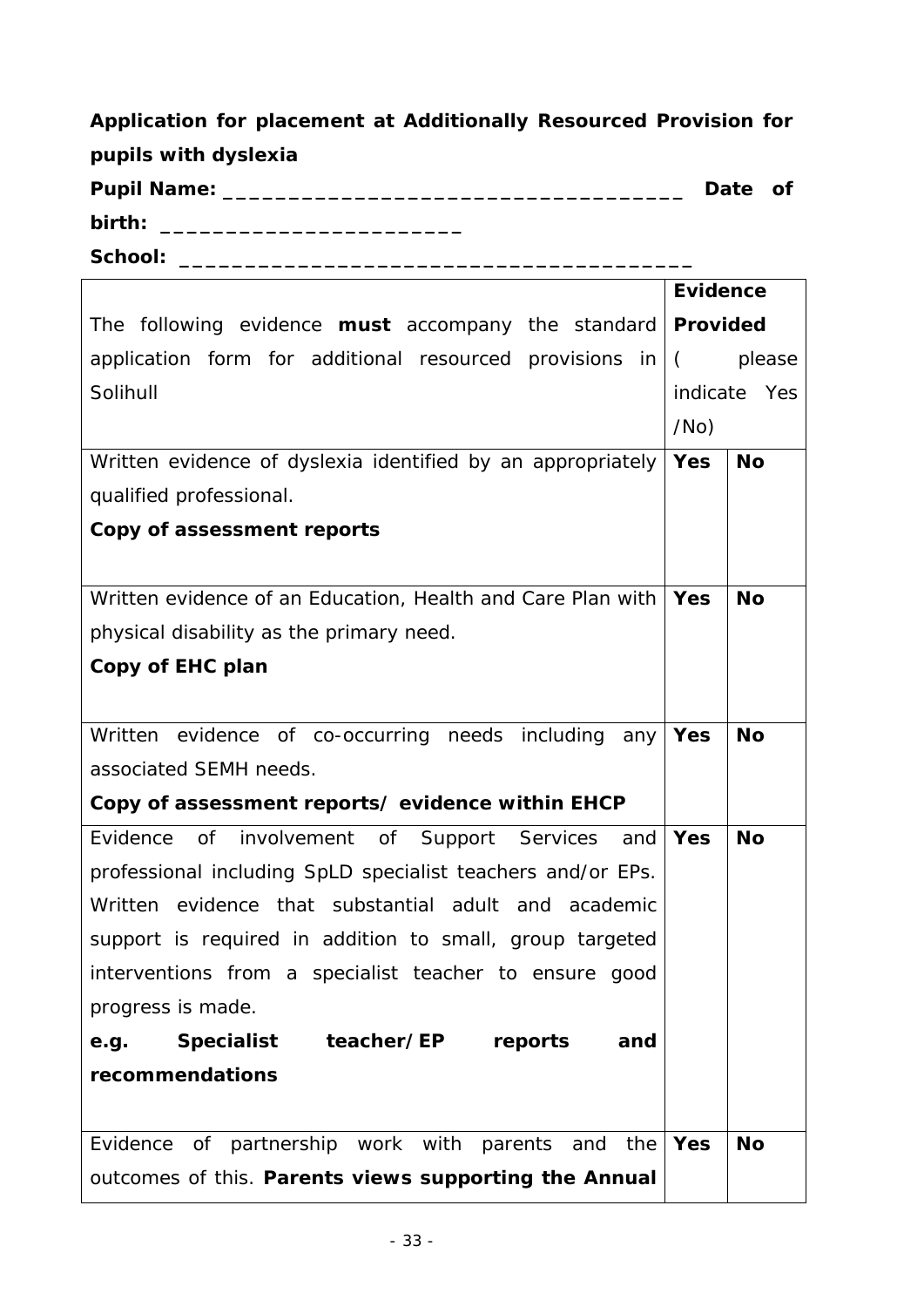| Reviews process and Review meetings for target                    |            |           |
|-------------------------------------------------------------------|------------|-----------|
| setting/ Needs Based Plans.                                       |            |           |
|                                                                   |            |           |
| Formats personal to schools, but it is essential review           |            |           |
| notes are sent from review meeting and that within                |            |           |
| these notes agreement that additionally resourced                 |            |           |
| provision is recommended to meet the child's needs.               |            |           |
|                                                                   |            |           |
| Evidence of actions and strategies already implemented by         | Yes        | <b>No</b> |
| school and those recommended by other professionals               |            |           |
| involved and the impact /outcomes of these. To include            |            |           |
| Provision Mapping and target setting, schools.                    |            |           |
|                                                                   |            |           |
| Formats personal to schools. Essential to include a               |            |           |
| personalised timetable to indicate provision across a             |            |           |
| week and time spent in and out of the classroom.                  |            |           |
|                                                                   |            |           |
| Evidence of progress made by the pupil and current levels         | <b>Yes</b> | <b>No</b> |
| of attainment.                                                    |            |           |
| <b>Formats personal to schools</b>                                |            |           |
| The pupil's perception of their own strengths and what they   Yes |            | <b>No</b> |
| would like support with. To include a pupil profile.              |            |           |
| <b>Formats personal to schools</b>                                |            |           |
|                                                                   |            |           |

### **Referrer: \_\_\_\_\_\_\_\_\_\_\_\_\_\_\_\_\_\_\_\_\_\_\_\_\_\_\_\_\_\_\_\_\_\_\_**

**Date: \_\_\_\_\_\_\_\_\_\_\_\_\_\_\_\_\_\_\_** 

NB: If this form is not fully completed or the evidence does not provide enough information to enable the panel to make a decision it will be returned. You can re-submit this application for a future panel with the necessary information.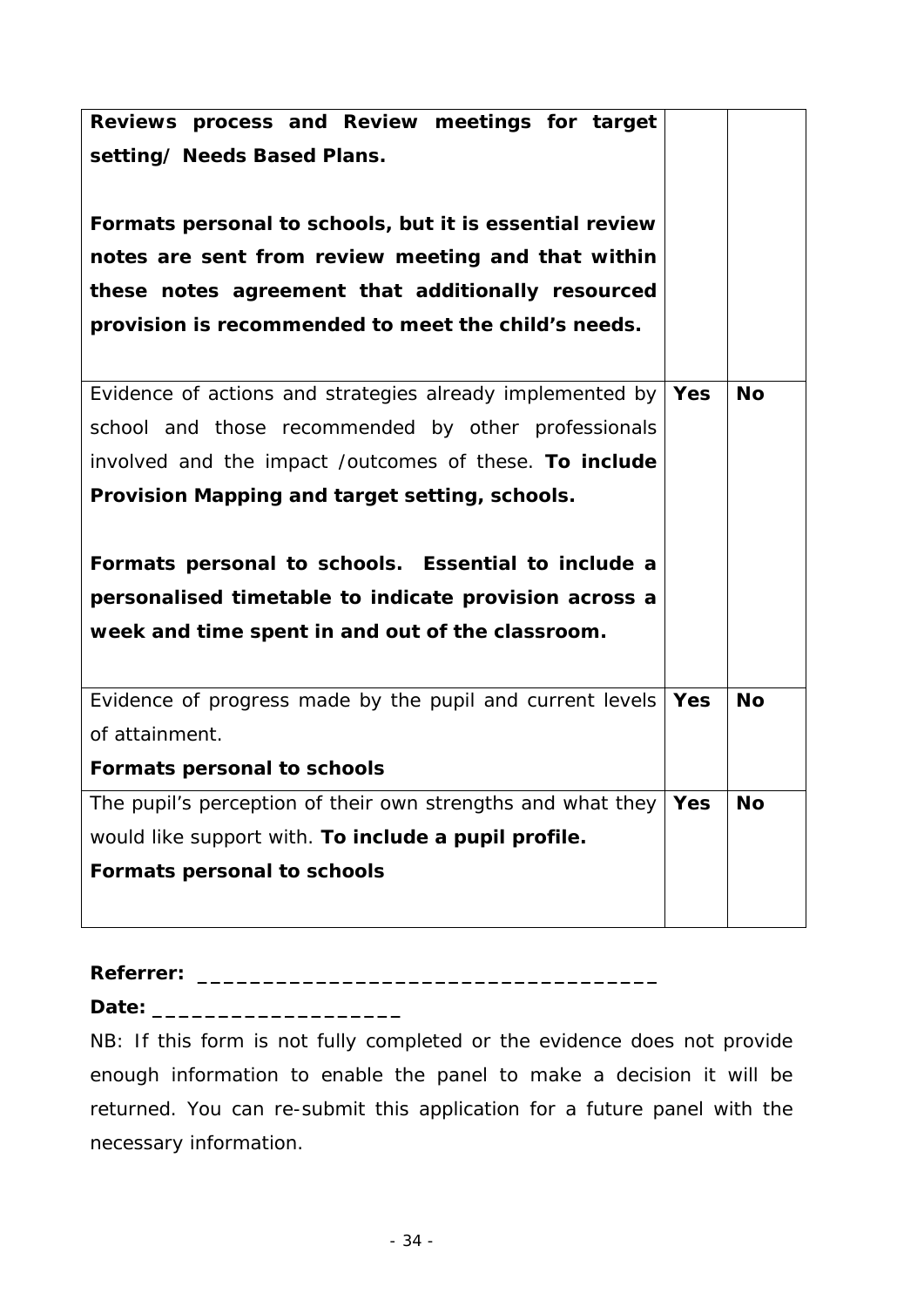## **Additionally Resourced Provision for young people with a physical disability: Langley Secondary School**

### **1. OVERVIEW**

This centre is for young people with an Education, Health and Care Plan describing a physical disability as their primary need, children may also have additional learning or sensory needs. The young people, with significant additional support, can succeed in a mainstream environment. Such young people do not meet the threshold for a special school in Solihull, or there is parental preference for a mainstream school. This centre is not intended for short term or emergency placements.

### **2. RESPONSIBILITIES AND REQUIREMENTS**

### **The Provision is expected:**

- to provide a resource base within a mainstream setting
- to ensure that funds delegated to the work of the resource base are used to ensure that the needs of the target group of the pupils are being met through appropriate levels of staffing and support and do not become part of the general school budget for SEND
- to ensure staffing ratios are as in the model agreed with the LA and any permanent changes are in consultation with the LA
- to be responsible for the supervision of staff
- to ensure the Governing Body are fully involved in the development and monitoring of the resource base
- to provide the flexibility to move teachers and teaching assistants depending on the needs of the young people
- to provide opportunities for children and young people to integrate with their peers and the flexibility to be able to spend as much time as is required in the resource base to meet the needs of the young people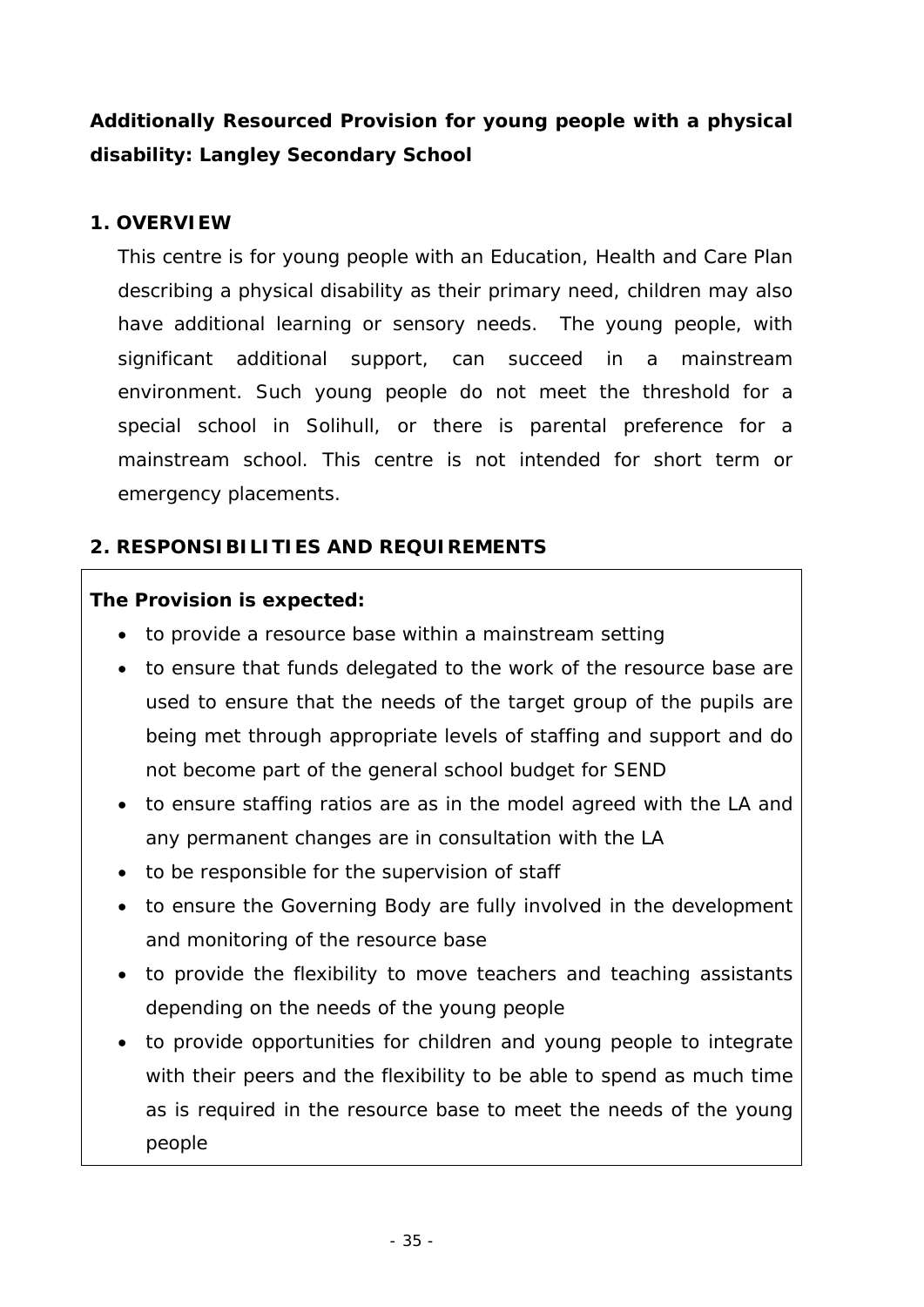### **Training and partnership**

- ensure relevant, evidence based staff training is provided for both resource base and staff across the school, about the needs of the children and young people
- ensure all staff within the ARP have up to date manual handling training and training for specialist equipment e.g. use of hoists
- at least one member of staff within the ARP is trained as a trainer in all aspects of manual handling
- work in partnership with the local collaborative schools including mainstream, and the SISS Sensory and Physical impairment Team

### **The Environment**

- the resource base should be fully accessible in accordance with DDA legislation
- an external access survey and report is completed every two years and recommendations implemented
- have safe and secure internal and external environments
- have access to up to date ICT resources and equipment

### **Teaching and Learning**

- to carry out a full range of assessments to ensure that the child/young person's needs are met
- ensure the appropriate equipment is provided within the resource base. This should include: ICT facilities to enable physical access to the curriculum where advised by Occupational Therapy (OT) ; specialist writing equipment; specialist equipment for seating and mobility as advised by OT or Physiotherapist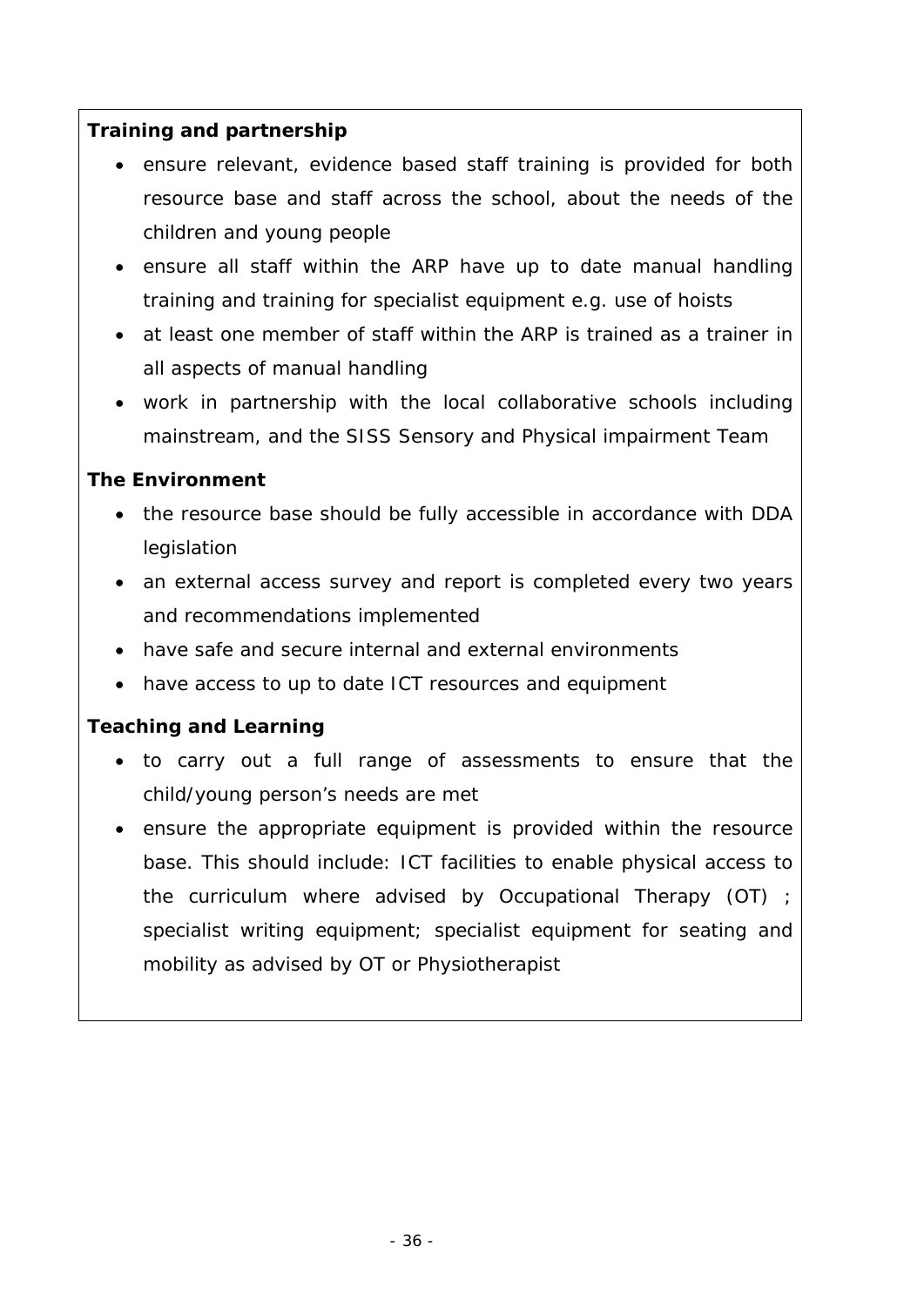**Service Delivery Specification – Additionally Resourced Mainstream Provision (ARP) for secondary aged young people with a physical disability: Langley Secondary School** 

### **1. Provision**

In line with this Service Level Agreement and the Local Offer, Langley Secondary School ARP will provide:

- This provision is for a maximum of 16 pupils across Key Stage 3 and Key Stage 4, with 4 pupils in each year group.
- Staffing will be a minimum of one teacher in charge with 2.5fte teaching assistants, as agreed within the model designed between school and LA, which will be reviewed annually.
- Pupils will be admitted on the roll of the Secondary School.
- The day-to-day running of the provision is the responsibility of the Head Teacher.
- Pupils will be placed by the local authority from Year 7. New pupils will be placed in the provision in higher year groups where there are spaces, they meet the ARP criteria and placement is agreed through a mid-year Panel.
- Langley Secondary School and ARP will provide a socially, emotionally and academically supportive environment which fully involves parents in their child's learning, including wider outcomes.
- Pupils will access mainstream classes as appropriate to their needs.
- Support for pupils will be in-class Teaching Assistant (TA) support, where required, and study skills sessions where pupils require additional time to focus on their core subjects. Depending upon individual pupil needs, there may be some lessons that will require small group teaching within the ARP, but this will not exceed more than 40% by the end of KS3.
- Adaptations to planning for specific subjects such as PE, DT, Music and Art will be made to ensure that all ARP pupils have inclusive access to the mainstream curriculum.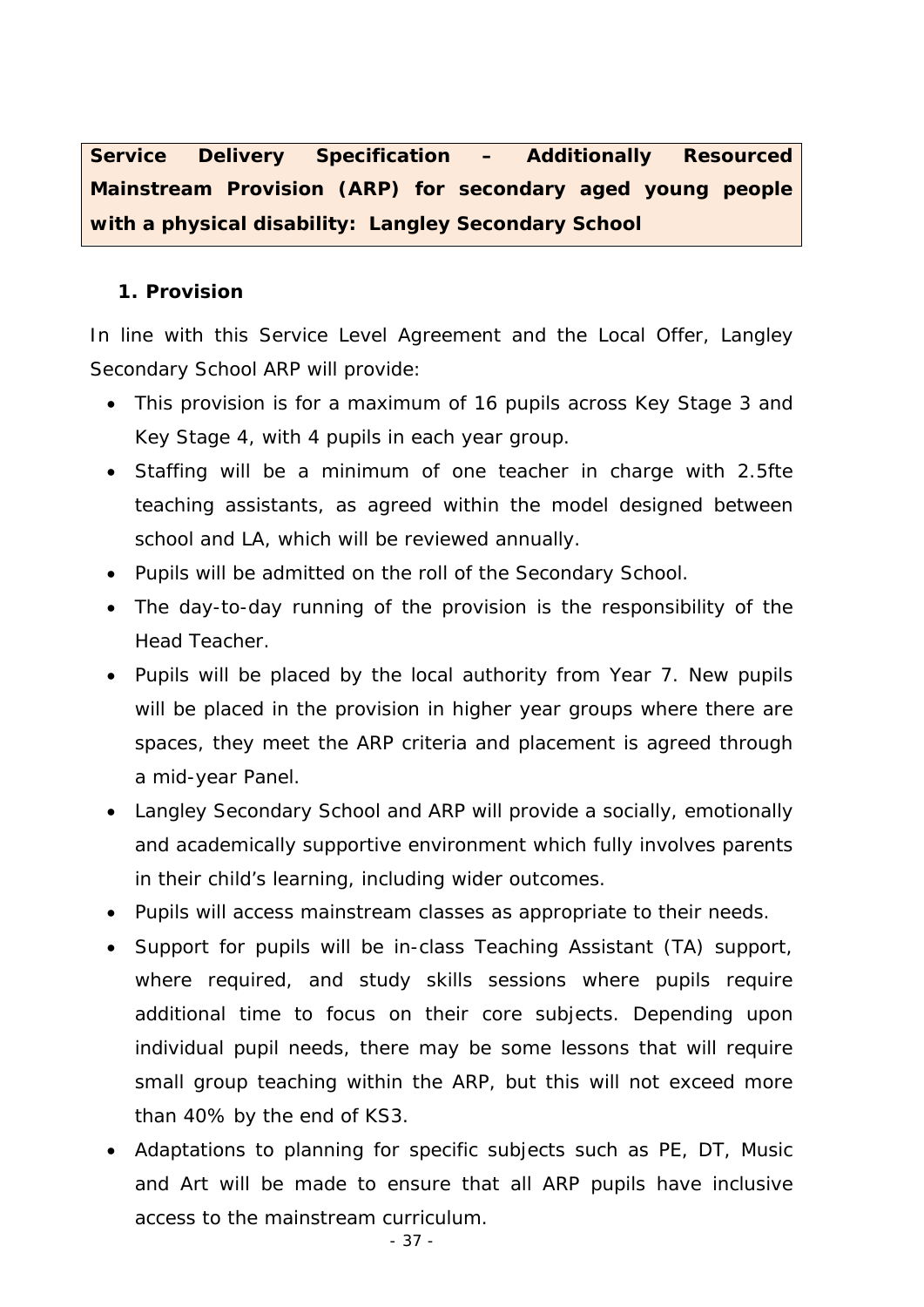- Pupils will be appropriately supported according to their needs throughout the whole school day including breaks and lunchtimes
- Some young people within the ARP will require adult support for their personal care needs, requiring the provision to follow the SMBC Intimate Care policy guidelines.

### **2. Entry Criteria**

- The placing authority is Solihull MBC. The young person will have a physical disability identified by appropriately qualified specialists. Children may also have additional learning or sensory needs.
- The young person will have an Education, Health and Care Plan with physical disability as a primary need.
- The young person requires adaptations to the physical environment (as recommended by an OT or PD specialist as part of individual risk assessment), specialist equipment (as advised by OT/Physiotherapist) and adult support to be able to access the mainstream curriculum.
- The young person has potential to benefit from access to a differentiated mainstream curriculum and function with the peer group available. The expectation is that the child will work towards achieving 100% of their timetable working within a mainstream classroom.
- The young person may require some aspects of the curriculum to be taught in a small group within the resource class area and requires access to daily programmes such as physiotherapy.
- A LA Physical Disability teacher and/or Educational Psychologist will have been involved with the child and will have identified the need for this type of provision for the secondary phase of their education at the young person's Year 5 annual review meeting
- Langley PD ARP will have been the parental choice of provision for secondary placement. The required evidence will be submitted before the end of September, with the ARP application form, by the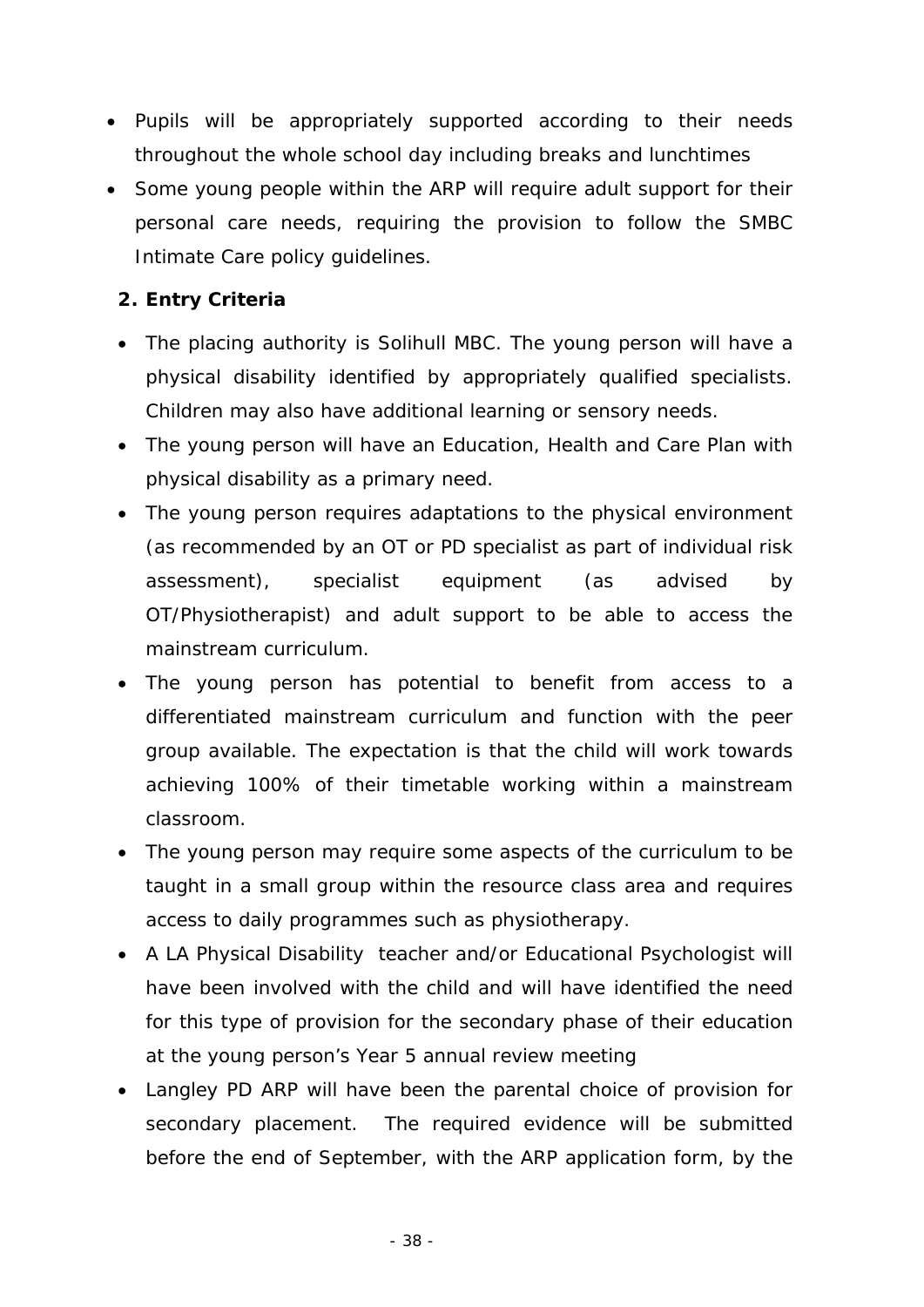primary school to the START Team to support the parental request for placement at Langley ARP.

### **3. Required evidence**

The following evidence MUST accompany the standard application form for additionally resourced provision

- An Education and Health Care Plan which identifies physical disability as the young person's primary need.
- Evidence of partnership work with parents and the outcomes of this.
- Evidence of involvement of Support Services and professionals including Specialist Teachers and/or Educational Psychology, this must include written evidence from these professionals.
- Evidence of the provision and monitoring of a manual handling plan and risk assessment (if applicable to the individual) - using the functional independence measure as a clear criteria for the need for manual handling to support their physical disability.
- Evidence of actions and strategies already implemented by school and those recommended by other professionals involved and the impact /outcomes of these.
- Evidence of progress made by the pupil and current levels of attainment.
- The pupil's perception of their own strengths and what they would like support with.

### **4. Admissions process**

- The local authority is the placing authority. All applications for a place must be made through the process set out in this document.
- Applications must be made using the application form for Physical Disability ARP provision. It must be accompanied by evidence set out in section 3 above. The application must have been discussed with parents and be signed by them indicating consent. The application must be sent to the START Team manager, 0-25 SEND Service, Elmwood Place, 37 Burton Way, Chelmsley Wood, B36 0UG.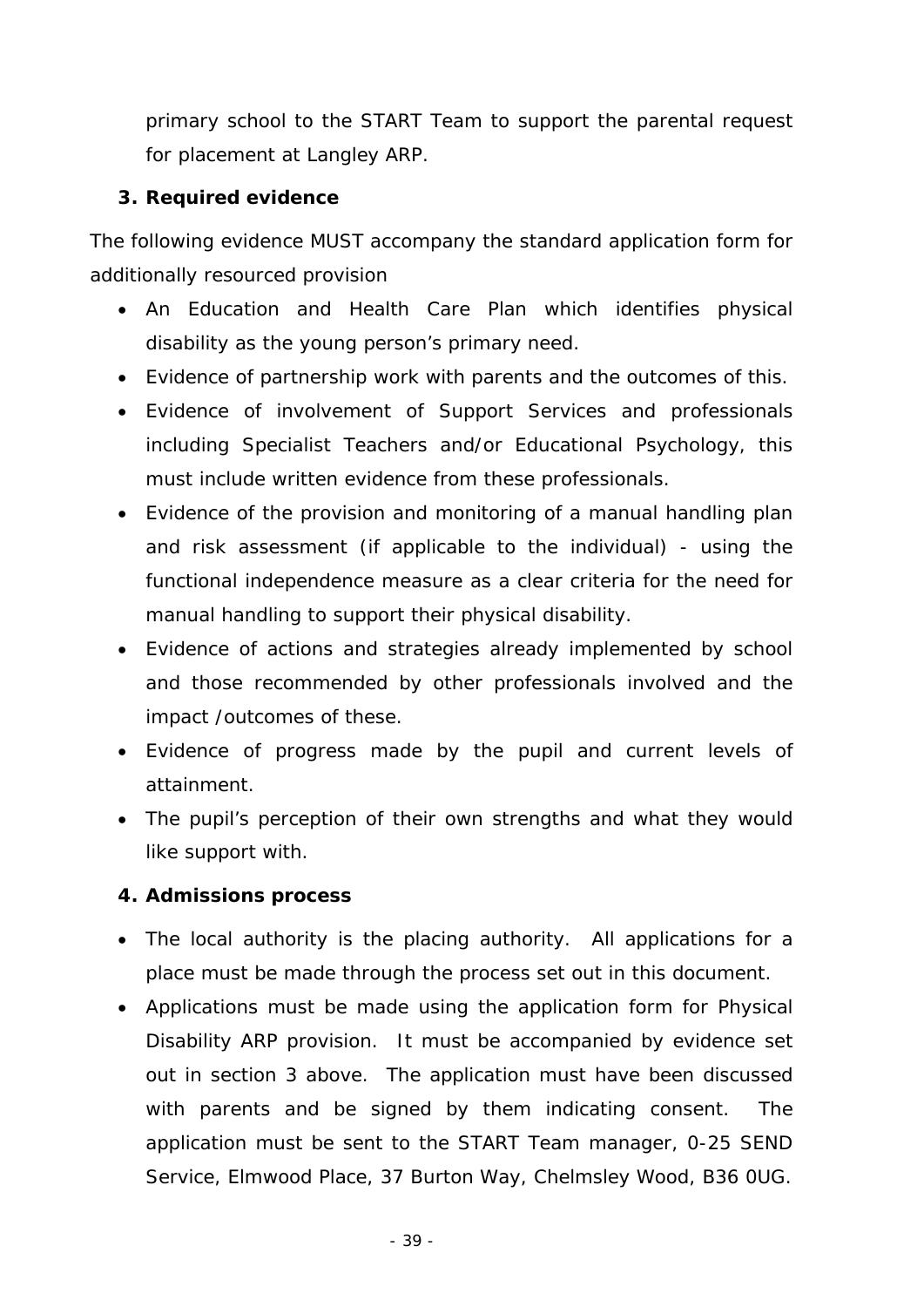- The application will be considered by the LA at a dedicated secondary placement admissions panel held in November of the autumn term. **Panel dates and dates for applications to be received by**, will be circulated at the end of the summer term for the next academic year by the START Team. Papers will be circulated **at least three weeks** prior to the Panel to all Panel members.
- The Panel will be chaired by the START Team Manager and attended by the Head Teacher and/or one other school representative, representatives from the Specialist Inclusion Support Service (SISS) and an Educational Psychologist.
- The Panel will consider available places, whether the entry criteria for the provision are met, needs of other pupils attending the ARP and decide on the placement.
- Following agreement, a transition package will be determined between the team around the child to ensure successful transition into the secondary ARP. This will need to include consideration for any equipment, appropriate staff ratios and staff training that needs implementing ahead of the child's transition into the ARP.
- Where, following a midyear review meeting the team around a young person advise that a change in provision is required to meet a young person's needs and an ARP place is advised for consideration, a midyear Panel will be called by the START Team. The process followed will be the same as the process for annual Panel meetings.

### **5. Exit criteria**

 Generally, pupils will remain in the provision for the whole of their Key Stage 3 and 4 education with the aim that inclusion in the mainstream increases throughout this time. For a small minority of pupils it may be appropriate to transfer to a more specialist provision.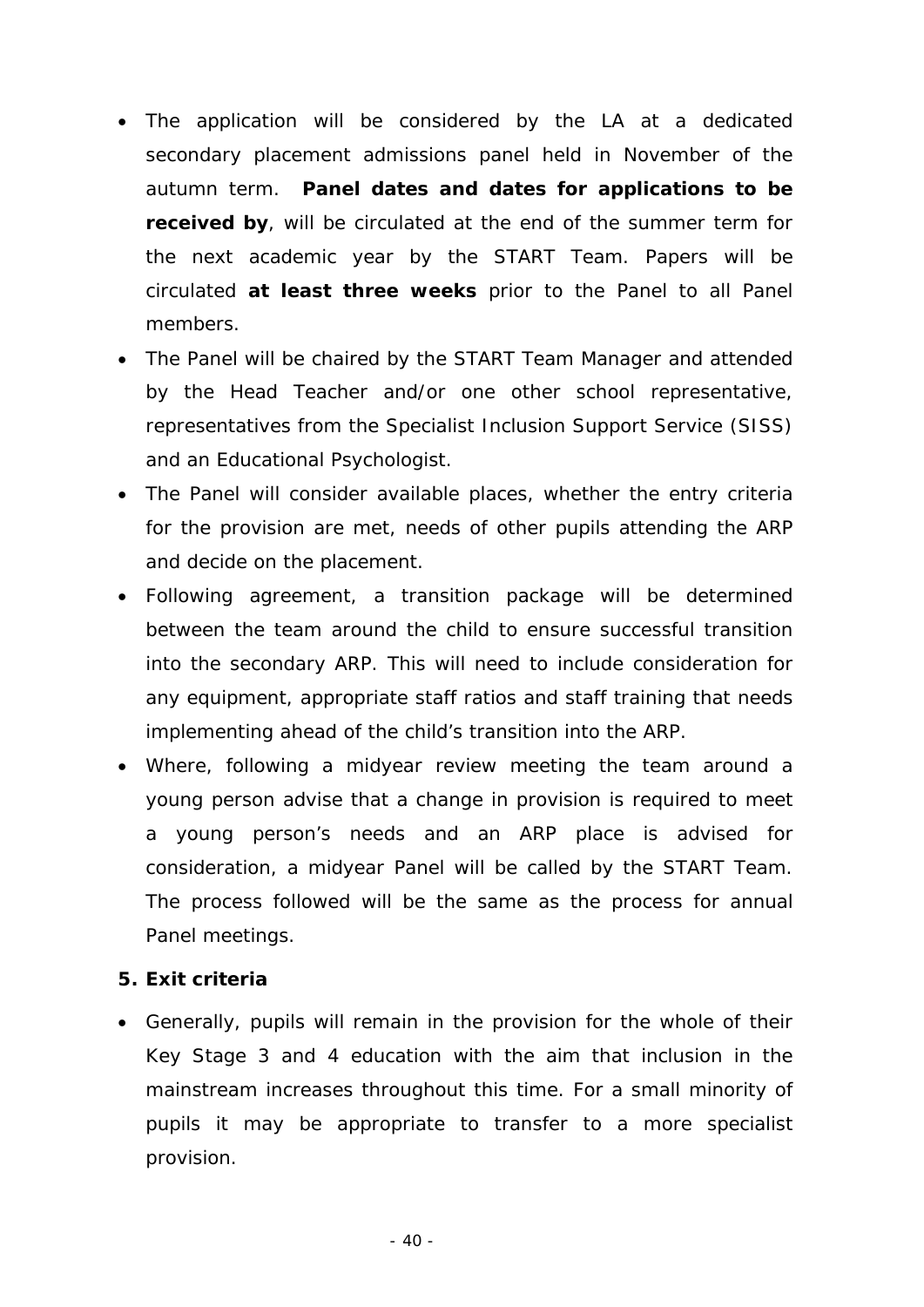### **6. Exit process**

 Through the on-going regular process of review, the school will identify when the pupil meets the criteria to transfer from the provision. A meeting will be held with the local authority, parents/carers and relevant professionals to discuss this. Once future placement is identified, normal transfer procedures will be followed. For pupils transferring from secondary to tertiary education a review meeting should be held no later than the Autumn term of Year 11 to ensure appropriate placement at Key Stage 5 can be made.

### **7. Expected outcomes and impact**

- The school will have high expectations for all pupils attending the ARP, setting challenging targets to enable them to make expected or better progress from their starting points. All pupils should make at least expected academic progress overall from their starting points.
- Progress and attainment of children will be monitored through:
	- $\triangleright$  The school's data tracking, including the use of assessment and monitoring tools appropriate to the pupil's learning profile.
	- > Termly planning and review meetings and through Annual Reviews.
	- $\triangleright$  Reports generated by other agencies involved with the young person.
	- $\triangleright$  Targets for inclusion within mainstream lessons to be set and reviewed regularly to ensure that each pupil makes appropriate individual progress.
	- Wider outcomes, including measures of self-concept/ selfesteem, inclusion in the whole life of the school and outcomes identified by pupils.
		- For all pupils there is evidence of Pupil Voice/Engagement that demonstrates that their views are sought, listened to and acted upon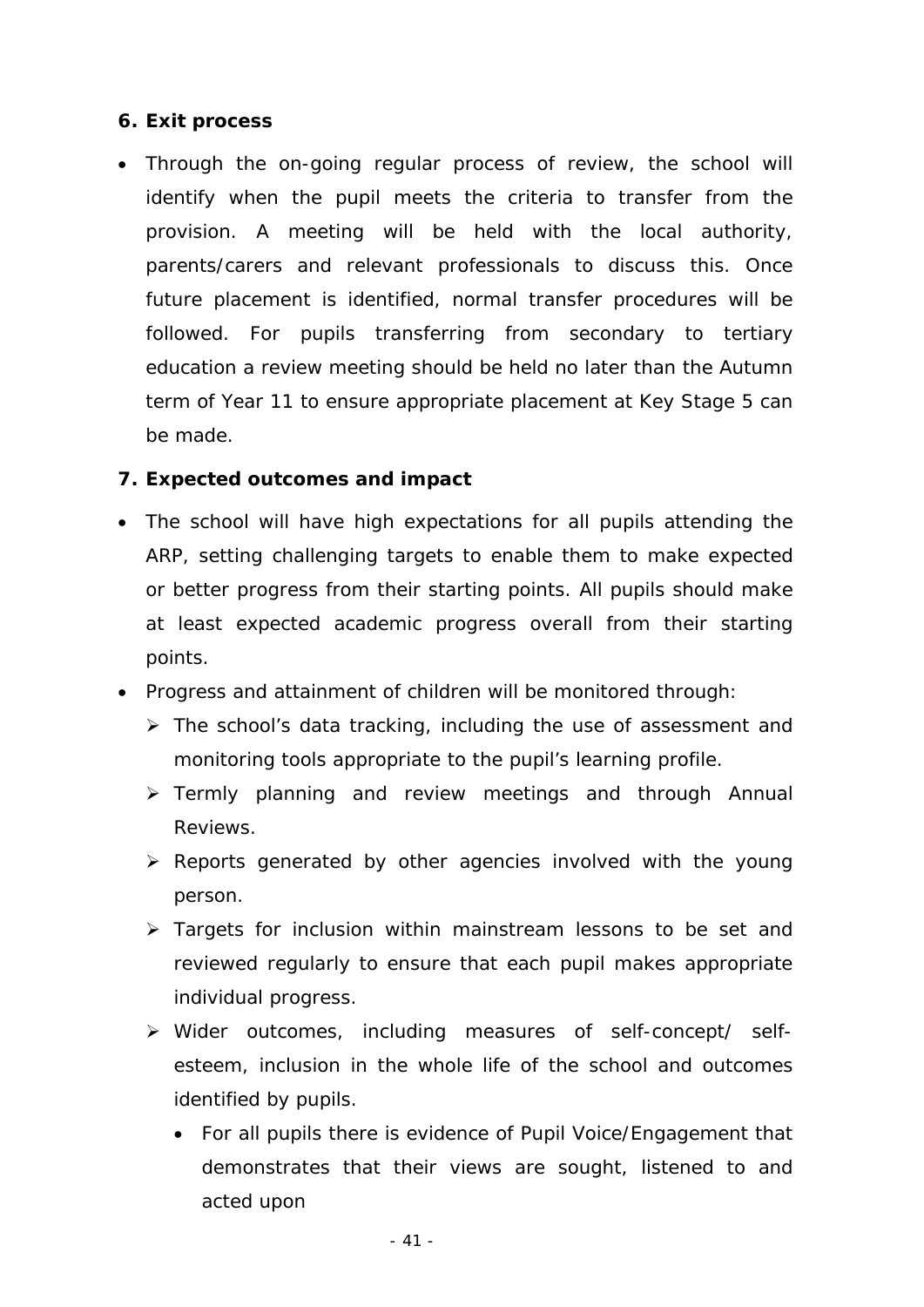- All pupils to have an emotional wellbeing assessment upon entry to the ARP with a positive action plan created and then reviewed regularly. This will measure the ARP's impact upon the individual emotional wellbeing of its pupils
- 90% satisfaction rate from parents, assessed through ongoing evaluation and survey results in the summer term and on an annual basis thereafter
- The LA Lead SEND Specialist, SISS Team Manager, will collaborate with the Head Teacher to review the performance of the ARP on an annual basis

### **8. Support and Monitoring**

- The LA will provide support and challenge for the ARP through the SISS Service and termly half day visits.
- The focus of the LA visits will be on, staff training, pupil specific strategies and will be determined through discussion with the ARP manager and the Assistant Head Teacher.
- The ARP school and LA will follow the processes and protocols as set out and agreed through this SLA. All activity will be recorded as it is agreed.
- A report on performance and pupil progress for pupils attending the ARP will be provided to the LA Lead SEND Specialist and START Team Manager, on an annual basis.

### **9. Quality assurance**

- The Head Teacher will:
	- $\triangleright$  Ensure that staff in the ARP have appropriate qualifications and maintain their on-going professional development. This must include maintaining up to date manual handling training as per recommendations by the SMBC Health and Safety team
	- Ensure staff have continued access to training and professional development and that this relates to the development of the ARP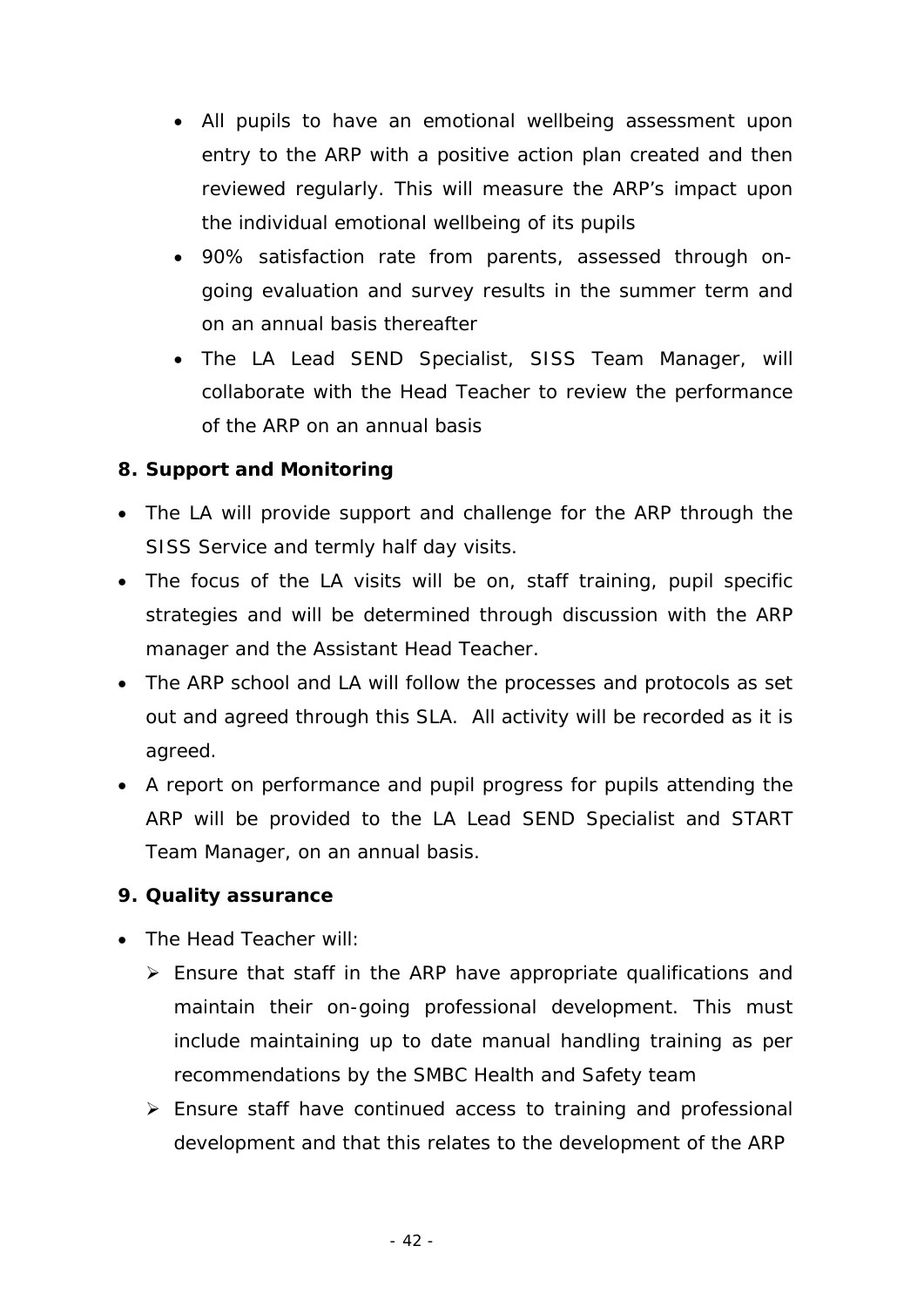### **10. Governor responsibilities**

- The Head Teacher and governing body will work in collaboration with the LA Lead Officer in ensuring service delivery and intended outcomes are achieved.
- Ensure staff participate in multi-agency meetings as appropriate (e.g. EHC Plan, Team Around the Child).
- Demonstrate that the needs of young people accessing ARP support are met and progress is being made.
- Report on an annual basis showing how ARP funding has been used.
- Request a report from the ARP Manager/Teacher in Charge to Governors on a termly basis. A detailed written report should be produced annually.

### **11. Solihull Council Children's Services will**

- Fund up to 16 places across NC year groups 7 11
- Work collaboratively with the ARP school and appropriate external agencies
- Support appropriate training opportunities for designated staff within the ARP School
- Monitor the progress and outcomes for the children attending the ARP
- Manage admissions and exit criteria to and from the ARP, in line with the SLA
- Monitor outreach requests/provision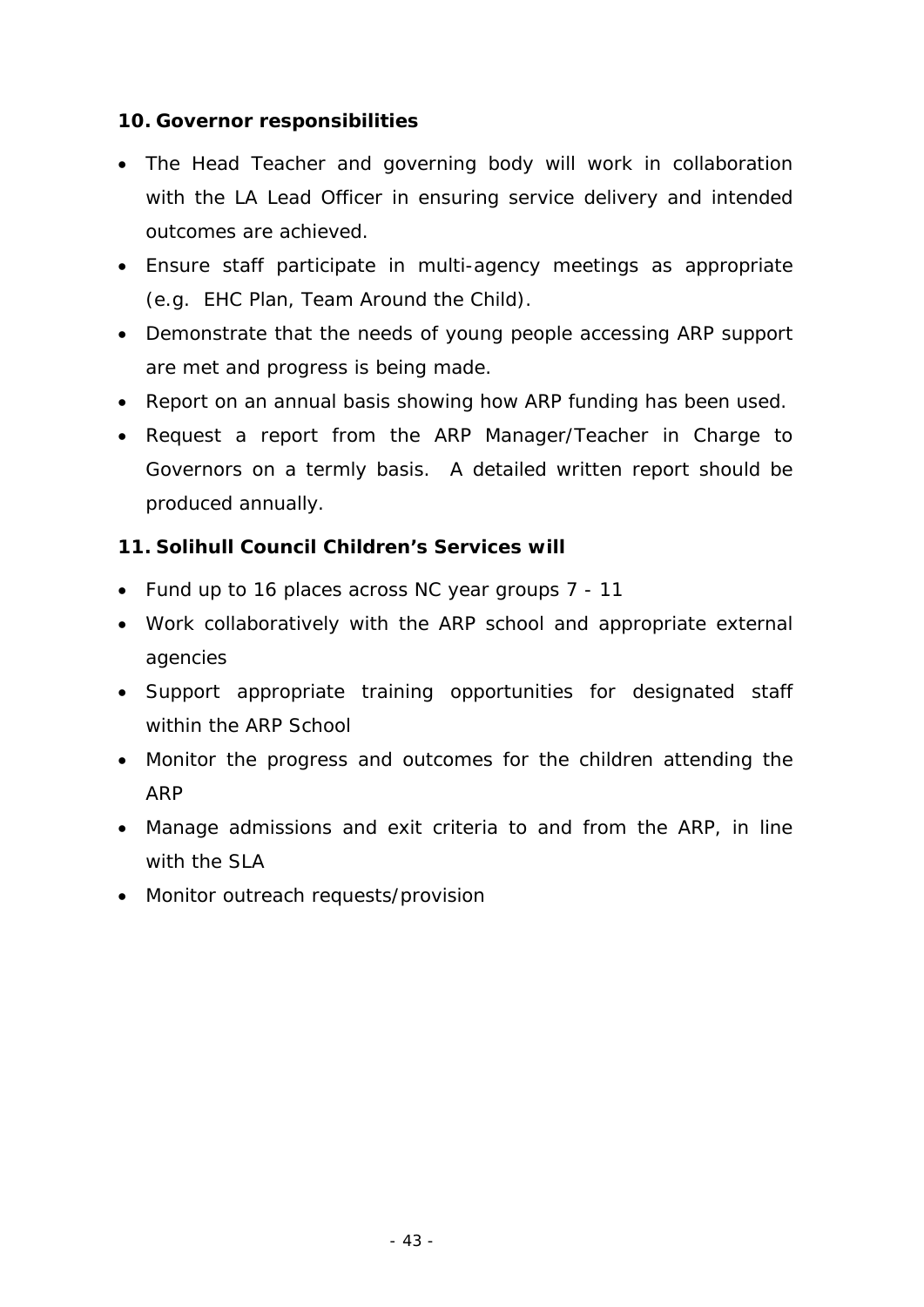**Application for placement at Additionally Resourced Provision for pupils with Physical Disability Pupil Name: \_\_\_\_\_\_\_\_\_\_\_\_\_\_\_\_\_\_\_\_\_\_\_\_\_\_\_\_\_\_\_\_\_\_\_ Date of** 

**birth: \_\_\_\_\_\_\_\_\_\_\_\_\_\_\_\_\_\_\_\_\_\_\_** 

**School: \_\_\_\_\_\_\_\_\_\_\_\_\_\_\_\_\_\_\_\_\_\_\_\_\_\_\_\_\_\_\_\_\_\_\_\_\_\_\_** 

|                                                                   | <b>Evidence</b> |                 |  |
|-------------------------------------------------------------------|-----------------|-----------------|--|
| The following evidence <b>must</b> accompany the standard         |                 | <b>Provided</b> |  |
| application form for additional resourced provisions in $\vert$ ( |                 | please          |  |
| Solihull                                                          | indicate Yes    |                 |  |
|                                                                   | /No)            |                 |  |
| Written evidence of a diagnosis of a physical disability from     | Yes             | <b>No</b>       |  |
| an appropriately qualified professional.                          |                 |                 |  |
| Copy of medical reports or report from Paediatrician              |                 |                 |  |
| <i>(if not Solihull pupil)</i>                                    |                 |                 |  |
|                                                                   |                 |                 |  |
| Written evidence of an Education, Health and Care Plan with   Yes |                 | <b>No</b>       |  |
| physical disability as the primary need.                          |                 |                 |  |
| Copy of EHC plan                                                  |                 |                 |  |
| Evidence that there has been specialist support required to       | Yes             | <b>No</b>       |  |
| enable the child to access their learning including the           |                 |                 |  |
| handling<br>implementation of a manual<br>risk<br>plan,           |                 |                 |  |
| assessments, training for staff in place, physiotherapy           |                 |                 |  |
| programmes and use of specialist equipment.                       |                 |                 |  |
|                                                                   |                 |                 |  |
| OT reports and recommendations, manual<br>e.g.                    |                 |                 |  |
| handling plan with evidence of each review and                    |                 |                 |  |
| update, physiotherapy programme, equipment list                   |                 |                 |  |
| Copy of external agency reports. If pupils are                    |                 |                 |  |
| working below year group expectations cognitive                   |                 |                 |  |
| assessments are required to indicate full learning                |                 |                 |  |
| profile.                                                          |                 |                 |  |
|                                                                   |                 |                 |  |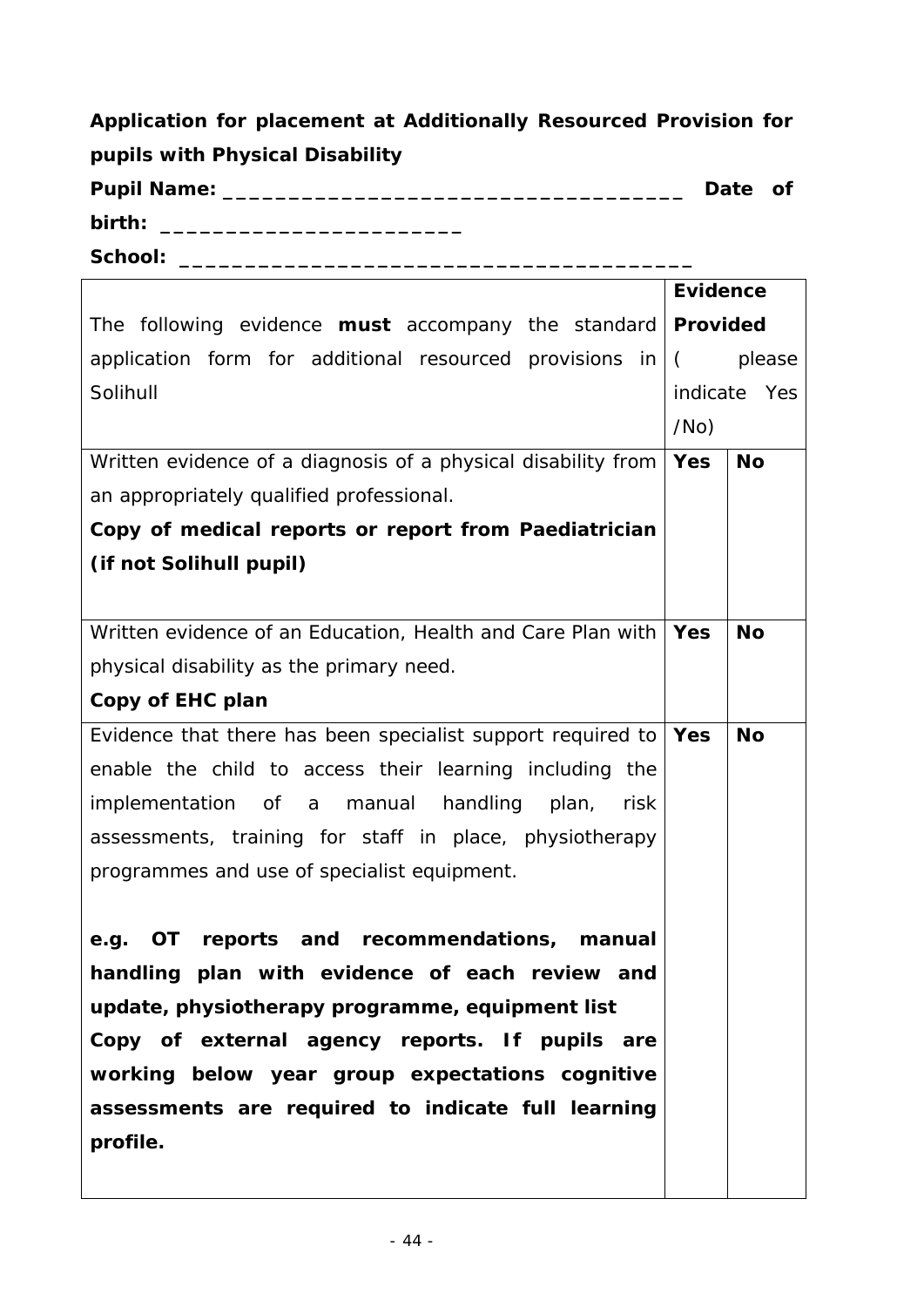| Evidence of partnership work with parents and the               | Yes | <b>No</b> |
|-----------------------------------------------------------------|-----|-----------|
| outcomes of this. Parents views supporting the Annual           |     |           |
| Reviews process and Review meetings for target                  |     |           |
| setting/ Needs Based Plans.                                     |     |           |
|                                                                 |     |           |
| Formats personal to schools, but it is essential review         |     |           |
| notes are sent from TAF meeting/emergency review                |     |           |
| which has involved parents, START team and all                  |     |           |
| relevant external agencies including autism team.               |     |           |
| Within these notes agreement that additionally                  |     |           |
| resourced provision is recommended to meet the                  |     |           |
| child's needs.                                                  |     |           |
|                                                                 |     |           |
| Evidence of<br>involvement of Support Services<br>and           | Yes | <b>No</b> |
| professionals including Physical Disability Specialist          |     |           |
| Teachers and/or Educational Psychology, this must include       |     |           |
| written evidence from these professionals.                      |     |           |
|                                                                 |     |           |
| From the SISS PD Specialist teachers: manual                    |     |           |
| handling plan, ISP intervention records,<br>risk                |     |           |
| assessments, evidence of level of intervention                  |     |           |
| provided over time                                              |     |           |
| Evidence of actions and strategies already implemented by   Yes |     | <b>No</b> |
| school and those recommended by other professionals             |     |           |
| involved and the impact /outcomes of these. To include          |     |           |
| Provision Mapping and target setting, schools.                  |     |           |
|                                                                 |     |           |
| Formats personal to schools - needs based plans/                |     |           |
| Essential to include a personalised<br>SEND plans.              |     |           |
| timetable to indicate provision across a week and               |     |           |
| time spent in and out of the classroom.                         |     |           |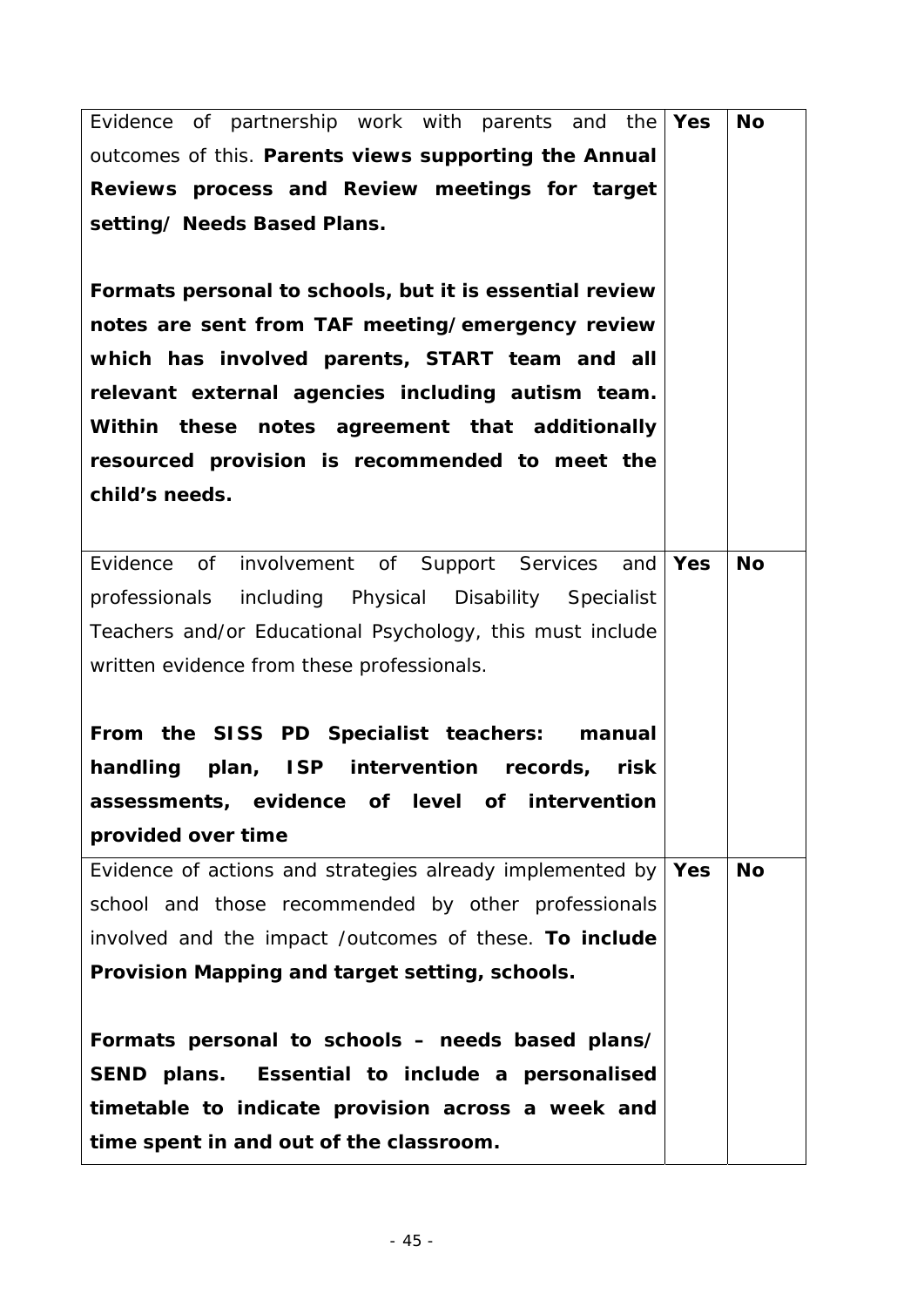| Evidence of progress made by the pupil and current levels   | Yes        | <b>No</b> |
|-------------------------------------------------------------|------------|-----------|
| of attainment. To include the Progression Framework         |            |           |
| and end of year/ Key Stage data.                            |            |           |
|                                                             |            |           |
| Formats personal to schools.-When pupils<br>are             |            |           |
| working significantly below year group expectations         |            |           |
| it is essential cognitive assessments are included to       |            |           |
| indicate a child's full learning profile.                   |            |           |
|                                                             |            |           |
| The pupil's perception of their own strengths and what they | <b>Yes</b> | <b>No</b> |
| would like support with. To include a pupil profile.        |            |           |
| <b>Formats personal to schools</b>                          |            |           |
|                                                             |            |           |

**Referrer: \_\_\_\_\_\_\_\_\_\_\_\_\_\_\_\_\_\_\_\_\_\_\_\_\_\_\_\_\_\_\_\_\_\_\_** 

**Date: \_\_\_\_\_\_\_\_\_\_\_\_\_\_\_\_\_\_\_** 

NB: If this form is not fully completed or the evidence does not provide enough information to enable the panel to make a decision it will be returned. You can re-submit this application for a future panel with the necessary information.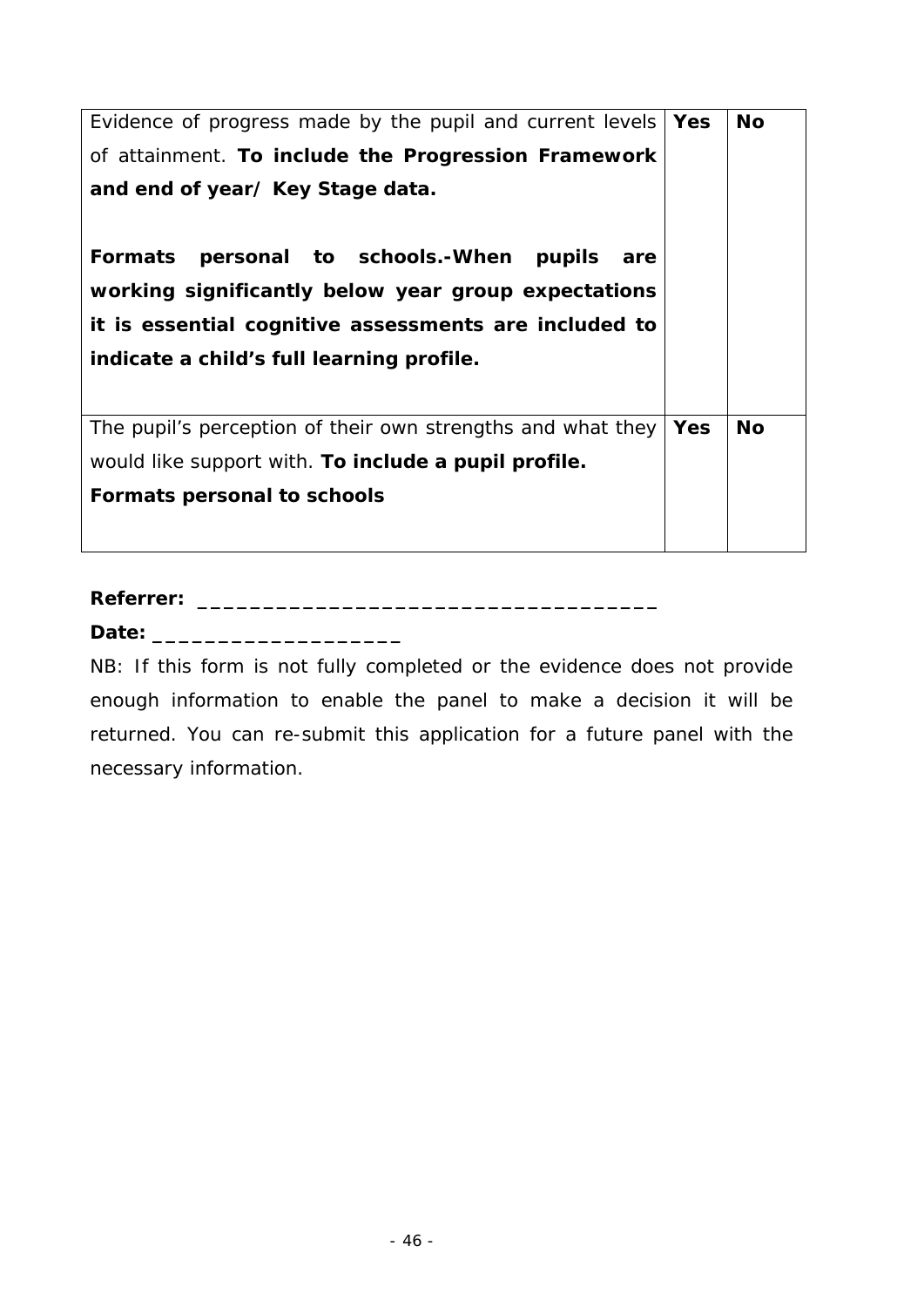### **Service Delivery Specification – Additionally Resourced Mainstream Provision (ARP) for primary aged children with Social Emotional and Mental Health needs and associated Attachment needs.**

#### **Yew Tree Primary School**

#### **1. Provision**

In line with this Service Level Agreement and the Local Offer, Yew Tree ARP will provide:

- A provision for a maximum of 8 pupils across Reception, Key Stage 1 and Key Stage 2.
- Staffing will be a minimum of one teacher and two teaching assistants, as agreed within the model designed between school and LA, which will be reviewed annually.
- New pupils will not normally be placed in the provision at year 6.
- Pupils will be dual rolled, remaining on the roll of their home school, with Yew Tree being named as subsidiary.
- The day-to-day running of the provision is the responsibility of the Head Teacher.
- The Yew Tree offer will be up to four and a half days. Children will spend at least one half day in their home school.
- Pupils will generally spend most of their time in the ARP, accessing mainstream classes in their home school where this is appropriate to their needs. This will be a key aspect in transition and reintegration planning.
- Yew Tree ARP will provide a socially and emotionally supportive environment which fully involves the home school and parents in their child's learning, including wider outcomes.
- Yew Tree ARP is theoretically under‐pinned by the 'Nurture Group' model (Boxall)
- Pupils will be appropriately supported according to their needs throughout the whole school day including breaks and lunchtimes.

#### **2. Entry Criteria**

- The placing authority is Solihull MBC. The child will have a verified identified SEMH need made by appropriately qualified specialists.
- The child needs substantial adult and environmental support to manage the social, emotional, environmental and sensory demands of a busy mainstream setting.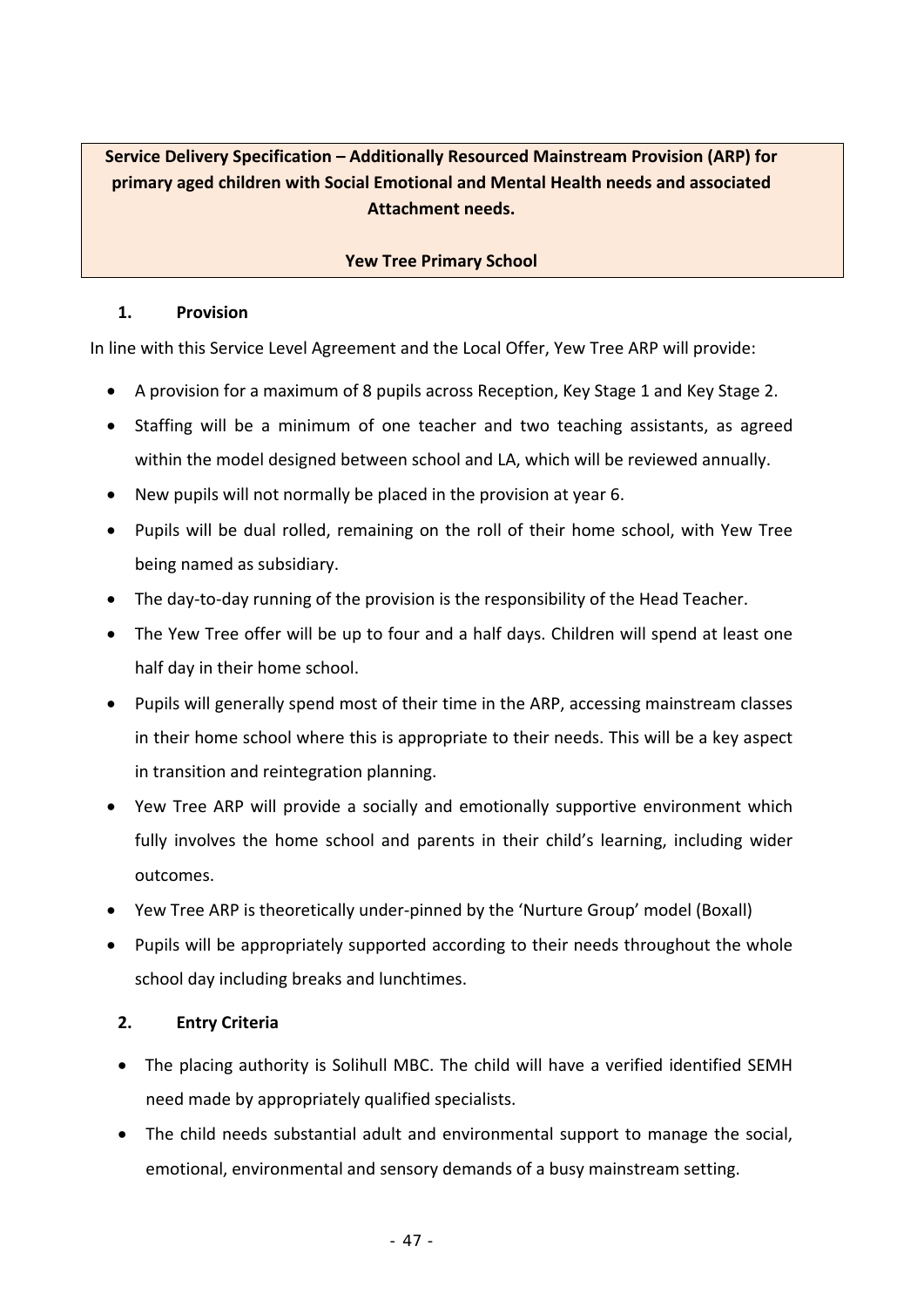- The child has potential to benefit from access to a differentiated mainstream curriculum and function with the peer group available. The expectation is that the child will return full time to their mainstream classroom, following the intervention placement.
- The child requires some aspects of the curriculum to be taught in a small group within the resource class area and to have access to specialist nurture programmes.
- All possible school based SEMH interventions will have been explored, under the direction of the schools external SEMH professional (SISS or other), and there is evidence over at least two terms, to support this with clear outcomes.
- Interventions recommended by external specialists will have been used and despite these the pupil shows little or no progress or intensive support is required to ensure progress.
- An SEMH and/or Educational Psychologist will have been involved with the child and will have identified the need for this type of provision. **This recommendation will have been discussed with the Team Around the Child at a review meeting or annual review meeting prior to a referral being made.**
- Pupils undergoing a statutory assessment for an EHCP will not normally be placed in Yew Tree ARP. Any change of provision should be identified through the assessment process. In exceptional circumstances, a short term Yew Tree ARP placement may be identified as an aspect of transitioning to permanent specialist provision.

### **3. Required evidence**

 Places will be allocated through a referral panel. Referrals to the panel will only be accepted where evidence is provided that parents are in support of the referral and schools have evidence from appropriate SEMH professionals that support the need for an intervention placement.

The following evidence **MUST** accompany the referral form for additionally resourced provision

- Written evidence of involvement from an appropriately qualified professional(s).
- Evidence that there has been exploration of and identification of contributing factors to the pupil's needs, such as co-morbid conditions, specific learning difficulties, mental health issues. This is likely to be multi-agency.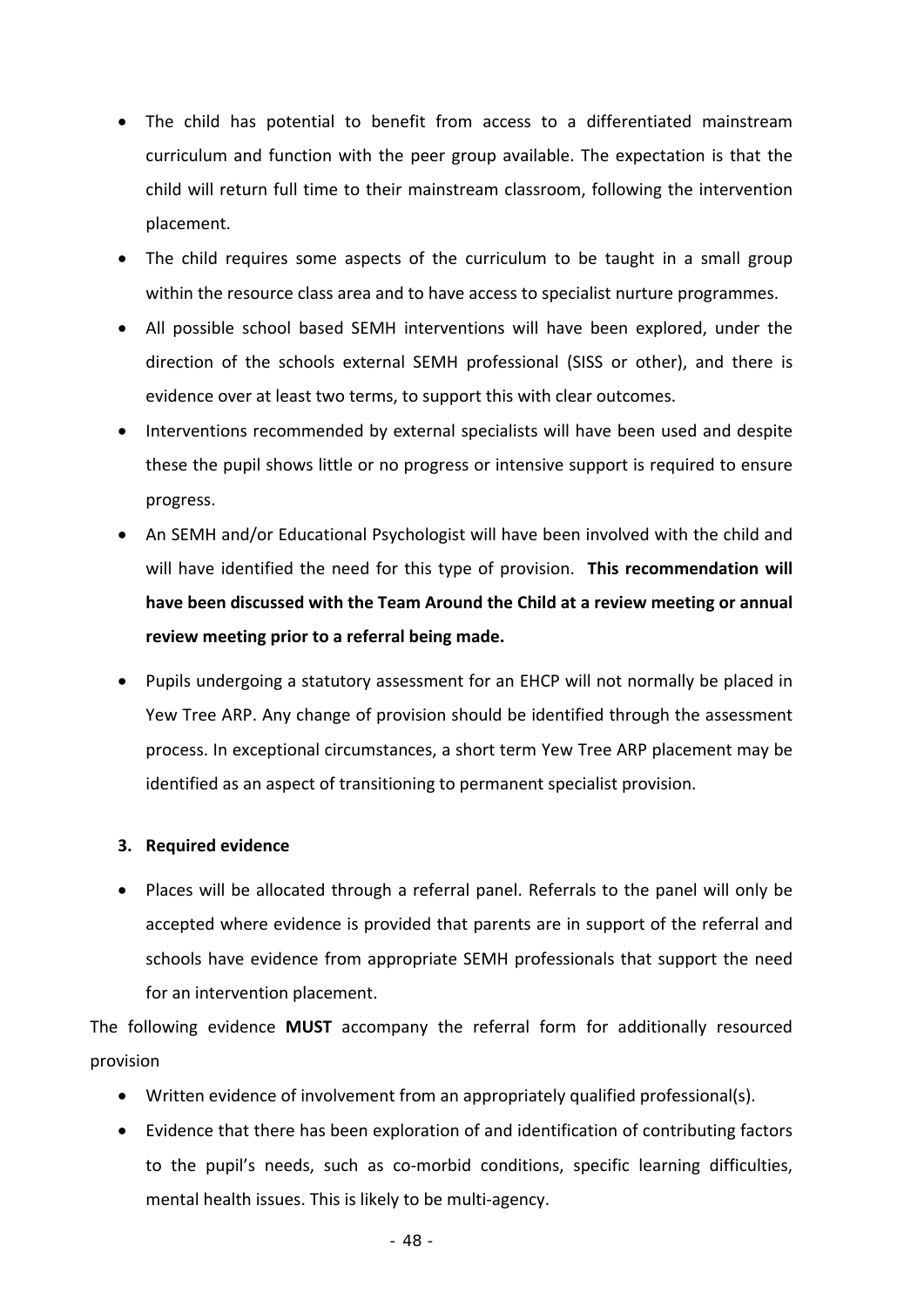- Evidence of partnership work with parents and the outcomes of this.
- Evidence of involvement of Support Services and professionals including SEMH Specialist Teachers and/or Educational Psychology, this must include written evidence from these professionals.
- Evidence of actions and strategies already implemented by school and those recommended by other professionals involved and the impact /outcomes of these.
- Evidence of progress made by the pupil and current levels of attainment.
- The pupil's perception of their own strengths and what they would like support with.

#### **4. Admissions process**

- The local authority is the placing authority. All applications for a place must be made through the process set out in this document.
- Applications must be made using the referral form for Yew Tree ARP provision. It must be accompanied by evidence set out in section 3 above. The referral must have been discussed with parents at a review meeting and be signed by them indicating consent. The referral must be sent to the Head teacher at Yew Tree Primary School.
- The application will be considered by the Placement Panel at a dedicated termly admissions panel. Panel dates and dates for referrals to be received by, will be circulated at the end of the summer term for the next academic year. Papers will be circulated **at least two weeks** prior to the Panel, to all Panel members.
- The Panel will be chaired by the Head Teacher of Yew Tree School and will comprise of a representative from the ARP, Head teacher from a Solihull primary school, LA representatives from School Admissions, Statutory Assessment and Review Team the Specialist Inclusion Support Service (SISS), and a member of the school's Governing Body.
- In cases where the admissions criteria are met, a member of the ARP staff will visit the pupil in school and report findings to the Referral Panel.
- If admissions criteria are not met the referral will be cross referenced with the Support Service involved who supported the referral and school informed by Yew Tree Head Teacher.
- The Panel will consider available places, whether the entry criteria for the provision are met, needs of other pupils attending the ARP and advise on the placement. It is expected that places will be balanced across the different year groups.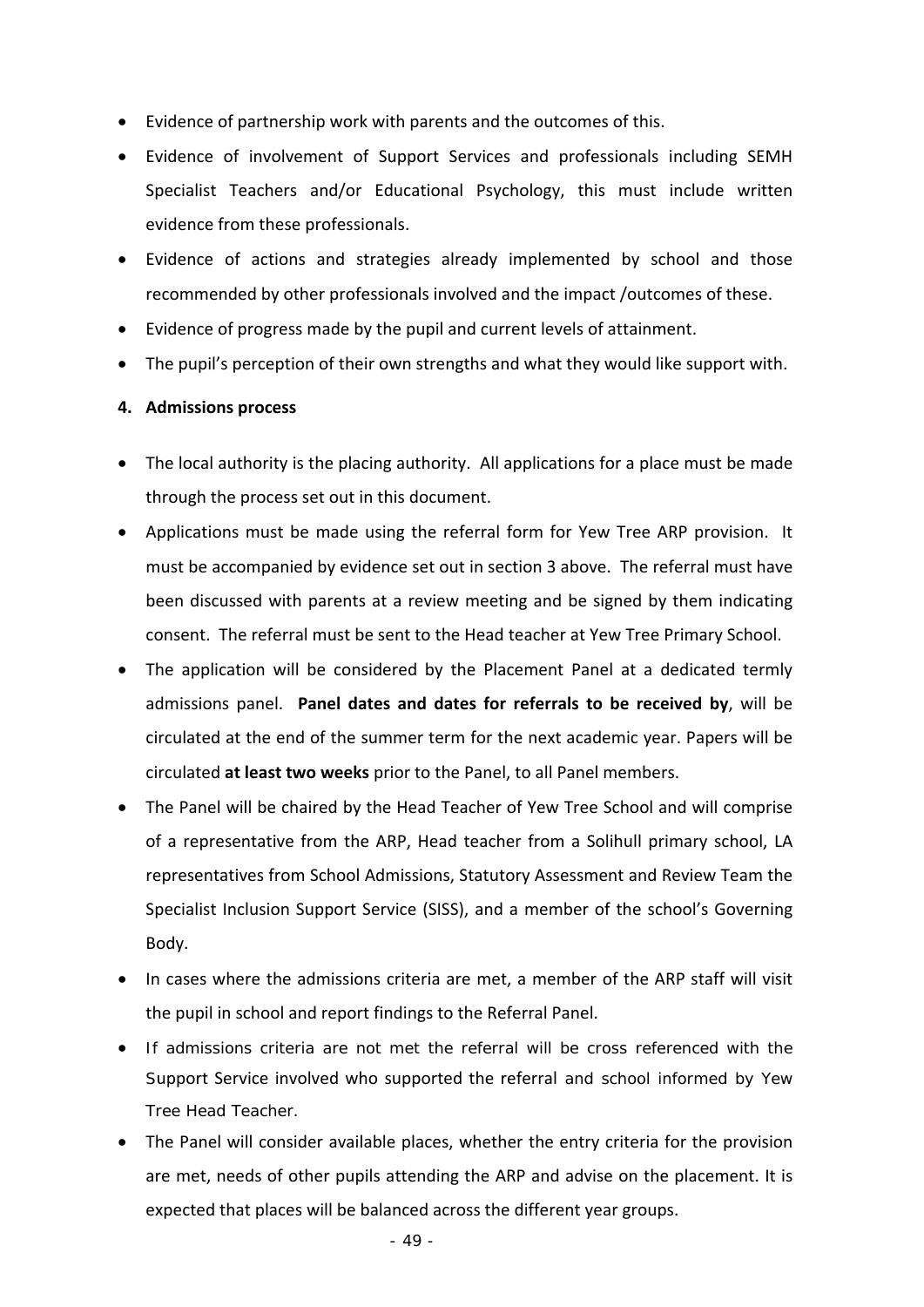- Following agreement a transition package will be agreed between the Team around the Child, to ensure successful transition into the ARP. This will be planned for up to six weeks, in partnership between ARP staff and the child's mainstream school, to ensure a successful transition for the young person and their family. During this time the ARP team will support the school in completing a Boxall Profile, scoring and carrying out an initial analysis of the results.
- On admission, the SISS SEMH Team will analyse and interpret the assessment materials (Boxall Profile, Observation Checklist and any other relevant assessments). They will provide an overview of the child's strengths and weaknesses and recommend strategies/ activities.
- During the placement there will be 4 weekly reviews.

#### **5. Exit criteria**

- Generally, pupils will remain in the provision for 12 weeks, and continue to attend their home school for one afternoon each week. It is expected that the majority of children will start transitioning back into their mainstream school after the 12 weeks additional ARP support. In the exceptional case referred to in section 2, for a small minority of pupils it may be appropriate to transfer to a more specialist provision.
- Criteria for moving on from the provision into mainstream are:
	- $\triangleright$  the pupil has made significant progress in their social interaction, social communication and behaviour indicated by successful inclusion into their mainstream school for the sessions attended
	- $\triangleright$  the pupil requires a level of support which can be provided at SEN Support/ with an EHC Plan
	- $\triangleright$  the pupil is not benefitting from the provision and /or the provision is no longer deemed appropriate to meet their needs.
- Criteria for moving on from the provision into more specialist provision are:
	- $\triangleright$  despite accessing an appropriate environment, curriculum and staffing designed to maximise learning for children with SEMH, the child has not made academic progress in line with expected levels indicating additional learning difficulties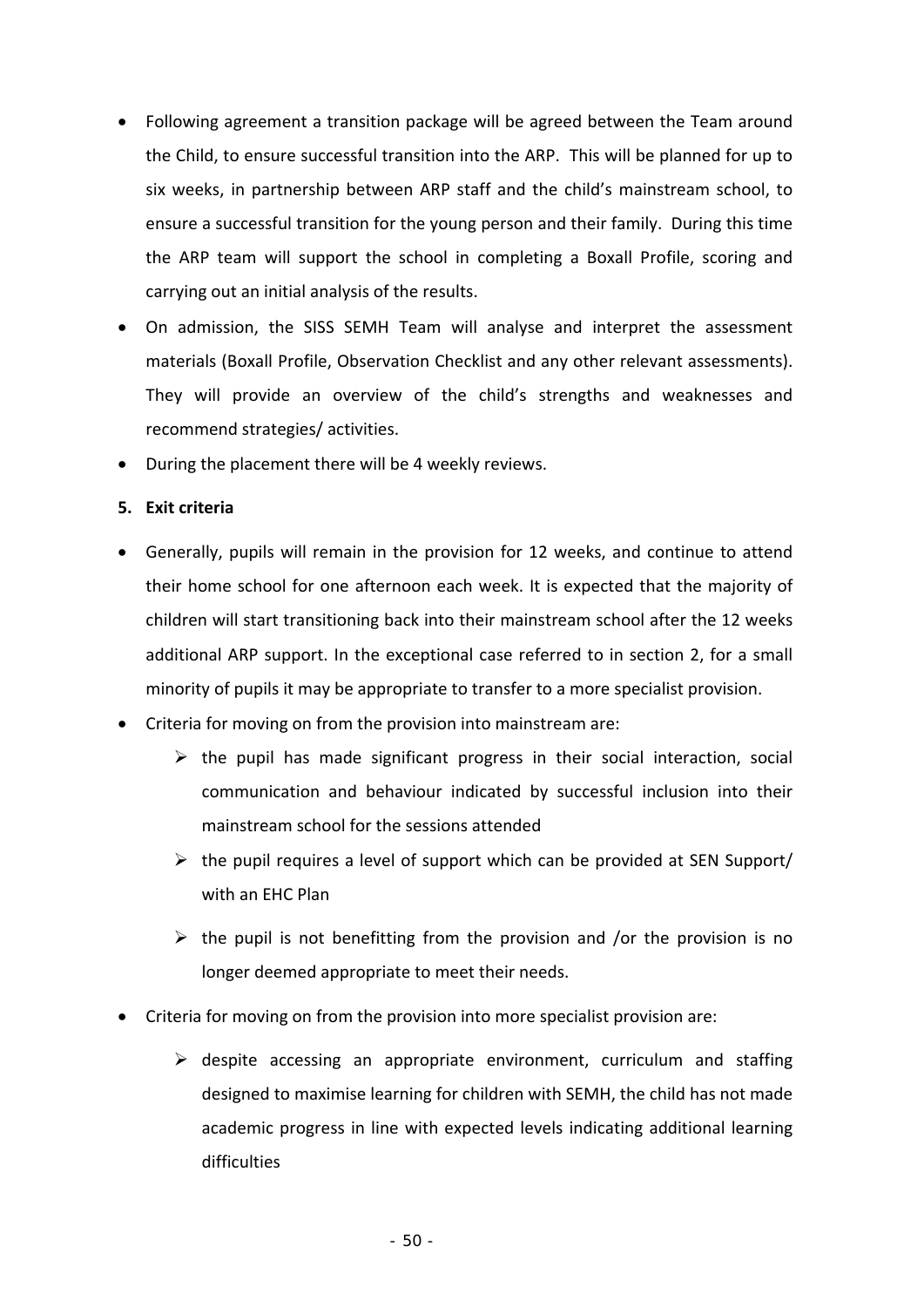- $\triangleright$  despite accessing an appropriate environment, curriculum and staffing designed to maximise socialisation and communication the child continues to experience significant difficulties with interaction, communication and behaviour that would indicate more severe difficulties
- $\triangleright$  the pupil continues to require a level of support that is in addition to that normally provided by the Additionally Resourced Provision

#### **6. Exit process**

- Through the on-going regular process of review, the ARP and home school will identify when the pupil meets the criteria to reintegrate back to their home school. A meeting will be held with the local authority, parents/carers and relevant professionals to discuss and plan this.
- The ARP will develop a transition plan with the home school or the new provision to ensure a smooth transition back into their home school/ new setting for the young person.
- A programme of transition will be supported by the ARP staff team for a maximum of 6 weeks. The pupil and setting will then be supported by LA SISS SEMH Team who will monitor transition and provide guidance to the home school/ new setting, which may include reviewing the positive handling plan and specific recommendations.

#### **7. Expected outcomes and impact**

- The school will have high expectations for all pupils attending the ARP, setting challenging targets to enable them to make expected or better progress from their starting points. All pupils should make good progress in relation to their social communication, interaction and behaviour, but also to make at least expected academic progress overall from their starting points.
- Progress and attainment of children will be monitored through:
	- $\triangleright$  the school's data tracking, including the use of assessment and monitoring tools appropriate to the pupil's learning profile. This should also include data of individual social and communication progress using appropriate assessments for example, Progression Framework (AET)
	- $\triangleright$  regular planning and review meetings.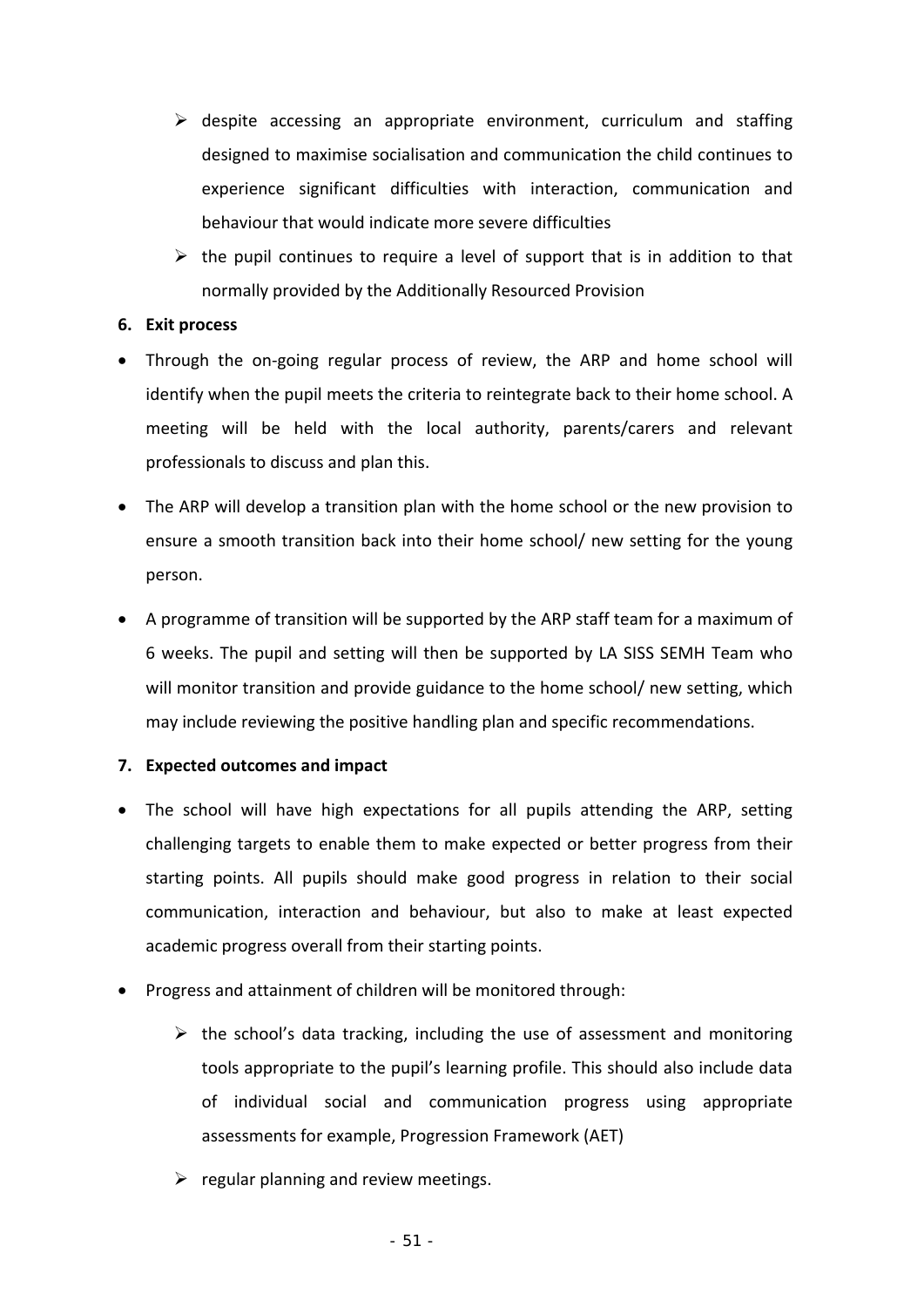- $\triangleright$  reports generated by other agencies involved with the child
- $\triangleright$  targets for reintegration back to home school to be set and reviewed regularly to ensure that each pupil makes appropriate individual progress.
- For all pupils there is evidence of Pupil Voice/Engagement that demonstrates that their views are sought, listened to and acted upon
- The LA SISS SEMH Team will support the home school to complete a second Boxall Profile one term after the pupil's re-integration back into their home school. This will support the measurement of the impact of the intervention.
- 90% satisfaction rate from parents, assessed through on‐going evaluation and survey results in the summer term and on an annual basis thereafter
- The LA Lead SEND Specialist, SISS Team Manager, will collaborate with the Head Teacher to review the performance of the ARP on an annual basis

#### **8. Support and Monitoring**

- The LA will provide support and challenge for the ARP through the SISS SEMH Team. Support will be provided through attendance at the Referral Panels and regular meetings with the Head teacher and/or ARP Staff.
- The Lead Teacher will have half termly 1:1 meetings with SEMH Team Coordinator
- The focus of the LA visits will be on implementing the Nurture Model framework, staff training, pupil specific strategies and will be determined through discussion with the ARP Teacher In Charge and the Head Teacher.
- The LA through its specialist teaching service will coordinate termly network meetings for staff working in the ARPs across Solihull, providing opportunities for additional training and peer to peer support.
- The ARP school and LA will follow the processes and protocols as set out and agreed through this SLA. All activity will be recorded as it is agreed.
- A report on performance and pupil progress for pupils attending the ARP will be provided to the LA Lead SEND Specialist and START Team Manager, on a termly basis.

#### **9. Quality assurance**

- The Head Teacher will:
	- $\triangleright$  ensure that staff in the ARP have appropriate significant experience and/or qualifications in SEMH and maintain their on‐going professional development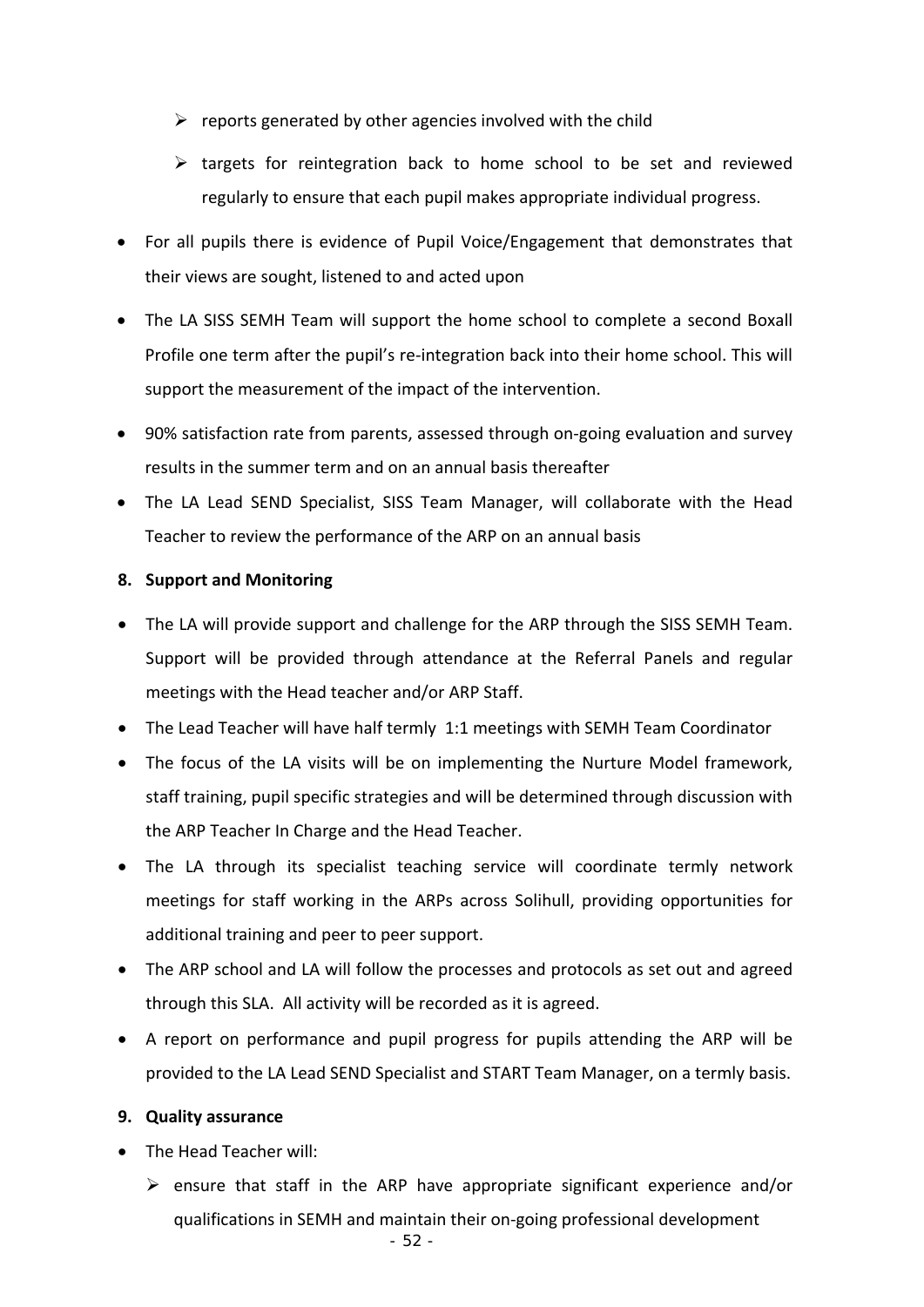$\triangleright$  ensure staff have continued access to training and professional development and that this relates to the development of the ARP

#### **10. Home School Responsibilities**

- Pupils in receipt of short term intervention through Yew Tree ARP remain the responsibility of the Home School, who should be an integral member in all of the planning, review and other decisions taken in relation to the child.
- Schools are expected to identify a lead professional to be the first point of contact, and ensure that the school remains involved with the child. The Home School will agree to support the 'Nurture' model by identifying a key adult who can maintain and develop a sound attachment with the pupil enabling best chances for a successful reintegration back into full time mainstream school
- The named key adult will spend at least one regular session, ideally weekly, in the ARP and support the pupil on their weekly 'Home School' session.
- The responsibility for arranging transport between the ARP and the home school will remain the responsibility of the home school.

### **11. Governor responsibilities**

- The Head Teacher and governing body will work in collaboration with the LA Admissions and SEMH Lead in ensuring service delivery and intended outcomes are achieved.
- Ensure staff participate in multi agency meetings as appropriate (e.g. My Plan, Team Around the Child).
- Demonstrate that the needs of children and young people accessing ARP support are met and progress is being made.
- Report on an annual basis showing how ARP funding has been used.
- Ensure that the need to continue building the capacity, capability and confidence of all outreach staff is part of the School Development Plan.
- Request a report from the Teacher in Charge to Governors on a termly basis. A detailed written report should be produced annually.

### **12. Solihull Council Children's Services will**

Fund up to 8 places across NC year groups R‐6.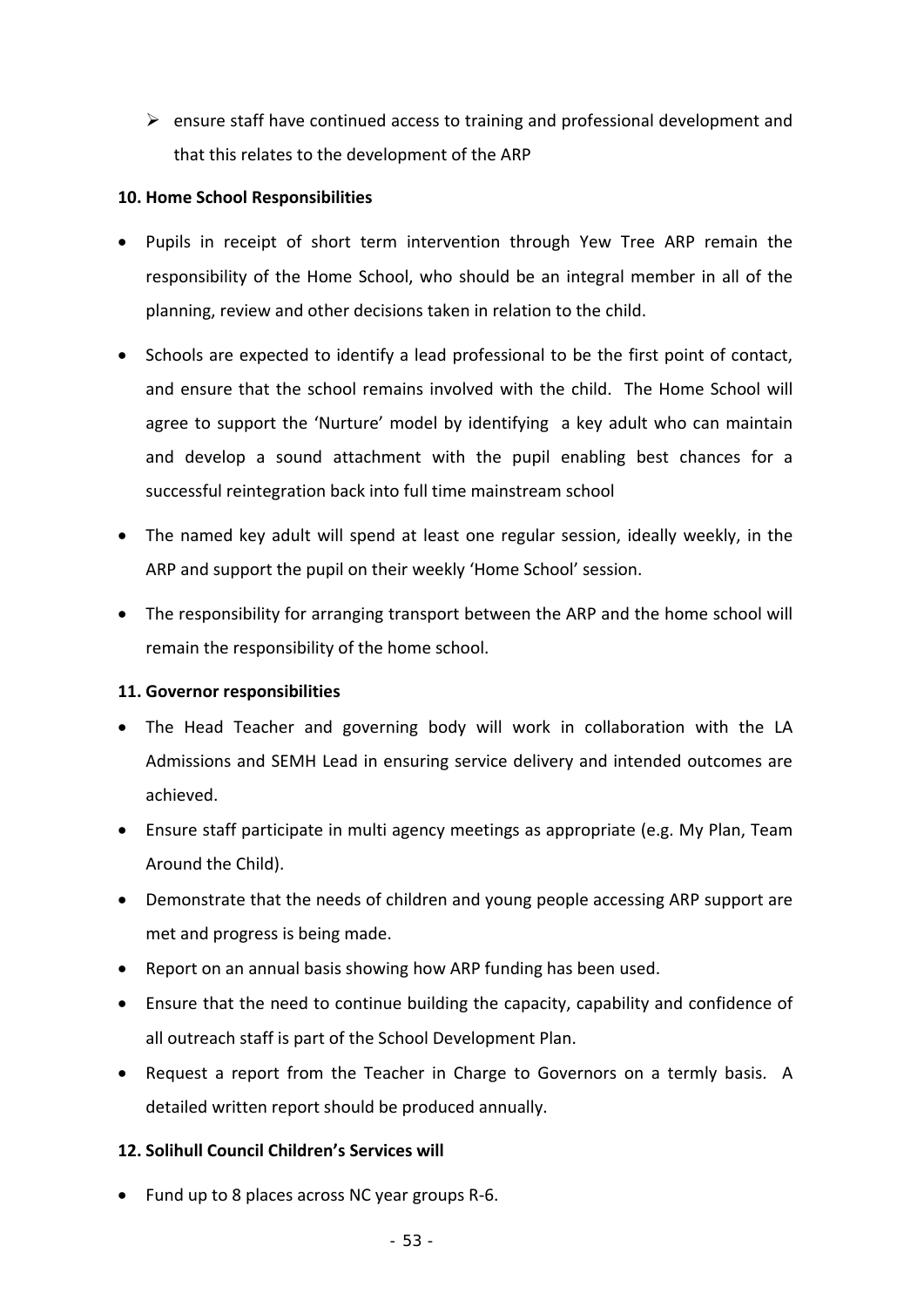- Work collaboratively with the ARP school and appropriate external agencies.
- Support appropriate training opportunities for designated staff within the ARP School.
- Monitor the progress and outcomes for the children attending the ARP.
- Support ARP resourced schools through termly ARP network meetings.
- Support school to manage admissions and exit criteria to and from the ARP, in line with the SLA.
- Monitor outreach requests/provision.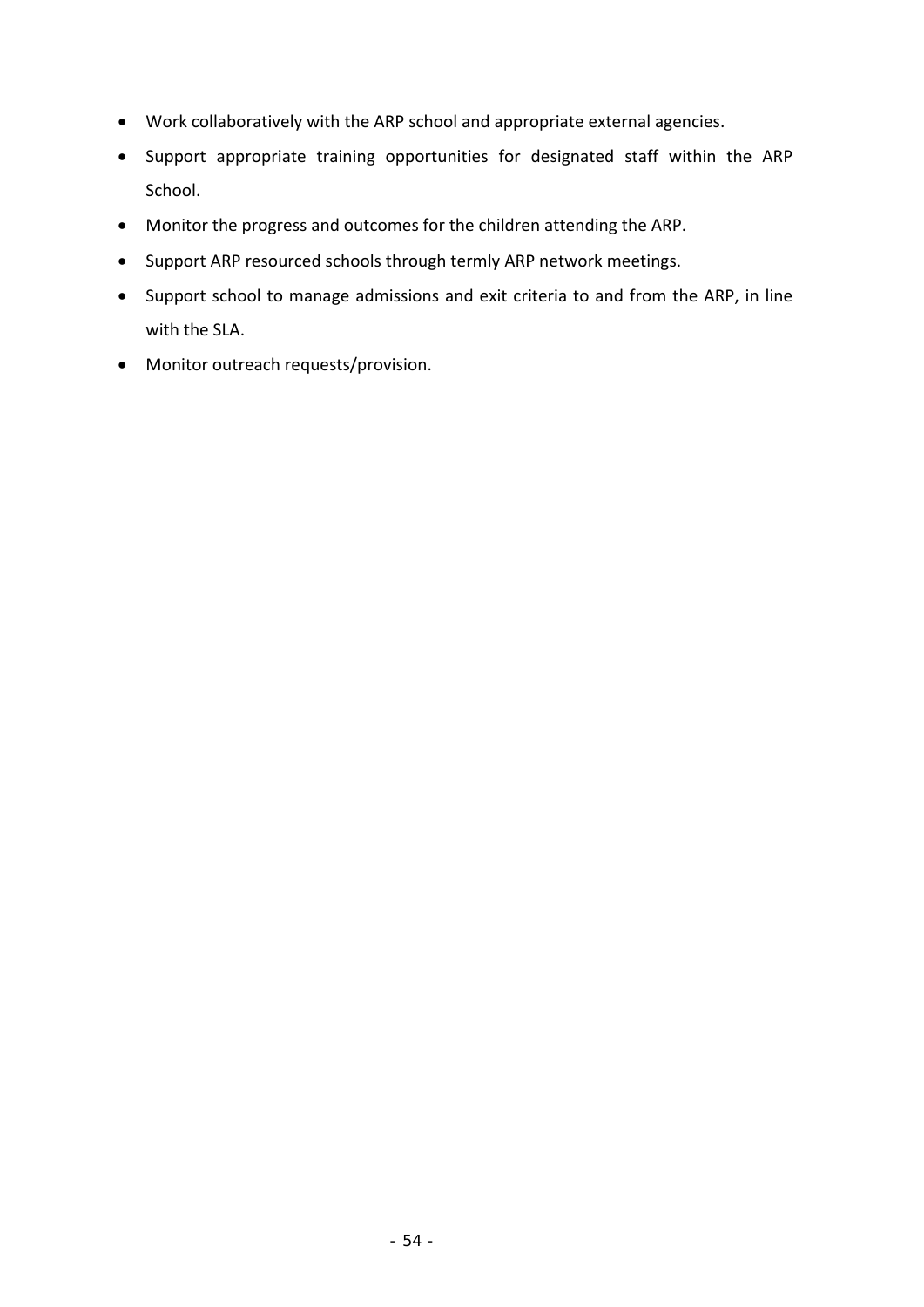# **Additionally Resourced Provision for children and young people with: Speech, Language and Communication Disorders (SLCD).**

### **3. OVERVIEW**

These centres are directly managed by Solihull Local Authority and are staffed and resourced by the Specialist Inclusion Support Service.

They are for pupils with Speech, Language and Communication Disorders as their primary need, who, with significant additional support, can succeed in a mainstream environment. Such pupils do not meet the threshold for a special school in Solihull or there is parental preference for a mainstream school. These centres are not intended for short term or emergency placements.

### **4. RESPONSIBILITIES AND REQUIREMENTS**

#### **The Provision is expected:**

- to provide a resource base within a mainstream setting
- to ensure that funds delegated to the work of the resource base are used to ensure that the needs of the target group of the pupils are being met
- to ensure staffing ratios are as in the model agreed with the LA and any permanent changes are in consultation with the LA and school
- to be responsible for the supervision of staff
- to ensure the school Senior Leadership Team and Governing Body are fully involved in the development and monitoring of the resource base
- to provide the flexibility to move teachers and teaching assistants, depending on the needs of the young people, including moving into mainstream when appropriate
- to provide opportunities for children and young people to integrate with their peer group and the flexibility to be able to spend as much time as is required in the resource base to meet the needs of the young people
- to plan flexible styles of organisation within the resource base for example working in small groups, pairs etc.
- additional specialist teaching qualifications where applicable (ARP Manager/ Teacher in to ensure that staff have appropriate specific qualifications and experience including Charge), or intend to complete them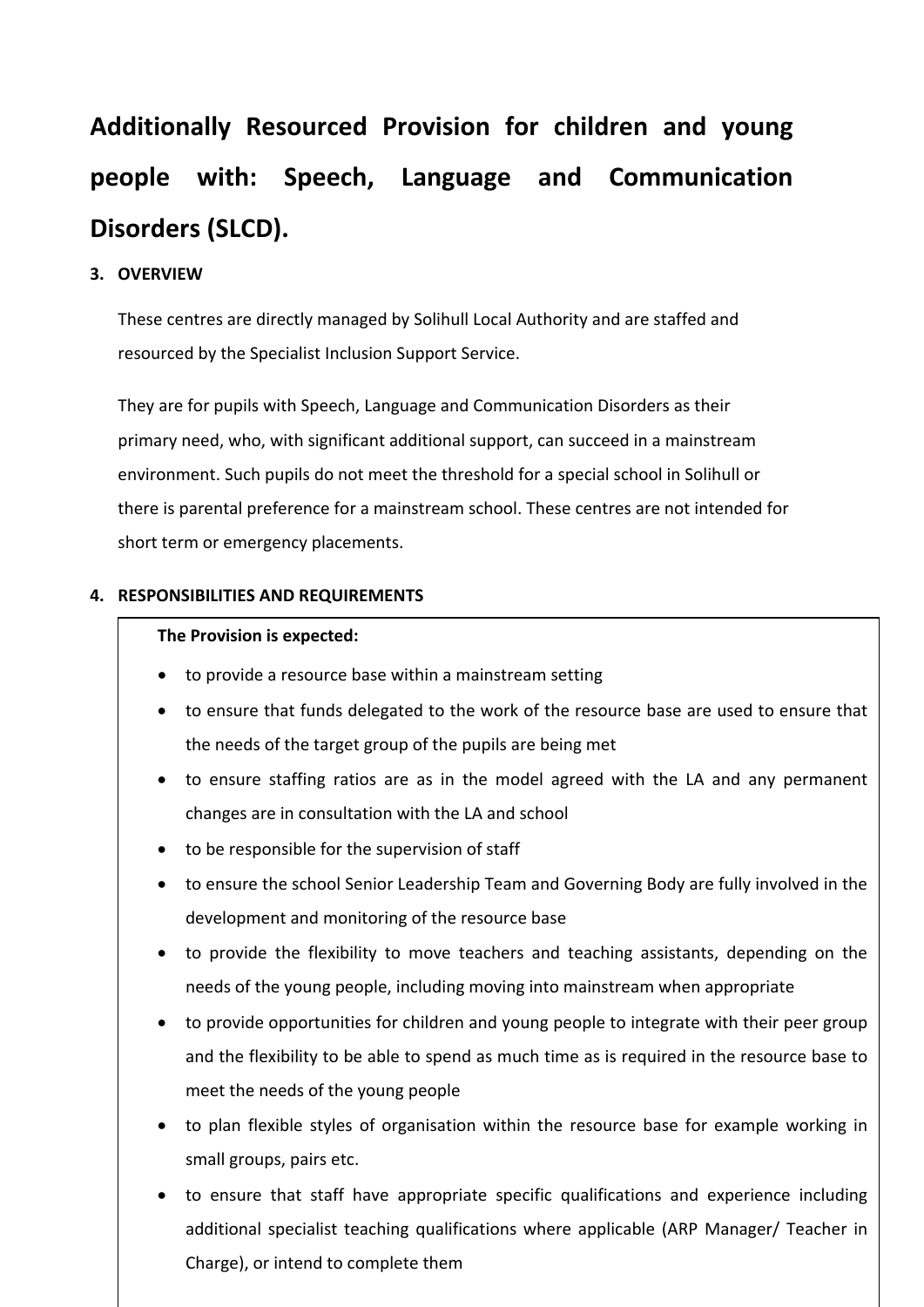#### **Training and partnership**

- ensure relevant, evidence based staff training is provided for both resource base and staff across the school, about the needs of the children and young people, including self‐evaluation and action planning through the use of the Speech, Language and Communication Framework, Communication Trust, Solihull Communication Friendly Setting Audit and Toolkit. and
- work in partnership with the local collaborative schools including mainstream, special schools other resource bases and the SISS Speech, Language and Communication Disorder Team, in regards to Speech and Language provision, to provide a seamless education package

#### **The Environment**

- the resource base should be fully accessible in accordance with DDA legislation
- have safe and secure internal and external environments
- comprise of a range of flexible, transformational spaces for teaching and learning
- spaces for children should be of a size to create a comfortable environment for children and young people with SLCD

#### **Teaching and Learning**

- to carry out a full range of assessments to ensure that the child/young person's learning needs are met
- provide access to specialist teaching.
- provide a flexible timetable for the children and young people to include flexibility to arrive early and leave late
- ensure the appropriate equipment is provided within the resource base. This should include: ICT facilities; specialist writing equipment;; visual information etc.
- incorporate a range of teaching and learning strategies which have been shown to be effective for children and young people with SLCD and for which there is an evidence base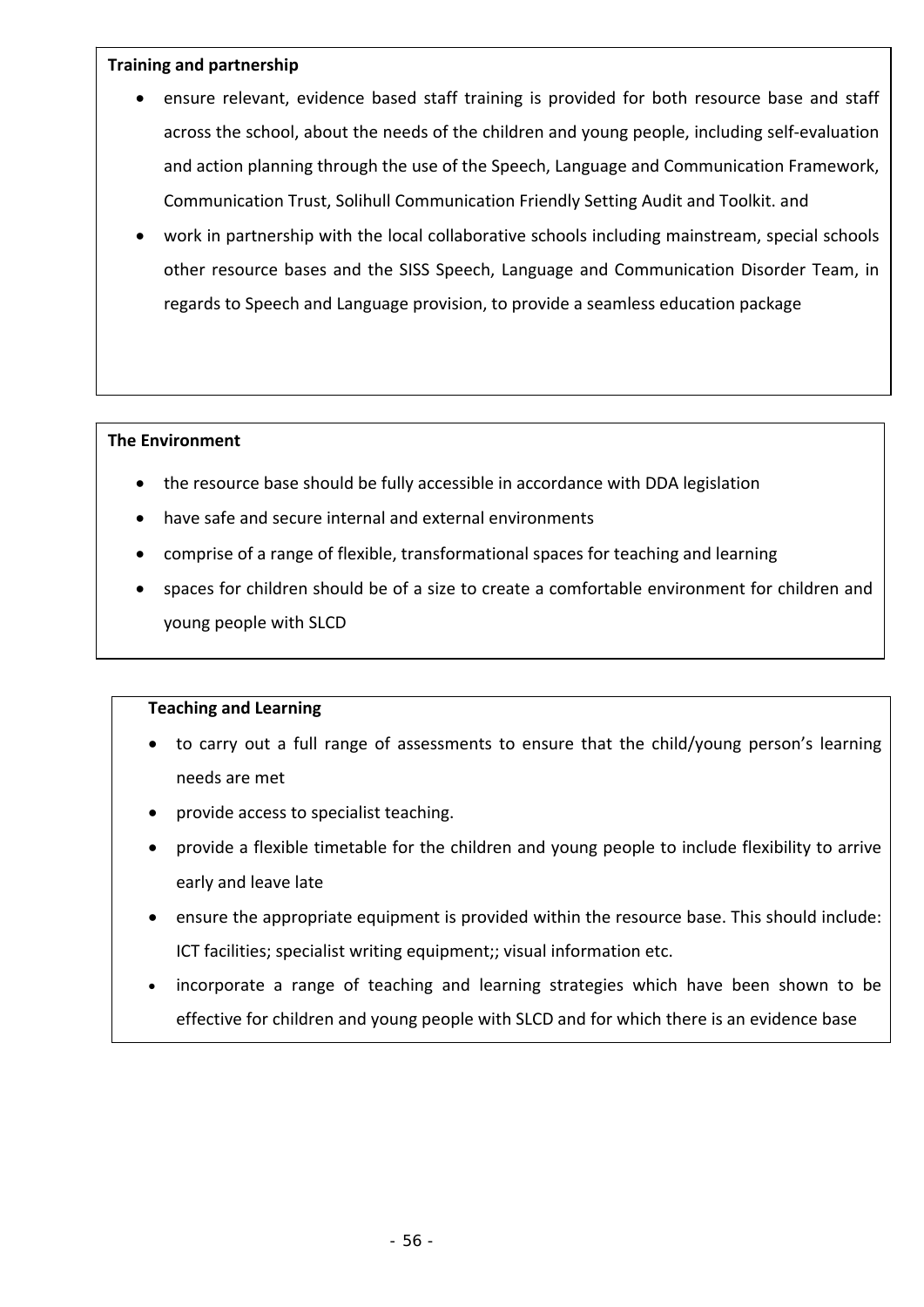### **Service Delivery Specification – Additionally Resourced Mainstream Provision (ARP) for primary aged children with SLCD: Valley Primary School and Bishop Wilson C of E Primary School**

#### **1. Provision**

In line with this Service Level Agreement and the Local Offer, Valley Primary School and Bishop Wilson C of E Primary School ARP will provide:

- Valley Primary School, SLCD provision is for a maximum of 16 pupils across Reception, Key Stage 1 and Key Stage 2 for pupils **who require more than 50%** of their teaching within a specialist resource base.
- Permanent staffing (who are employed by the Specialist Inclusion Support Service) will be a minimum of 2 specialist teachers and 2 Inclusion Support Practitioners (ISPs)
- Bishop Wilson provision is for a maximum of 12 pupils across Key Stage 1 and 2 and is for pupils **who require up to 50%** of their teaching within a specialist resource base.
- Permanent staffing (who are employed by the Specialist Inclusion Service) will be a minimum of 1 specialist teacher and 1 ISP.
- Pupils will be admitted on the roll of the Primary School.
- The day-to-day running of the provision is the responsibility of the specialist teachers, overseen by the Teacher in Charge.
- The overall management of the ARP is the responsibility of the SISS Manager and SLCD Team Coordinator, working closely with the Head teacher and school governing body.
- Pupils will access mainstream classes as appropriate to their needs both with and without support.
- Class teachers will take an active role in ensuring progress and well-being when in their care in consultation with ARP staff as necessary.
- In Valley Primary ARP Pupils will be placed by the local authority from Reception to year 5. New pupils will not normally be placed in the provision at year 6.
- In Bishop Wilson ARP Pupils will be placed by the local authority from year 1 to year 5. New pupils will not normally be placed in the provision at year 6.
- Valley and Bishop Wilson schools and ARPs will provide a socially and emotionally supportive environment which fully involves parents in their child's learning, including wider outcomes.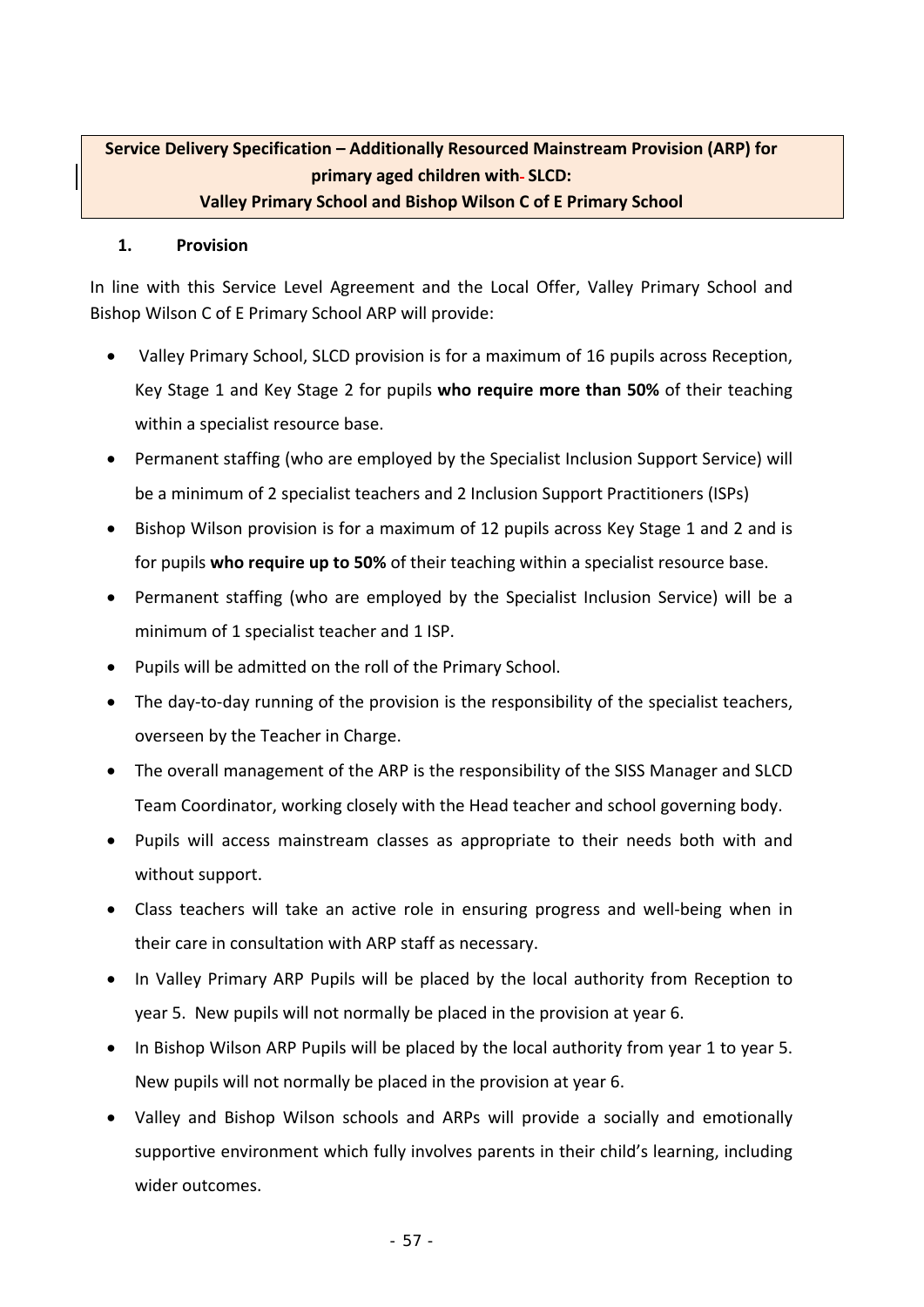- Pupils will be appropriately supported according to their needs throughout the whole school day including breaks and lunchtimes.
- The Teacher in Charge of the ARP will work closely with the school SENCo so that learning is shared across the school and ARP staff.
- Staff in the ARP will share expertise across the whole school enabling communication friendly practice to be embedded across the setting.
- The ARP staff will work alongside the SLCD Outreach Team to support other schools in Solihull to develop communication friendly practice through a range of outreach activities e.g. providing training for TAs, support for parents and opportunities for schools to observe the Communication Friendly practice within the ARP etc.

### **2. Entry Criteria**

- The placing authority is Solihull MBC. The child will have a verified diagnosis of speech and/or language disorder or severe speech and language difficulties that have a significant impact upon their learning and well‐being. This will be made by appropriately qualified specialists from the health service.
- The child will not always require an Education, Health and Care Plan but will have SLCD identified as their primary need.
- The child has potential to benefit from access to an intensive speech and language approach to learning, delivered by specialist teachers, in conjunction with a Speech and Language Therapist.
- The child will also benefit from a differentiated mainstream curriculum and function with the peer group available.
- The expectation is that the child will work towards returning to a full mainstream curriculum without ARP support.
- Interventions recommended by external specialists in SLCD will have been used and despite these, the pupil shows little or no progress or intensive support is required to ensure progress.
- An SLCD Specialist and Speech and Language Therapist will have been involved with the child and will have identified the need for this type of provision. **This recommendation will have been discussed with the Team Around the Child at a review meeting or annual review meeting prior to a referral being made.**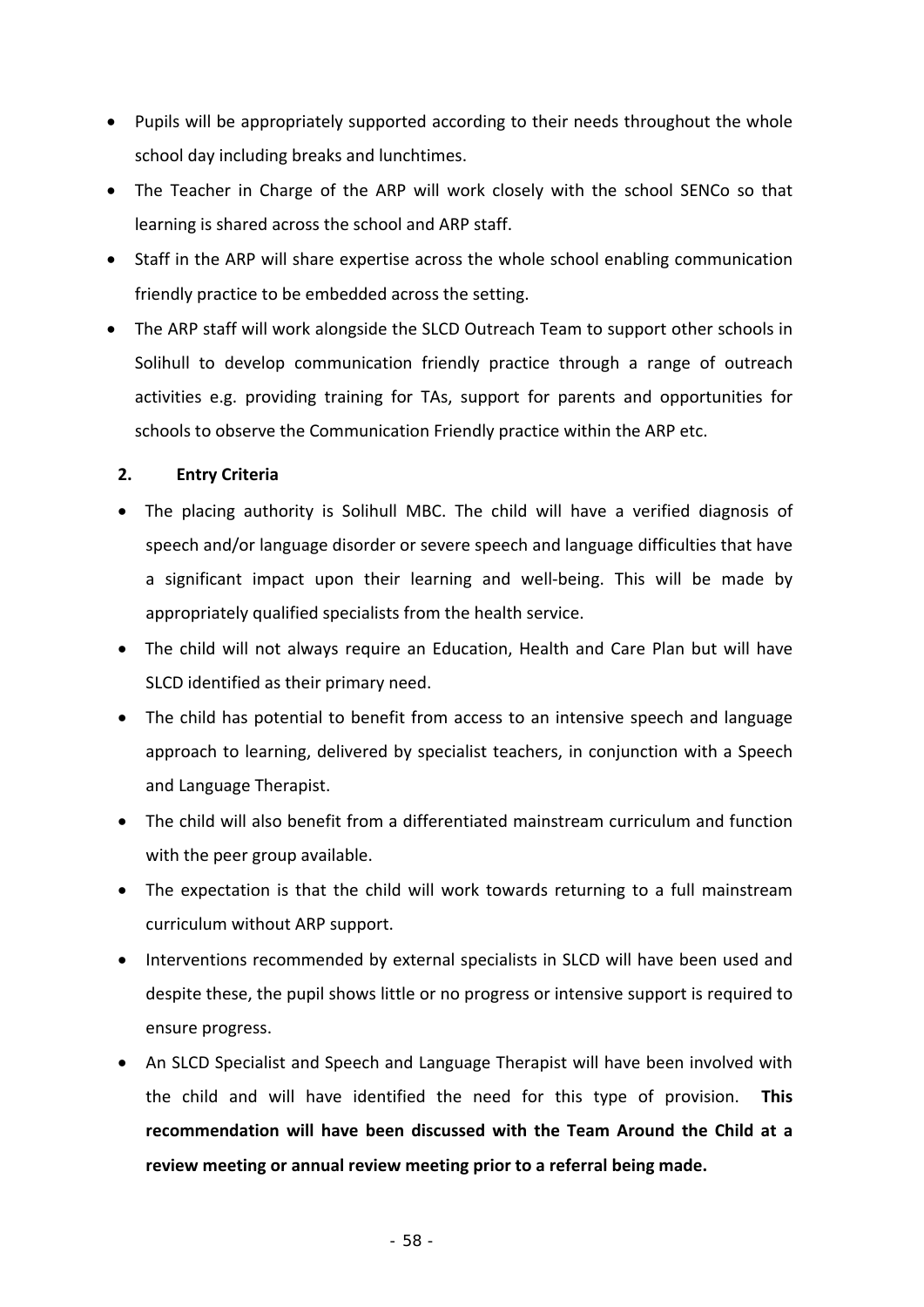#### **3. Required evidence**

The following evidence MUST accompany the standard application form for additionally resourced provision

- Written evidence of a diagnosis of SLCD/DLD from an appropriately qualified professional e.g.: Speech and Language Therapist
- Evidence of work with SLCD Team including initial assessments, Pupil Support Plan carried out and reviewed by school.
- A completed cycle of support from an SLCD Inclusion Support Practitioner including a review of outcomes.
- Evidence of partnership work with parents and the outcomes of this.
- Evidence of actions and strategies already implemented by school and those recommended by other professionals involved and the impact /outcomes of these.
- Evidence of progress made by the pupil and current levels of attainment.
- The pupil's perception of their own strengths and what they would like support with.

#### **4. Admissions process**

- The local authority is the placing authority. All applications for a place must be made through the process set out in this document.
- Applications must be made using the application form for SLCDARP provision. It must be accompanied by evidence set out in section 3 above. The application must have been discussed with parents at a review meeting and be signed by them indicating consent. The application must be sent to the START Team manager, 0‐25 SEND Service, Elmwood Place, 37 Burton Way, Chelmsley Wood, B36 0UG.
- The application will be considered by the LA at a dedicated admissions panel. **Panel dates and dates for applications to be received by**, will be circulated at the end of the summer term for the next academic year by the START Team. Papers will be circulated **at least three weeks** prior to the Panel, to all Panel members.
- The Panel will be chaired by the START Team Manager and attended by the Head Teacher and/or one other school representative, a specialist from the Specialist Inclusion Support Service an Educational Psychologist, and a Speech and Language Therapist.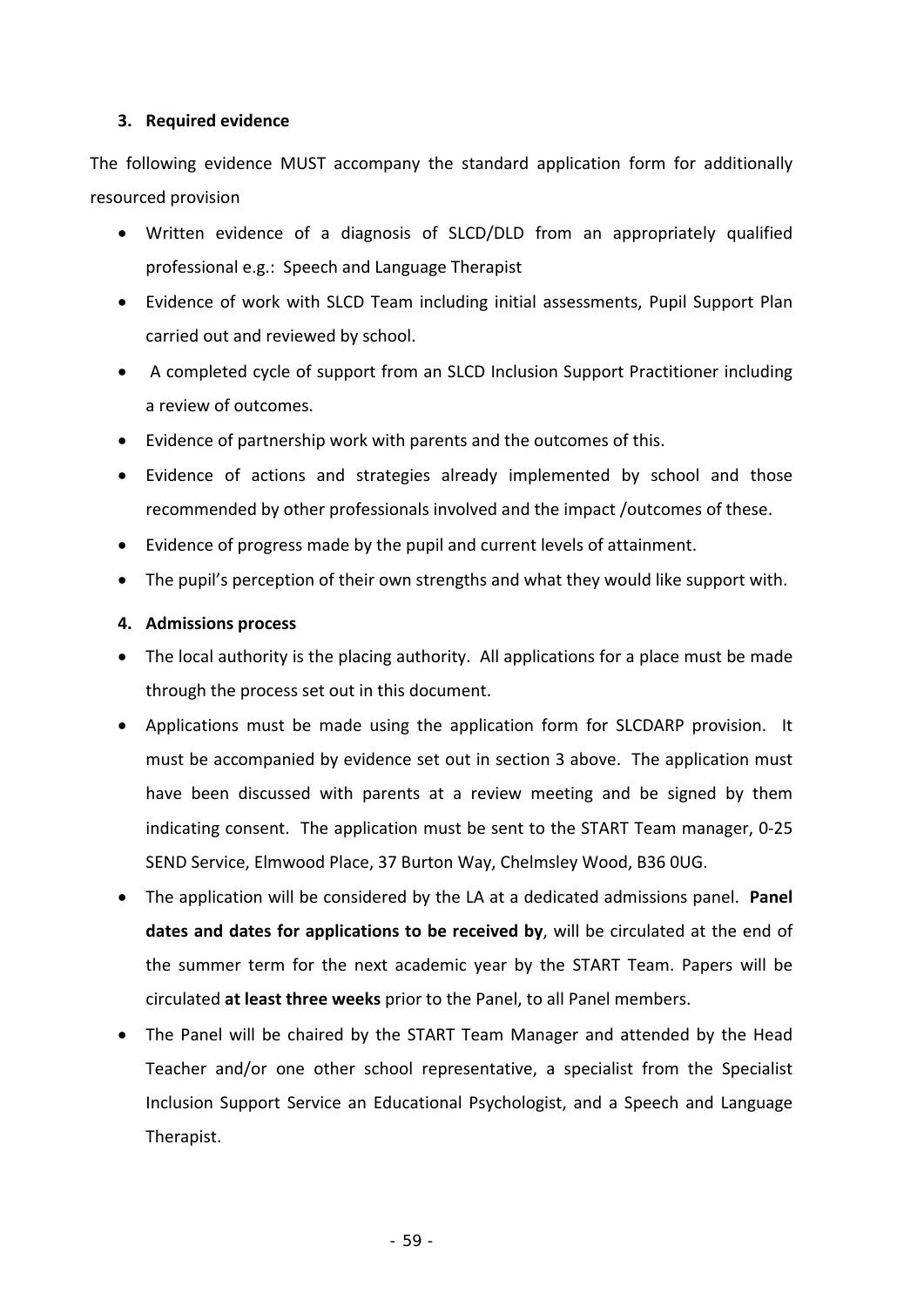- The Panel will consider available places, whether the entry criteria for the provision are met, needs of other pupils attending the ARP and advise on the placement. It is expected that places will be balanced across the different year groups.
- Following agreement a transition package will be agreed between the team around the child to ensure successful transition into the ARP. This will be planned based upon the need of the child, in partnership between ARC staff and the child's mainstream school, to ensure a successful transition for the young person and their family.
- Following placement there will be a review within the first term and subsequently there will be reviews at least each term.

### **5. Exit criteria**

- Generally, pupils will remain in the provision for the whole of the relevant Key Stage. It is expected that the majority of children will transition into their local mainstream secondary school following the additional ARP support. Some may transfer to another SLCD Additionally Resourced Provision at the end of the appropriate Key Stage. For a small minority of pupils it may be appropriate to transfer to a more specialist provision.
- Criteria for moving on from the provision into mainstream are:
	- $\triangleright$  the pupil is making academic progress in line with or above expected levels and/or
	- $\triangleright$  the pupil has made significant progress in their speech and/or language to enable successful access to a full time mainstream placement.
	- $\triangleright$  the pupil can access the mainstream curriculum with additional support as outlined at Band 2a or 2b.
- Criteria for moving on from the provision into more specialist provision are:
	- $\triangleright$  despite accessing an appropriate environment, curriculum and staffing designed to maximise learning for children with SLCD, the child has not made academic progress in line with expected levels indicating additional learning difficulties alongside SLCD.
	- $\triangleright$  despite accessing an appropriate environment, curriculum and staffing designed to maximise socialisation and communication for children with SLCD, the child continues to experience significant difficulties with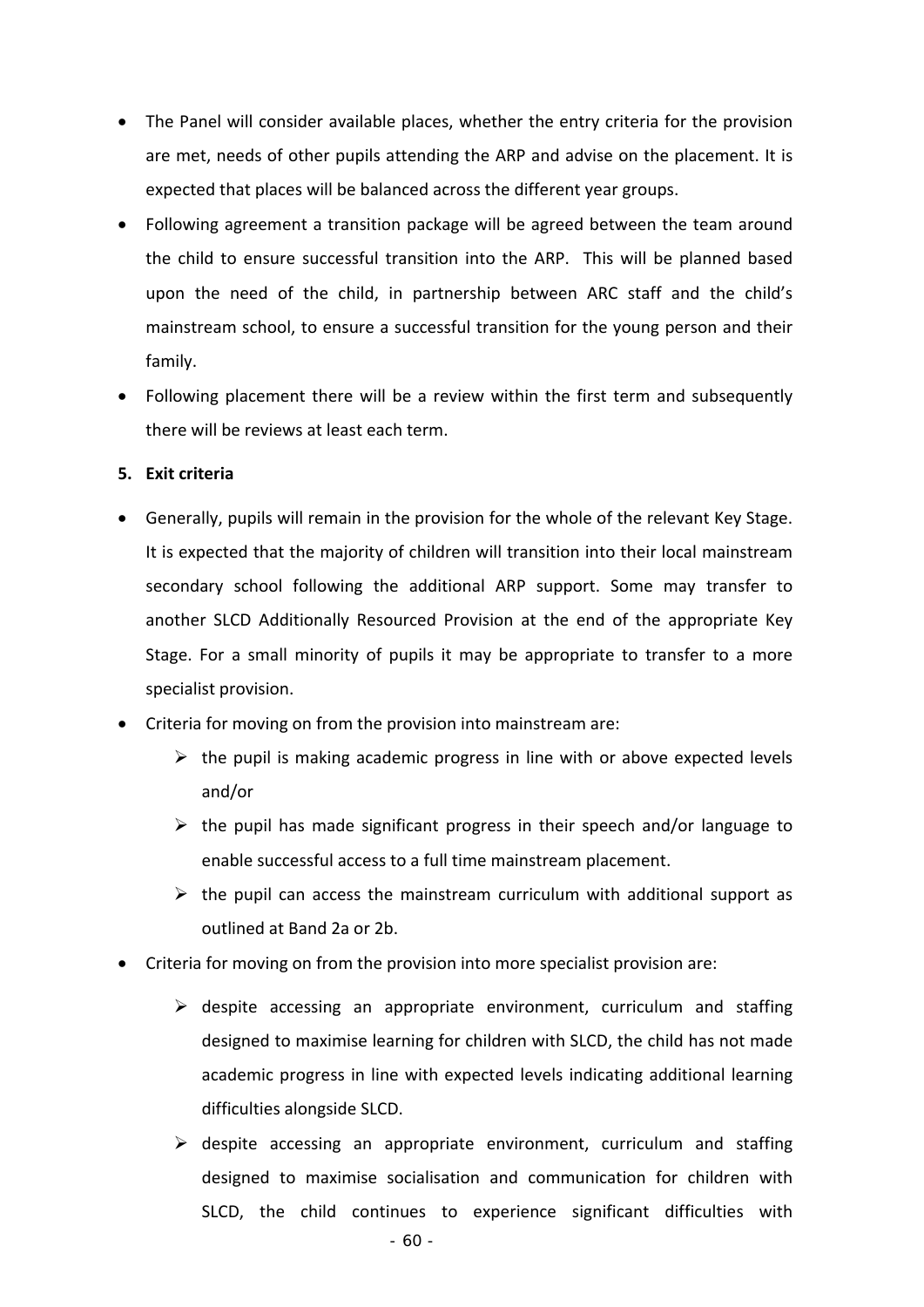interaction, communication and behaviour that would indicate more severe difficulties

 $\triangleright$  the pupil continues to require a level of support that is in addition to that normally provided by the SLCD Additionally Resourced Centre

#### **6. Exit process**

- Through the on-going regular process of review, the school will identify when the pupil meets the criteria to transfer from the provision. A meeting will be held with the local authority, parents/carers and relevant professionals to discuss this.
- Once future placement is identified, normal transfer procedures will be followed. For pupils transferring from primary to secondary education a review meeting should be held no later than the Autumn term of Year 5 to ensure appropriate placement at Key Stage 3 can be made.
- The ARP will develop a transition plan with the new provision to ensure a smooth transition into the new setting for the young person.

### **7. Expected outcomes and impact**

- The school will have high expectations for all pupils attending the ARP, setting challenging targets to enable them to make expected or better progress from their starting points. All pupils should make good progress in relation to their social communication, interaction and behaviour, but also to make at least expected academic progress overall from their starting points.
- **Progress and attainment of children will be monitored through:** 
	- $\triangleright$  the school's data tracking, including the use of assessment and monitoring tools appropriate to the pupil's learning profile. termly planning and review meetings and through Annual Reviews
	- $\triangleright$  reports generated by other agencies involved with the child
	- $\triangleright$  evidence of successful outcomes related to SLCD by Speech and Language Therapist evaluated on a regular basis
	- $\triangleright$  targets for inclusion within mainstream lessons to be set and reviewed regularly to ensure that each pupil makes appropriate individual progress.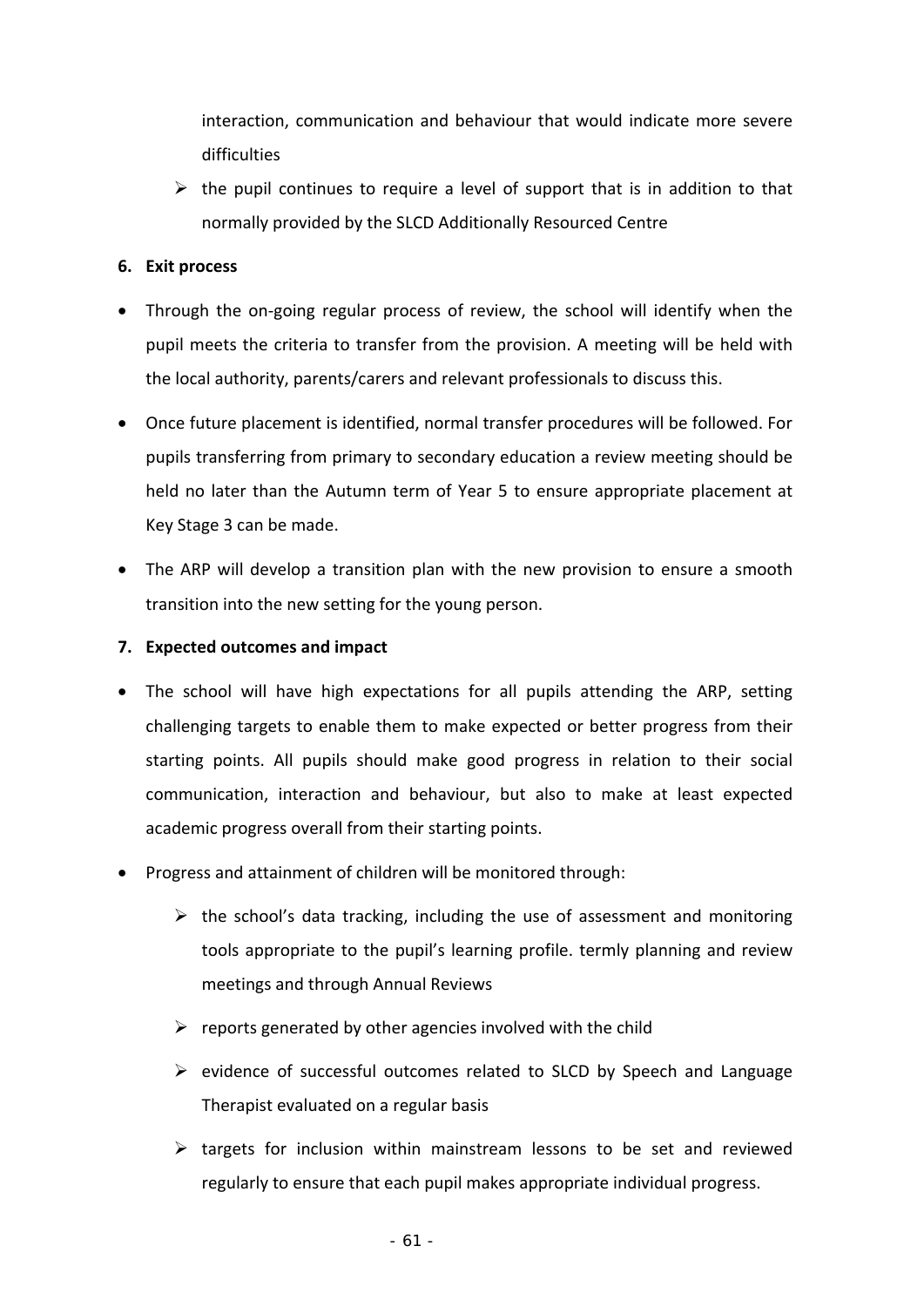- For all pupils there is evidence of Pupil Voice/Engagement that demonstrates that their views are sought, listened to and acted upon
- All pupils to have an emotional wellbeing assessment upon entry to the ARP with a positive action plan created and then reviewed regularly. This will measure the ARP's impact upon the individual emotional wellbeing of its pupils.
- 90% satisfaction rate from parents, assessed through on-going evaluation and survey results in the summer term and on an annual basis thereafter
- The LA Lead SEND Specialist, SISS Team Manager, will collaborate with the Head Teacher to review the performance of the ARP on an annual basis

### **8. Support and Monitoring**

- The LA will provide support and challenge for the ARP through the SISS SLCD Team Coordinator.
- The LA, through its specialist teaching service, will coordinate regular meetings for staff working in the Primary SLCD ARPs and SLCD Outreach Team, providing opportunities for additional training and peer to peer support.
- The ARP school and LA will follow the processes and protocols as set out and agreed through this SLA. All activity will be recorded as it is agreed.
- A report on performance and pupil progress for pupils attending the ARP will be provided to the SISS Manager, Head teacher and Governors on a termly basis.

### **9. Quality assurance**

- The LA SISS Manager will:
	- $\triangleright$  ensure that staff in the ARP have appropriate qualifications and maintain their on‐going professional development
	- $\triangleright$  ensure staff have continued access to training and professional development and that this relates to the development of the ARP

### **10. Governor responsibilities**

• The Head Teacher and governing body will work in collaboration with the LA SISS Manager, SLCD Team Coordinator and Teacher in Charge to ensure service delivery and intended outcomes are achieved.